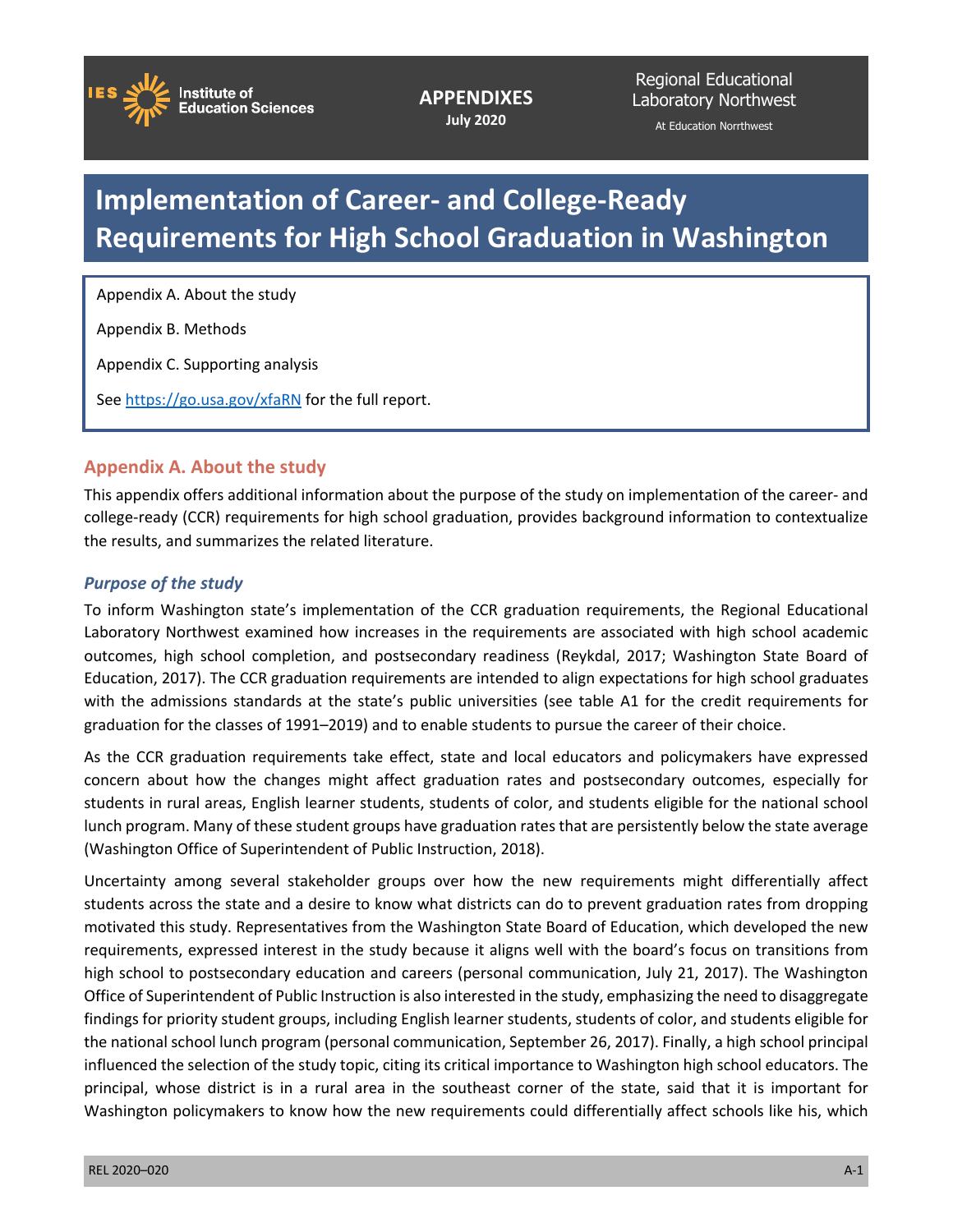serve student populations that consist primarily of students of color, students eligible for the national school lunch program, and students whose first language is not English (personal communication, January 19, 2017).

 State and local education leaders in Washington hope to use information about the differences between current district requirements and the state CCR graduation requirements, as well as the extent to which students from previous graduating classes and demographic groups are meeting the CCR requirements, to support efforts to implement the CCR requirements. Four-year cohort graduation rates trended upward between 2012/13 and 2017/18 (the most recent year with publicly available data), with graduation rates among some groups— particularly Hispanic and English learner students—improving at twice the statewide average (Washington Office of Superintendent of Public Instruction, 2018). State and local educators are wondering whether this trend is sustainable under more-rigorous graduation requirements.

 This study aims to better prepare state and local education leaders in Washington for potential challenges as they implement the new requirements. It also seeks to provide useful information for other states that are considering changes to credit requirements for high school graduation. Finally, it contributes new evidence to a body of color, and students eligible for the national school lunch program. research on the relationship between increasing graduation requirements and student secondary and postsecondary outcomes, with an emphasis on students in rural schools, English learner students, students of

#### *Background on credit requirements for graduation in Washington*

 The Washington State Board of Education developed career- and college-ready graduation requirements in 2010. They were the result of an effort that began in 2007 to gather input from stakeholders, conduct state and local analyses, propose legislation to codify the requirements, and fund their implementation. The state legislature approved funding for the new requirements in 2014 and directed the Washington State Board of Education to implement them for the class of 2019 and beyond (S. 6552, Wash. 2014). Districts could apply for a one- or two-year waiver, meaning that full implementation will take effect for the class of 2021.

 Washington has changed its credit requirements for graduation three times since 1990/91. The first change, which took effect for the class of 2013, raised the total credits required for graduation from 19 to 20 (by increasing required math credits from 2 to 3). For the class of 2016, 1.5 credits of electives were replaced with 1 additional credit of English and 0.5 additional credit of social studies; the overall number of credits required to graduate (20) did not change. Beginning with the class of 2019, students need at least 24 credits to graduate, with increases in credit requirements for science, fine arts, and world languages (table A1).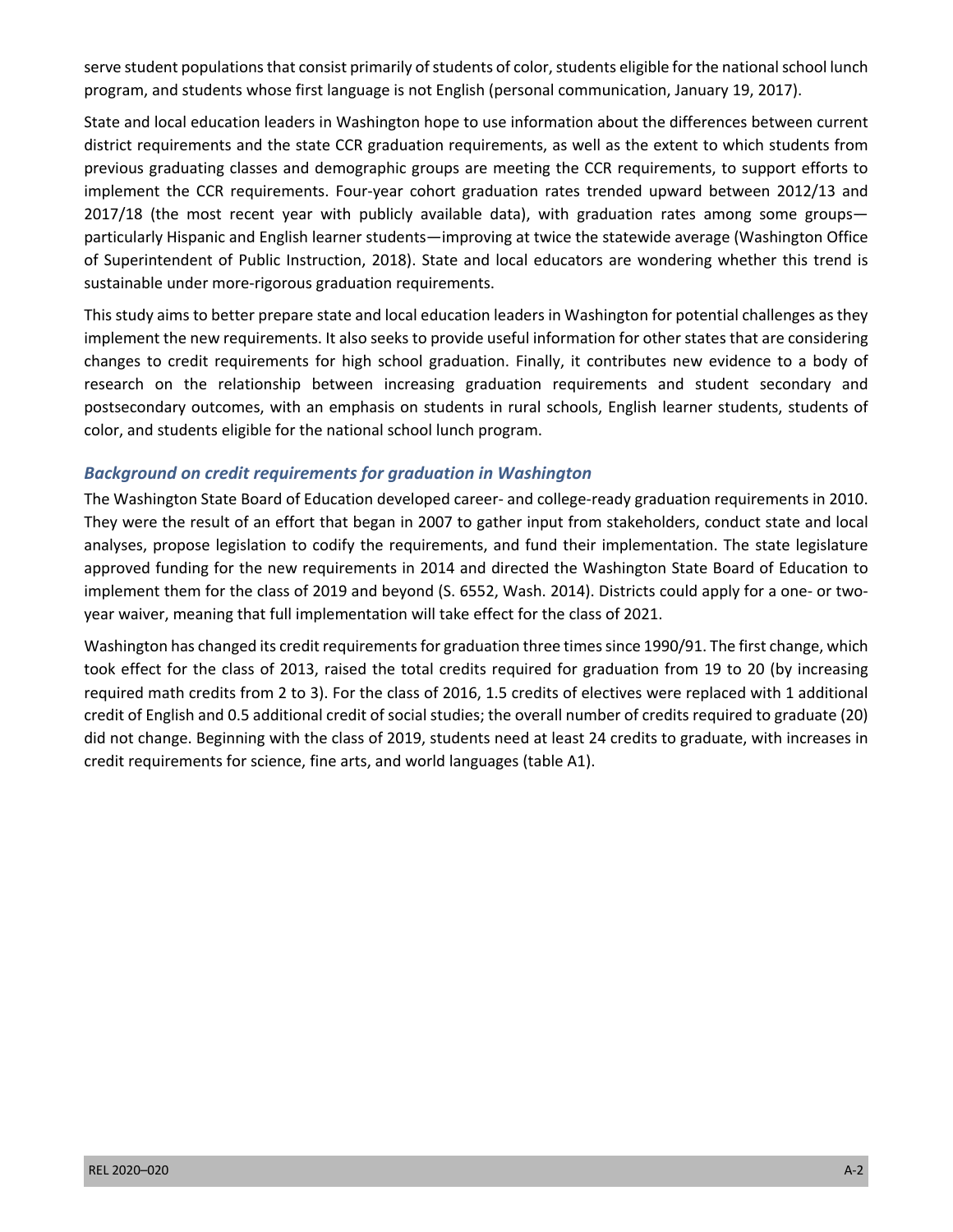#### **Table A1. Washington credit requirements for high school graduation, total and by content area, classes of 1991–2019**

|                                | Classes of | Classes of  | Classes of     | Class of       |
|--------------------------------|------------|-------------|----------------|----------------|
| Content area                   | 1991-2012  | $2013 - 15$ | $2016 - 18$    | 2019           |
| <b>Total credits</b>           | 19         | $20 (+)$    | 20             | $24 (+)$       |
| English                        |            | 3           | $4 (+)$        | 4              |
| Math                           |            | $3^a (+)$   | 3 <sup>a</sup> | 3 <sup>b</sup> |
| Science <sup>c</sup>           |            |             |                | $3 (+)$        |
| Social studies                 | 2.5        | 2.5         | $3 (+)$        | 3              |
| Health and physical education  |            |             |                |                |
| Fine arts                      |            |             |                | $2^{d} (+)$    |
| World languages                |            |             |                | $2^{e} (+)$    |
| Career and technical education |            |             |                |                |
| Electives                      | 5.5        | 5.5         | $4(-)$         | 4              |

(+) indicates an increase in credit requirements; (–) indicates a decrease in credit requirements.

a. Students must complete Algebra I, Geometry, and Algebra II (or their equivalents).

 b. Students must complete Algebra I and Geometry (or their equivalents) and a third credit of math. Algebra II is required to meet the minimum requirements for admission to Washington's public four-year universities.

 c. For the classes of 1991–2018 the science requirement included one credit of laboratory science. Beginning with the class of 2019 the science requirement includes two credits of laboratory science.

d. Students can replace one fine arts credit with credit in another content area that aligns with their postsecondary plans.

 e. Students can replace two world languages credits with credits in other content areas that align with their postsecondary plans. Two credits in the same world language are required to meet the minimum requirements for admission to Washington's public four-year universities.

Sources: Snyder & Hoffman, 2001; Washington State Board of Education, 2017.

 Washington allows districts to offer students some flexibility in meeting the credit requirements for graduation. Students can replace one fine arts credit and two world languages credits with credits in other content areas that align with their postsecondary plans. The flexibility in meeting these requirements at the student level has allowed districts to interpret the state requirements in multiple ways. Some districts have made fine arts and world languages requirements for graduation, others allow students to opt in or opt out of the fine arts and world languages requirements based on their postsecondary plans, and still others designate fine arts and world languages as elective courses. In addition, the state allows for a single course to fulfill both the career and technical education requirement and another requirement.

 Washington also has noncredit graduation requirements. These include preparing a "High School and Beyond Plan," taking and passing a Washington history course in middle school or high school, and passing content area assessments. Since the class of 2008, Washington has required students to pass standardized English and math assessments to graduate (Washington State Board of Education, 2017). Students can retake exams in high school if they have not achieved proficiency.

 Several districts increased credit requirements for graduation between 2011/12 and 2017/18 (table A2). More districts increased credit requirements in English, math, and social studies in the years in which the state increased its requirements.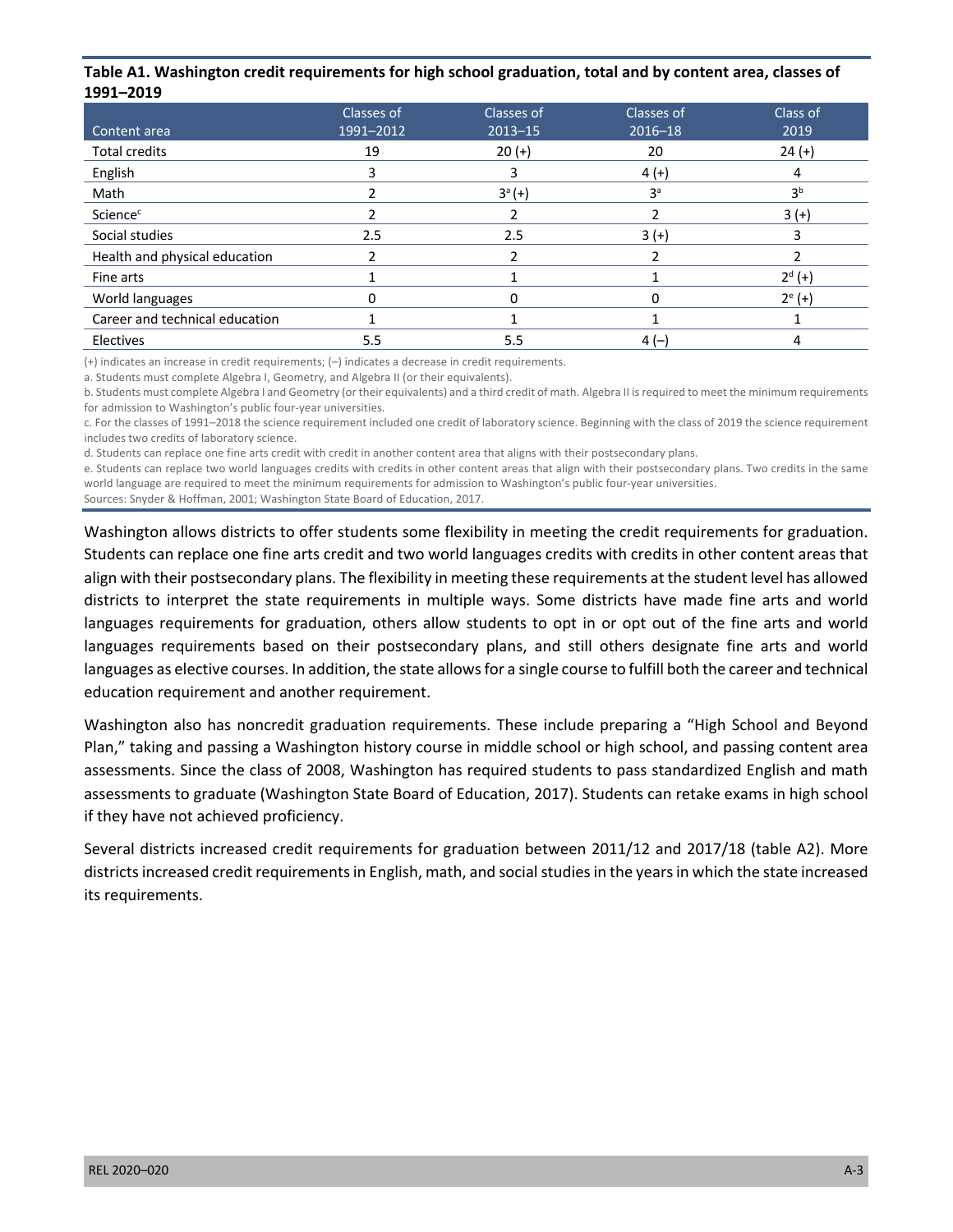|                                  | .                     | $\frac{1}{2}$         |                                 |                       |                       |                       |
|----------------------------------|-----------------------|-----------------------|---------------------------------|-----------------------|-----------------------|-----------------------|
| by content area, 2011/12-2017/18 |                       |                       |                                 |                       |                       |                       |
|                                  | 2011/12 to<br>2012/13 | 2012/13 to<br>2013/14 | 2013/14 to<br>$\frac{2014}{15}$ | 2014/15 to<br>2015/16 | 2015/16 to<br>2016/17 | 2016/17 to<br>2017/18 |
| Content area                     | $(n = 246)$           | $(n = 248)$           | $(n = 248)$                     | $(n = 248)$           | $(n = 248)$           | $(n = 248)$           |
| <b>Total credits</b>             | 31                    | 24                    | 22                              | 24                    | 25                    | 24                    |
| English                          | 6                     | 3                     | 4                               | 35 <sup>a</sup>       | 1                     |                       |
| Math                             | 82 <sup>a</sup>       | 10                    | 0                               |                       | 1                     | 3                     |
| Science                          | 4                     | 5                     | 9                               | 10                    | 9                     | 16                    |
| Social studies                   | 15                    | 13                    | 19                              | 40 <sup>a</sup>       | 7                     | 8                     |
| Health and physical education    | 5                     | 2                     | 11                              | 2                     | 5                     |                       |
| Fine arts                        | 4                     |                       | 5                               | 8                     | 11                    | 16                    |
| World languages                  | 5                     | 3                     | 8                               |                       | 10                    | 17                    |
| Career and technical education   | 8                     | 13                    | 17                              | 10                    | 11                    |                       |
| Electives                        | 99                    | 45                    | 44                              | 67                    | 39                    | 43                    |
| Any increase                     | 165                   | 88                    | 91                              | 126                   | 77                    | 78                    |

## **Table A2. Number of districts that increased the number of credits required to graduate from high school,**

a. The state increased credit requirements in this content area in this school year.

Source: Authors' analysis of 2011/12–2017/18 data from the Washington State Board of Education.

#### *Related literature*

 The 1983 *A Nation at Risk* report of the National Commission on Excellence in Education called for high school students to take four years of English language arts, three years of math, three years of science, three years of credit requirements for graduation (Clune, 1989). Increases in credit requirements might have little effect on high- achieving students, who already take more than the minimum number of credits required to graduate (Chaney, Burgdorf, & Atash, 1997). However, a multistate longitudinal study using hierarchical modeling found that students in states with higher credit requirements tended to enroll in higher level math courses in grade 9 and take more advanced courses in high school (Schiller & Muller, 2003). social studies, and a half year of computer science (Gardner et al., 1983). Since then, most states have increased

 There is some evidence that higher credit requirements for graduation are associated with earning more math and science credits for low-achieving students, students of color, and students who were eligible for the national school lunch program. For instance, a multistate descriptive analysis of transcript data concluded that after states subjects, particularly for lower achieving students, as did course difficulty (Clune & White, 1992). In addition, a longitudinal study of education and economic data using a quasi-experimental instrumental variable approach postsecondary earnings, particularly for Black male students (Goodman, 2009). adopted more-rigorous credit requirements for graduation, average credits per student increased in all academic found that increasing credit requirements led to large increases in the number of math courses completed and in

 However, the additional courses students take are not necessarily rigorous, nor do they necessarily prepare students for careers and college. For example, using data from the High School Transcript Study, one study found that higher credit requirements for graduation were associated with an increase in the overall number of math courses students took but not in the number of advanced courses (Finn, Gerber, & Wang, 2002). A descriptive study of the relationship between higher graduation requirements in science and science course-taking and academic achievement concluded that increasing science credit requirements was associated with an increase in science course completion but not with science learning or college outcomes (Montgomery & Allensworth, 2010). The study also noted that graduation rates declined following implementation of the new requirements and that graduation rates took five years to return to prechange levels. Another recent descriptive study reported that in states that require every student to complete at least one advanced course to graduate, almost half of students do not do so, and the share of students is higher among students of color, low-performing students, and students in small schools (Booth, Shields, & Carle, 2017).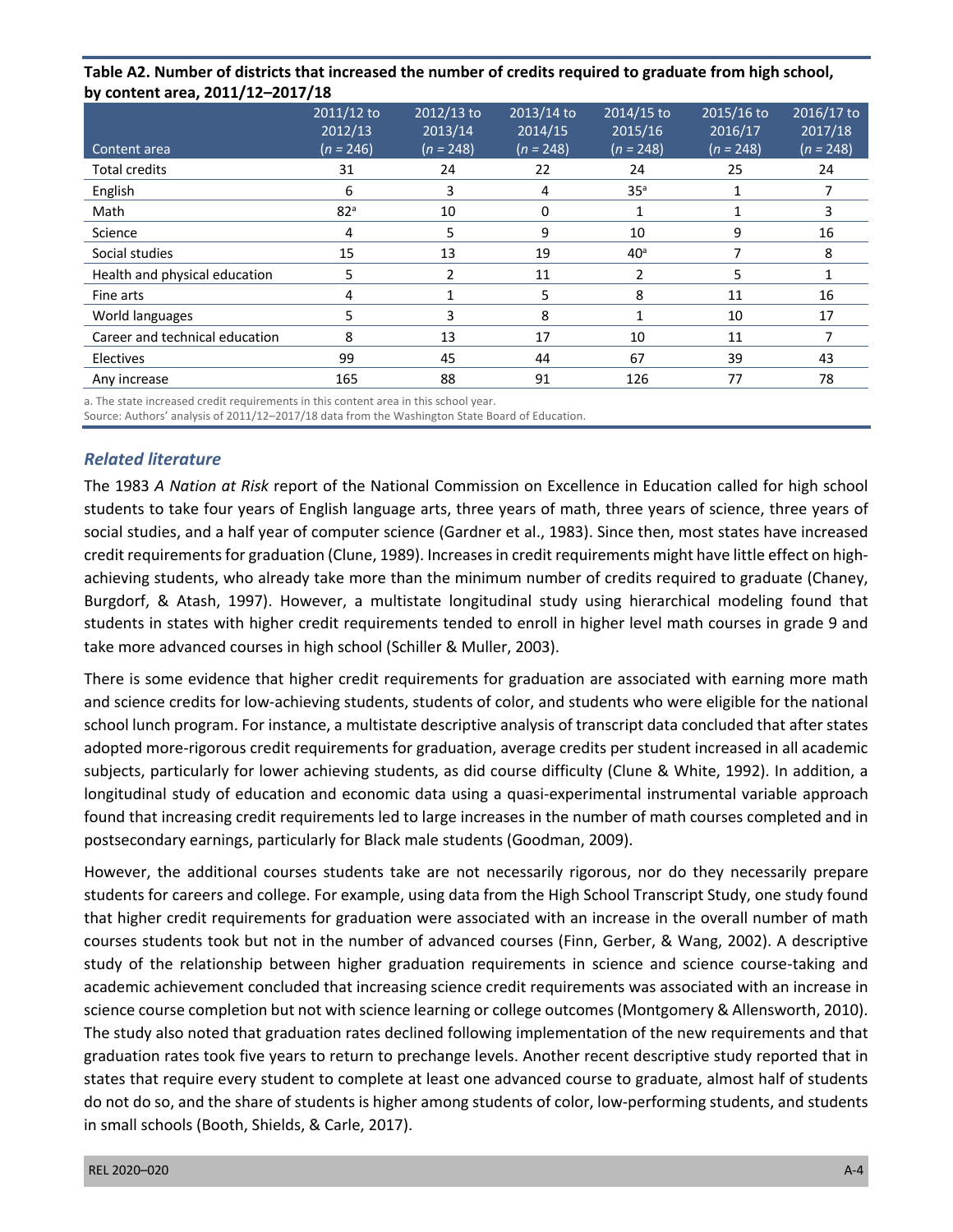high school completion rates. Using regression analysis, one study found statistically significant increases in dropout rates immediately after credit requirements were raised, and the higher dropout rate persisted (Lillard & DeCicca, 2001). Dropout rates increased most among students of color and students eligible for the national school lunch program after more-rigorous credit requirements for graduation were implemented. A study using logistic regression with American Community Survey and census data found a higher probability of dropout after increases in math and science course graduation requirements (Plunk, Tate, Bierut, & Grucza, 2014). A national quasi-experimental study also found negative effects of increasing high school graduation course requirements, especially for students of color (Daun-Barnett & St. John, 2012). Several studies have found that raising the number of credits required to graduate is negatively associated with

 There are exceptions to the negative findings, however. A study comparing graduation outcomes for students in schools that require three math courses with outcomes for students in schools that require two math courses found no differences—although the study noted that some schools with higher credit requirements had diluted their curricula, making the courses easier to pass (Hoffer, 1997). A study on the effects of upgrading math and science credit requirements also found no negative effects on the percentage of students graduating from high school (Porter, 1998). But that study also reported concerns from teachers about "watering down" the curriculum—slowing its pace and decreasing the difficulty and number of topics covered in class and the homework assigned—to accommodate students perceived to be unprepared to take more-rigorous courses.

 Research evidence on the effects of increasing credit requirements for graduation on postsecondary outcomes is inconclusive. One study found that higher credit requirements for graduation were associated with different college-level outcomes for different demographic groups (Plunk et al., 2014). Another study found that college enrollment rose faster in districts that had to increase math credit requirements in response to changes in state requirements but found no effect for districts that had to increase science credit requirements (Buddin & Croft, 2014). Both studies used regression models to control for observable factors that could influence outcomes.

#### *References*

- Booth, E., Shields, J., & Carle, J. (2017). *Advanced course completion rates among New Mexico high school students following changes in graduation requirements* (REL 2018-278). Washington, DC: U.S. Department of Education, Institute of Education Sciences, National Center for Education Evaluation and Regional Assistance, Regional Educational Laboratory Southwest. [http://eric.ed.gov/?id=ED576303.](http://eric.ed.gov/?id=ED576303)
- Buddin, R., & Croft, M. (2014). *Do stricter high school graduation requirements improve college readiness?* ACT Working Paper No. 2014-1. Iowa City, IA: ACT. [http://eric.ed.gov/?id=ED560234.](http://eric.ed.gov/?id=ED560234)
- Chaney, B., Burgdorf, K., & Atash, N. (1997). Influencing achievement through high school graduation credit requirements. *Educational Evaluation and Policy Analysis, 19*(3), 229–244. [http://eric.ed.gov/?id=EJ554779.](http://eric.ed.gov/?id=EJ554779)
- Clune, W. H. (with White, P., & Patterson, J.). (1989). *The implementation and effects of high school graduation credit requirements: First steps toward curricular reform* (CPRE Research Report No. RR-011). New Brunswick, NJ: Rutgers, State University of New Jersey, Eagleton Institute of Politics, Center for Policy Research in Education. [http://eric.ed.gov/?id=ED304756.](http://eric.ed.gov/?id=ED304756)
- Clune, W. H., & White, P. A. (1992). Education reform in the trenches: Increased academic course taking in high schools with lower achieving students in states with higher graduation requirements. *Educational Evaluation and Policy Analysis, 14*(1), 2–20. [http://eric.ed.gov/?id=EJ446662.](http://eric.ed.gov/?id=EJ446662)
- Daun-Barnett, N., & St. John, E. P. (2012). Constrained curriculum in high schools: The changing math standards and student achievement, high school graduation and college continuation. *Education Policy Analysis Archives*, *20*(5), 1–25*.*  [http://eric.ed.gov/?id=EJ971424.](http://eric.ed.gov/?id=EJ971424)
- Finn, J. D., Gerber, S. B., & Wang, M. C. (2002). Course offerings, course requirements, and course taking in mathematics.  *Journal of Curriculum and Supervision, 17*(4), 336–366.<http://eric.ed.gov/?id=EJ648747>.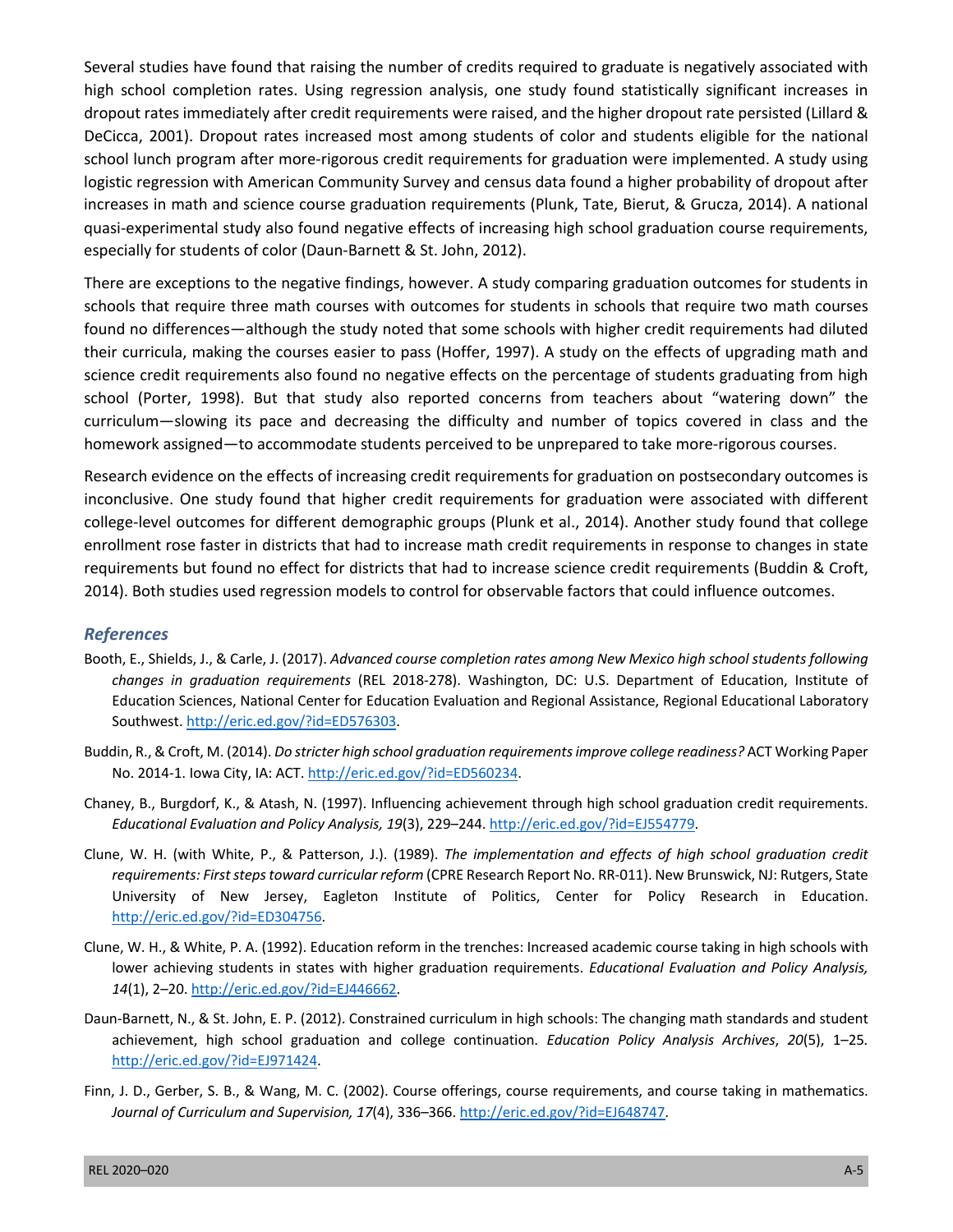- Gardner, D. P., Larsen, Y. W., Baker, W. O., Campbell, A., Crosby, E. A., Foster Jr., C. A., et al. (1983). *A nation at risk: The imperative for educational reform*. Washington, DC: U.S. Department of Education, National Commission on Excellence in Education.<http://eric.ed.gov/?id=ED226006>.
- Goodman, J. (2009). *The labor of division: Returns to compulsory math coursework*. Cambridge, MA: Harvard University, March Harvard Kennedy School. Retrieved March 23, 2019, from [http://www.hks.harvard.edu/fs/jgoodma1/papers/mathcourses.pdf.](http://www.hks.harvard.edu/fs/jgoodma1/papers/mathcourses.pdf)
- Hoffer, T. B. (1997). High school graduation credit requirements: Effects on dropping out and student achievement. *Teachers College Record, 98*(4), 584–607. [http://eric.ed.gov/?id=EJ549988.](http://eric.ed.gov/?id=EJ549988)
- Lillard, D. R., & DeCicca, P. P. (2001). Higher standards, more dropouts? Evidence within and across time. *Economics of Education Review, 20*(5), 459–473.<http://eric.ed.gov/?id=EJ634658>.
- Montgomery, N., & Allensworth, E. M. (with Correa, M.). (2010). *Passing through science: The effects of raising graduation requirements in science on course-taking and academic achievement in Chicago*. Chicago, IL: University of Chicago, Consortium on School Research.
- Plunk, A. D., Tate, W. F., Bierut, L. J., & Grucza, R. A. (2014). Intended and unintended effects of state-mandated high school science and mathematics course graduation requirements on educational attainment. *Educational Researcher, 43*(5), 230–241.<http://eric.ed.gov/?id=EJ1032987>.
- Porter, A. C. (1998). The effects of upgrading policies on high school math and science. In D. Ravitch (Ed.), *Brookings papers on education policy 1998* (pp. 123–172). Washington, DC: Brookings Institution Press. [http://eric.ed.gov/?id=ED416281.](http://eric.ed.gov/?id=ED416281)
- Reykdal, C. (2017). *Superintendent Reykdal's K–12 education vision & McCleary framework*. Olympia, WA: Office of Superintendent of Public Instruction. Retrieved March 23, 2019, from [http://www.k12.wa.us/AboutUs/Priorities/SuptReykdalVision\\_Narrative.pdf.](http://www.k12.wa.us/AboutUs/Priorities/SuptReykdalVision_Narrative.pdf)<br>6552, 63rd Leg., Reg. Sess. (Wash. 2014). Retrieved March 23, 2019, from
- S. http://app.leg.wa.gov/billsummary?BillNumber=6552&Year=2013. [http://app.leg.wa.gov/billsummary?BillNumber=6552&Year=2013.](http://app.leg.wa.gov/billsummary?BillNumber=6552&Year=2013)<br>Schiller, K. S., & Muller, C. (2003). Raising the bar and equity? Effects of state high school graduation credit requirements and
- accountability policies on students' math course taking. *Educational Evaluation and Policy Analysis, 25*(3), 299–318. http://eric.ed.gov/?id=EJ782431.
- [http://eric.ed.gov/?id=EJ782431.](http://eric.ed.gov/?id=EJ782431)<br>Snyder, T. D., & Hoffman, C. M. (2001). State requirements for high school graduation, in Carnegie units: 1993, 1996, and 1998 (Table 154). In NCES No. 2001-034. *Digest of Education Statistics, 2000* (pp. 165–170). Washington, DC: U.S. Department of Education, Institute of Education Sciences, National Center for Education Statistics. [https://eric.ed.gov/?id=ED455275.](https://eric.ed.gov/?id=ED455275)
- Washington Office of Superintendent of Public Instruction. (2018). *7 year graduation and dropout results class of 2018 state, ESD, county, district and school.* Olympia, WA: Author. Retrieved September 30, 2019, from <https://www.k12.wa.us/sites/default/files/public//2018graduationrateslegislativeappendices.xlsx>.
- Washington State Board of Education. (2017). *Graduation credit requirements*. Olympia, WA: Author. Retrieved March 23, 2019, from [http://sbe.wa.gov/graduation.php#.WUkyUevytpg.](http://sbe.wa.gov/graduation.php#.WUkyUevytpg)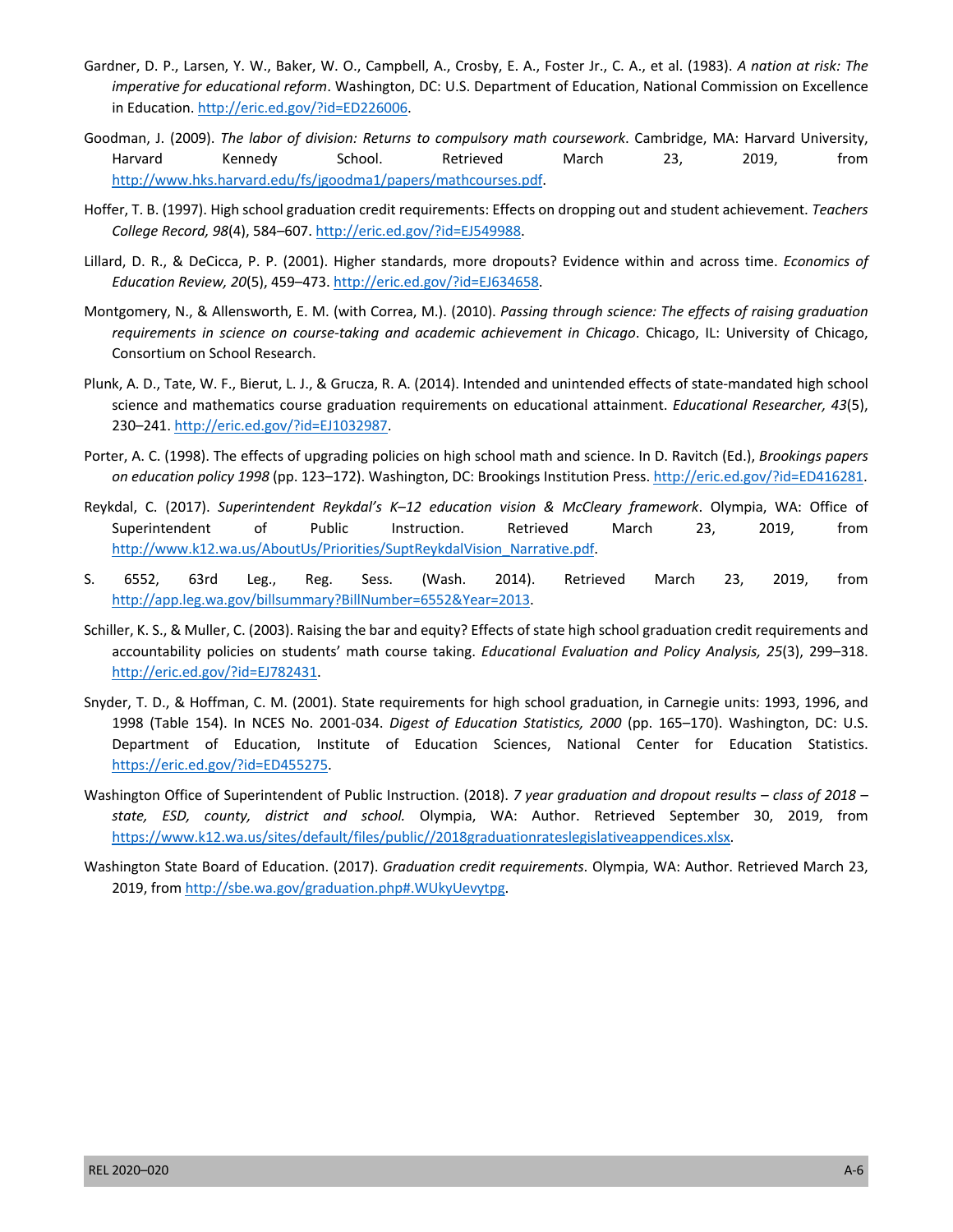#### **Appendix B. Methods**

 This appendix provides detailed information on the data sources, study sample, missing data, and analytic methods used in the report.

#### *Data sources*

Data for the study came from four sources:

- • Publicly available data on district credit requirements for graduation in 2012/13–2018/19 from the Washington State Board of Education.
- Publicly available data on educators working in Washington public schools in 2017/18 from the Washington Office of Superintendent of Public Instruction's (OSPI) S-275 Personnel Database.
- Data on school urbanicity from the National Center for Education Statistics Common Core of Data (Geverdt, 2015).
- • K–12 student-level data—including transcripts, demographic information, eligibility for the national school System at the OSPI. Data on English learner students for 2004/05–2017/18 are from the OSPI Transitional Bilingual Instructional Program records. lunch program, eligibility for special education services, state assessment scores and school enrollment (including withdrawal status)—for 2009/10–2017/18 from the Comprehensive Education Data and Research

 Student-level data are linked across datasets and school years with a unique research identification number. Details about the specific data elements that were used to address each research question are in table B1.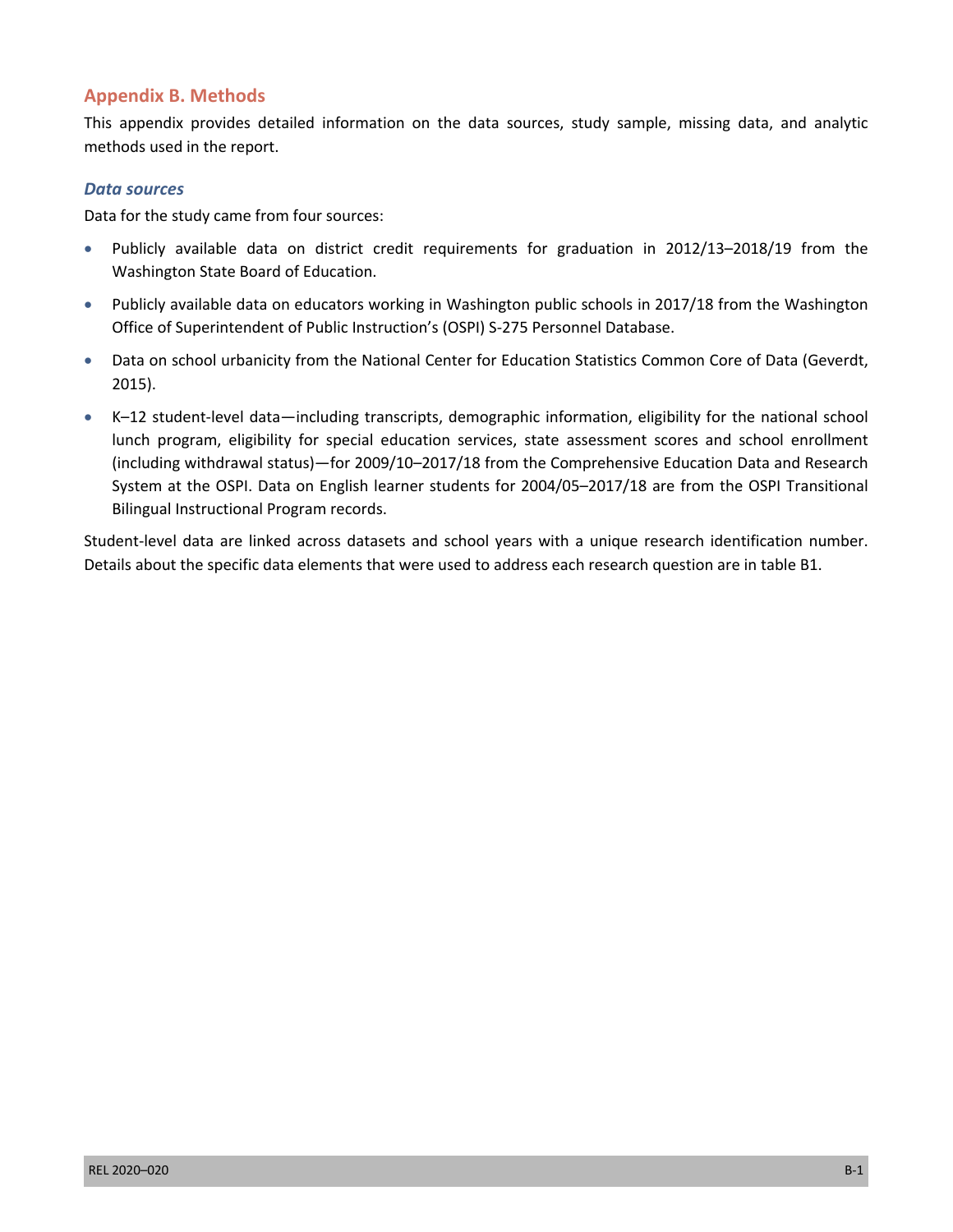|                                                                                                       |                     | Table B1. Data sources, years of data, and data elements used to address the study's research questions                                                                                                                                                                             |
|-------------------------------------------------------------------------------------------------------|---------------------|-------------------------------------------------------------------------------------------------------------------------------------------------------------------------------------------------------------------------------------------------------------------------------------|
| Data sources                                                                                          | Years               | Data elements                                                                                                                                                                                                                                                                       |
|                                                                                                       |                     | Research question 1. How did the percentage of districts that implemented the career- and college-ready (CCR) graduation                                                                                                                                                            |
| requirements change between 2017/18 and 2018/19?                                                      |                     |                                                                                                                                                                                                                                                                                     |
| · Washington State Board of<br>Education                                                              | 2017/18 and 2018/19 | • Total number of credits required for graduation<br>• Number of credits required in English language arts, math, science,<br>laboratory science, social studies, fine arts, world languages,<br>career and technical education, health and physical education, and<br>electives    |
|                                                                                                       |                     | • Class period schedules (2018/19 only)                                                                                                                                                                                                                                             |
|                                                                                                       |                     | Research question 1a. How did early implementer districts (those that implemented the CCR graduation requirements for the                                                                                                                                                           |
| class of 2018) differ from districts that were not early implementers?<br>• Washington State Board of | 2017/18             | • Indicator for whether a district implemented the CCR graduation                                                                                                                                                                                                                   |
| Education<br>· Washington Office of<br>Superintendent of Public<br>Instruction's (OSPI) public        |                     | requirements, created through the data elements listed in the cell<br>above<br>. Number of students enrolled, percentages of students in each<br>racial/ethnic group, percentage of students eligible for the national                                                              |
| report cards<br>· OSPI S-275 personnel<br>database<br>· OSPI Comprehensive                            |                     | school lunch program, percentage of students eligible for special<br>education services, percentage of English learner students, and<br>proficiency rates on state assessments<br>• Number of schools and their grade spans, National Center for                                    |
| <b>Education Data and</b><br>Research System                                                          |                     | Education Statistics locale codes, and student-teacher ratios<br>. Number of teachers and their education level, years of experience,<br>certification, and teaching assignment                                                                                                     |
|                                                                                                       |                     | . Number of courses offered in high schools by content area and<br>type (for example, Advanced Placement and dual enrollment)<br>• Number of students enrolled in dual-credit courses <sup>a</sup>                                                                                  |
|                                                                                                       |                     | Research question 2. What percentage of students met the CCR graduation requirements between 2013/14 and 2017/18?                                                                                                                                                                   |
| · OSPI Comprehensive<br><b>Education Data and</b>                                                     | 2009/10-2017/18     | • Student transcript data, including course enrollment and grades<br>earned                                                                                                                                                                                                         |
| Research System                                                                                       |                     | • Student enrollment data, including school and district enrollment,<br>as well as withdrawal status (for example, graduate or dropout)                                                                                                                                             |
|                                                                                                       |                     | Research question 2a. How did 2018 graduates who met the CCR graduation requirements differ from those who did not?                                                                                                                                                                 |
| • OSPI Comprehensive<br><b>Education Data and</b>                                                     | 2009/10-2017/18     | • Student transcript data, including course enrollment and grades<br>earned                                                                                                                                                                                                         |
| Research System                                                                                       |                     | • Student enrollment data, including school and district enrollment,<br>as well as withdrawal status (for example, graduate or dropout)<br>• Student demographic data (including eligibility for the national<br>student lunch program, eligibility for special education services, |
|                                                                                                       |                     | and English learner status) and assessment data                                                                                                                                                                                                                                     |
| postsecondary readiness?                                                                              |                     | Research question 3. How were district-level increases in total, science, fine arts, and world languages credit requirements for<br>graduation between 2012/13 and 2017/18 associated with high school academic performance, high school completion, and                            |
| • Washington State Board of<br>Education<br>· OSPI Comprehensive<br><b>Education Data and</b>         | 2009/10-2017/18     | • Number of credits required to graduate by content area and<br>school year<br>• Student transcript data, including course enrollment and grades<br>earned                                                                                                                          |
| Research System                                                                                       |                     | • State assessment scores<br>• K-12 student enrollment data, including school and district<br>enrollment, as well as withdrawal status (for example, graduate or<br>dropout)                                                                                                        |
|                                                                                                       |                     | a. Dual-credit courses offer the opportunity to earn college credit in high school (for example, Advanced Placement and International Baccalaureate courses).                                                                                                                       |

a. Dual-credit courses offer the opportunity to earn college credit in high school (for example, Advanced Placement and International Baccalaureate courses). Source: Authors' compilation.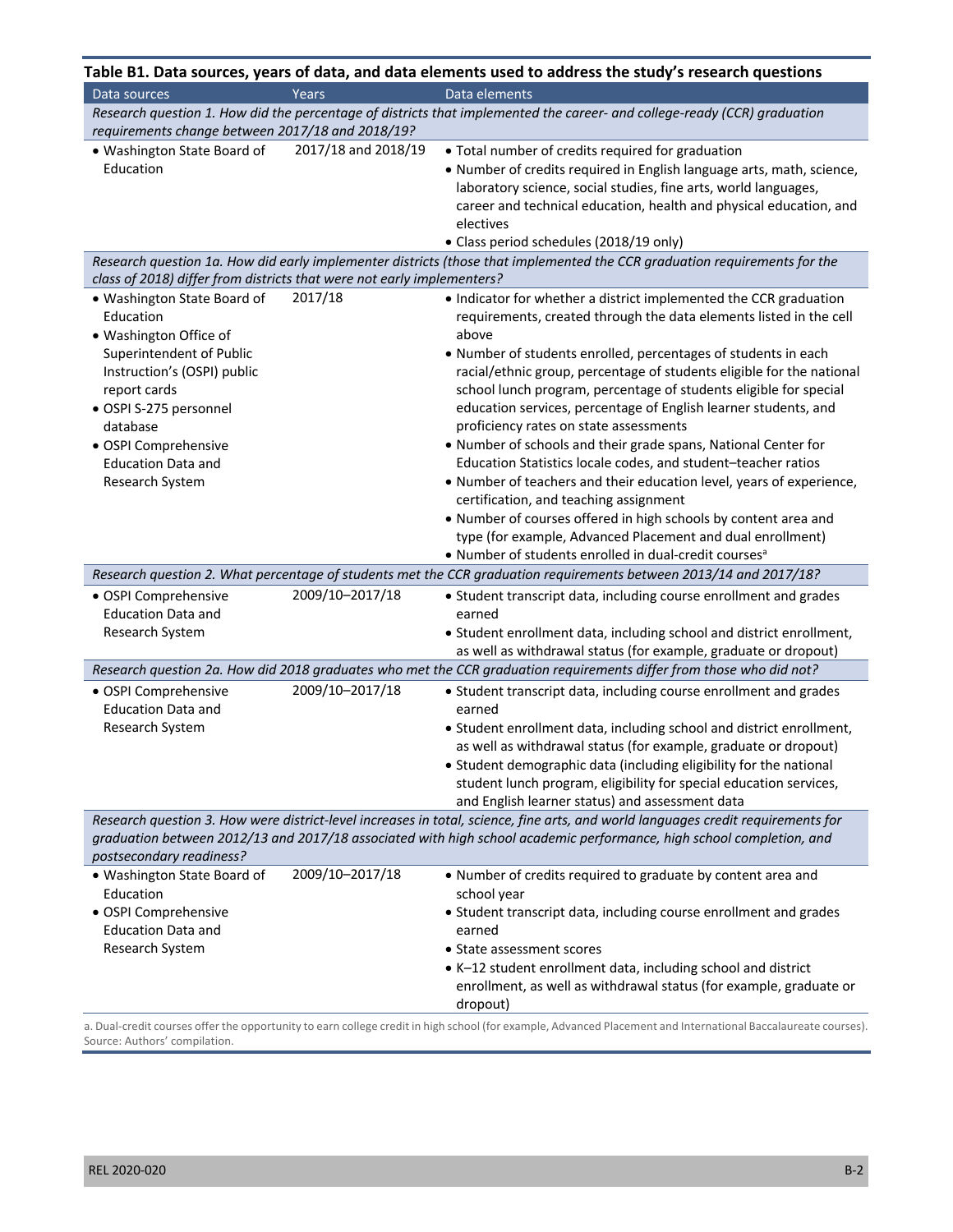#### *Study sample*

 This study included all students attending a Washington public high school who were held accountable to graduation requirements between 2013 and 2018. Students whose withdrawal codes indicate that they transferred to another high school and who did not appear in the following year of data were assumed to have left Washington public schools and were not included in the sample. Students who transferred to a Washington public school after the start of grade 9 were included in the sample when data elements needed for analysis were available.

Specific sampling choices for each research question are described below.

 *District sample to address research question 1.* The sample for research question 1 on the change in the percentage of Washington districts that implemented the CCR graduation requirements and the differences between early implementer districts and districts that were not early implementers comprised 251 of 295 districts. (Forty-three districts did not offer grade 12 in 2017/18, 2018/19, or both, and the remaining district shared a high school with another district.)

 *Student sample to address research questions 2 and 3.* The sample for research question 2 on the percentage of students who met the CCR graduation requirements and research question 3 on the association between district- level increases in total, science, fine arts, and world languages credit requirements for graduation and student academic outcomes comprised 365,485 students who began grade 9 between 2010/11 and 2014/15, were held accountable for graduation requirements between 2013/14 and 2017/18, and attended a public school in one of the 248 districts that enrolled grade 12 students and reported graduation requirements to the Washington State Board of Education between 2012/13 and 2017/18. (Three of the 251 districts that reported graduation requirements did not enroll grade 12 students during the study sample years.) The sample was limited in this way because transcripts for at least four years of high school and grade 8 state assessment scores were available for these students. The sample included:

- 2015, 72,626 in the class of 2016, 73,224 in the class of 2017, and 75,328 in the class of 2018. 71,796 students held accountable for graduation requirements in the class of 2014, 72,511 in the class of
- • 5,388 American Indian/Alaska Native students, 29,406 Asian students, 17,073 Black students, 65,356 Hispanic students, 3,283 Native Hawaiian/Pacific Islander students, 223,864 White students, and 21,110 multiracial students (see the next section for information on how missing data on race/ethnicity were imputed).
- • 193,077 students who were ever eligible for the national school lunch program, 20,480 current English learner students, 36,512 former English learner students (students who were reclassified as English proficient before grade 9), and 49,768 students who were ever eligible for special education services.
- • 64,918 students in large metro schools, 108,876 students in metro suburb schools, 98,964 students in midsize schools, 40,804 students in urban fringe schools near metropolitan areas, and 51,923 students in distant schools farther from metropolitan areas.
- 308,273 students who graduated within four years, 15,547 students who graduated in more than four years, 23,326 students who dropped out, and 18,339 students who did not graduate or drop out.

#### *Missing data*

 This section describes missing data for district- and student-level variables. It then discusses how missing data were minimized for analysis.

 requirements to the Washington State Board of Education. District-level analyses were limited to 248 school districts that enrolled grade 12 students and reported graduation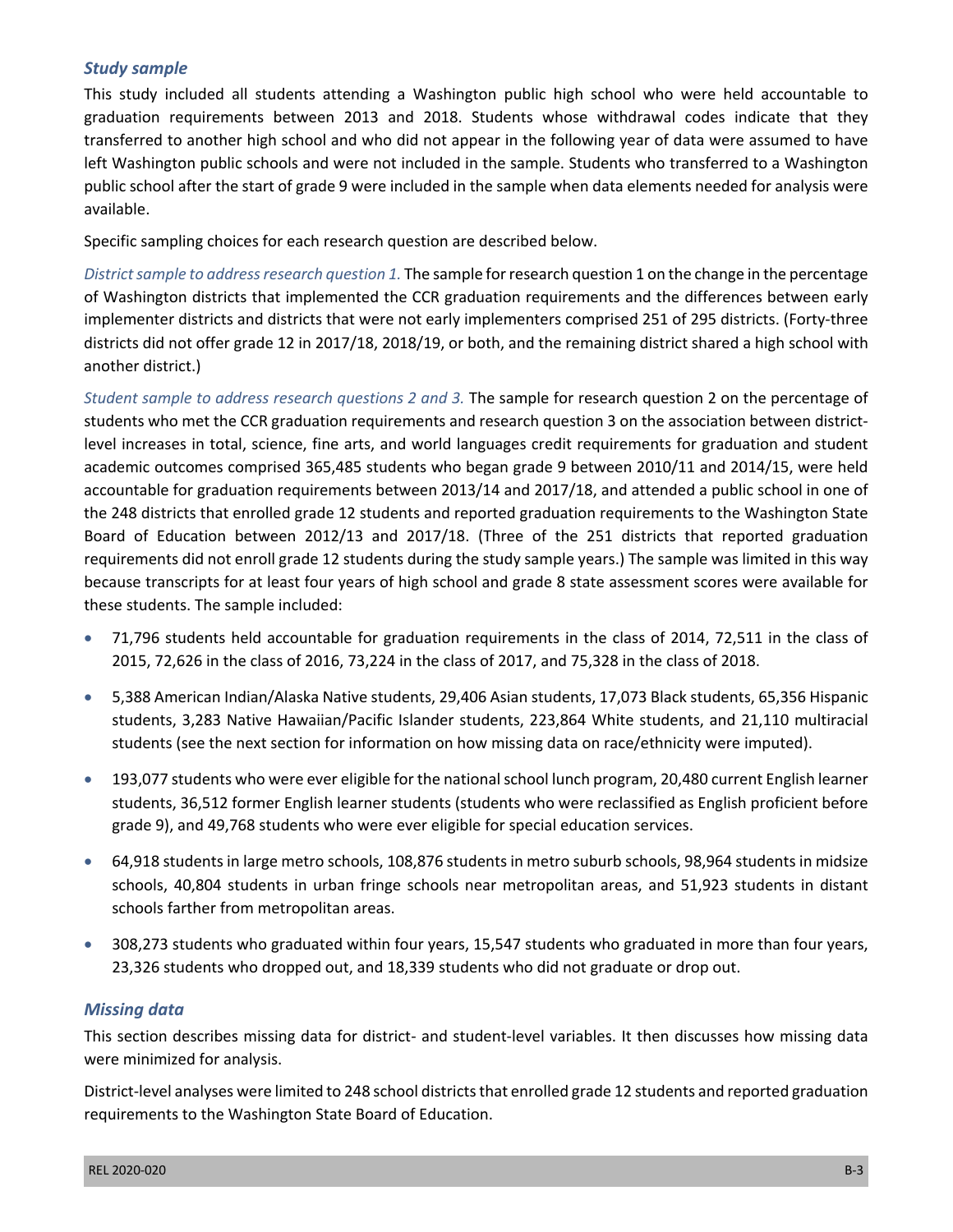Several approaches were used to address missing values in the 365,485 student records used for the analysis. For students who were missing a time-invariant variable (such as race/ethnicity or gender) in a certain school year, the study team replaced it with the modal value for that student in other school years. When no modal value existed, the most recent value was imputed across all years of data. After this procedure, no student records were missing data on gender, and 5 students were missing data on race/ethnicity. For students who were missing the year they were held accountable for graduation requirements, the study team imputed it from the variable for the students' expected graduation year.

 For the 16.3 percent of students missing grade 8 assessment scores in English and the 16.4 percent missing grade 8 assessment scores in math, the study team imputed the values based on students' grade 7 assessment scores (standardized within content area, school year, grade level, and test type to have a mean of 0 and a standard deviation of 1). This reduced the percentage of students with missing values to 13.4 percent in English language arts and 13.5 percent in math. Overall, 88 percent of students missing grade 8 assessment scores in the study sample were not enrolled in Washington public schools before grade 9.

 Roughly 6 percent of students were missing high school assessment scores. Washington allowed students in the sample to meet high school state assessment requirements with other options, including a collection of evidence of proficiency or a qualifying score on the ACT, the SAT, or Advanced Placement or International Baccalaureate tests. These scores were not available in the study's dataset, so students who substituted state assessment scores with one of these options were not included in the analyses where high school assessments were an outcome.

 After taking the steps described above to minimize missing data, the study team used multiple imputation, a method recommended by the What Works Clearinghouse, to account for the remaining missing data on race/ethnicity, eligibility for the national school lunch program, and grade 8 state assessment scores. Five imputations were conducted using variables without missing data: gender, ever eligible for special education services, school locale (based on National Center for Education Statistics locale codes), and the year the student was held accountable for graduation requirements. The percentage of missing values before and after multiple imputation is in table B2. For outcome variables and descriptive analyses, listwise deletion was used instead of imputation. Multiple imputation was used to obtain pooled standard errors for regression models used to address services, English learner status (current, former, or never English learner student), ever eligible for migrant student research question 3.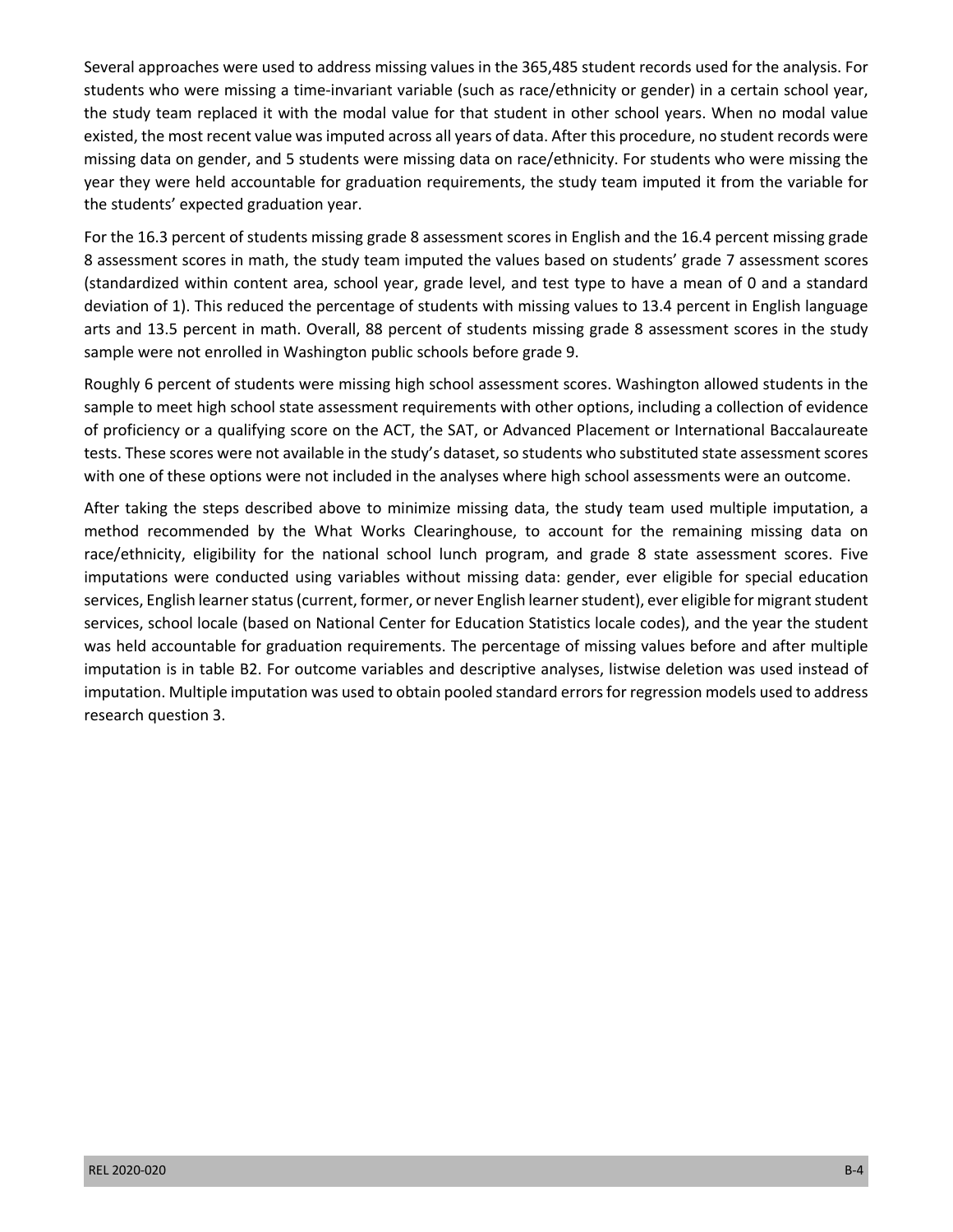#### **Table B2. Number and percentage of sample values missing before and after multiple imputation, by control and outcome variables**

|                                                                |               | Sample values missing<br>before multiple imputation |               | Sample values missing<br>after multiple imputation |
|----------------------------------------------------------------|---------------|-----------------------------------------------------|---------------|----------------------------------------------------|
| Variable                                                       | <b>Number</b> | Percent                                             | <b>Number</b> | Percent                                            |
| Control variables                                              |               |                                                     |               |                                                    |
| Gender                                                         | 0             | 0.0                                                 | 0             | 0.0                                                |
| Race/ethnicity                                                 | 5             | 0.0                                                 | $\Omega$      | 0.0                                                |
| Ever eligible for the national school lunch program            | 213           | 0.0                                                 | 0             | 0.0                                                |
| Ever eligible for special education services                   | 0             | 0.0                                                 | $\Omega$      | 0.0                                                |
| Ever classified as an English learner student                  | $\Omega$      | 0.0                                                 | 0             | 0.0                                                |
| Ever eligible for migrant student services                     | $\Omega$      | 0.0                                                 | $\mathbf 0$   | 0.0                                                |
| Score on grade 8 state assessment in English language arts     | 49,036        | 13.4                                                | $\Omega$      | 0.0                                                |
| Score on grade 8 state assessment in math                      | 49,508        | 13.5                                                | 0             | 0.0                                                |
| Percentage of students eligible for the national school lunch  | 492           | 0.1                                                 | $\Omega$      | 0.0                                                |
| program in the last high school attended                       |               |                                                     |               |                                                    |
| Locale of the last high school attended                        | $\mathbf 0$   | 0.0                                                 | $\mathbf 0$   | 0.0                                                |
| Year held accountable for career- and college-ready            | $\Omega$      | 0.0                                                 | $\Omega$      | 0.0                                                |
| graduation requirements                                        |               |                                                     |               |                                                    |
| <b>Outcome variables</b>                                       |               |                                                     |               |                                                    |
| Met career- and college-ready graduation requirements          | 3,164         | 0.9                                                 | na            | na                                                 |
| Number of credits attempted                                    | 124           | 0.0                                                 | na            | na                                                 |
| Number of credits earned                                       | 124           | 0.0                                                 | na            | na                                                 |
| Final grade point average                                      | 3,051         | 0.8                                                 | na            | na                                                 |
| Score on high school state assessment in English language arts | 22,775        | 6.1                                                 | na            | na                                                 |
| Score on high school state assessment in math                  | 21,991        | 6.0                                                 | na            | na                                                 |
| Graduated within four years                                    | 0             | 0.0                                                 | na            | na                                                 |
| Dropout status                                                 | 1,696         | 0.5                                                 | na            | na                                                 |
| Met credit requirements for admission to a public four-year    | 3,164         | 0.9                                                 | na            | na                                                 |
| university in Washington                                       |               |                                                     |               |                                                    |

na is not applicable.

Source: Authors' analysis of 2009/10–2017/18 data from the Washington Office of Superintendent of Public Instruction.

#### *Analytic methods*

This section describes the analytic methods used for each research question.

 *Research question 1: How did the percentage of districts that implemented the CCR graduation requirements change between 2017/18 and 2018/19? Research question 1a: How did early implementer districts (those that implemented the CCR graduation requirements for the class of 2018) differ from districts that were not early*  First, the study team counted the number of districts that implemented all the CCR graduation requirements for the classes of 2018 and 2019. Then, the study team counted the number of districts that implemented the CCR graduation requirements in each content area. *implementers?* To answer research question 1, the study team calculated and compared descriptive statistics.

 Next, the study team compared the characteristics of six sets of districts across three categories of implementation of the CCR graduation requirements:

- Districts that implemented all the CCR graduation requirements and districts that did not.
- Districts that implemented the CCR graduation requirements in core content areas (English, math, science, and social studies) and districts that did not.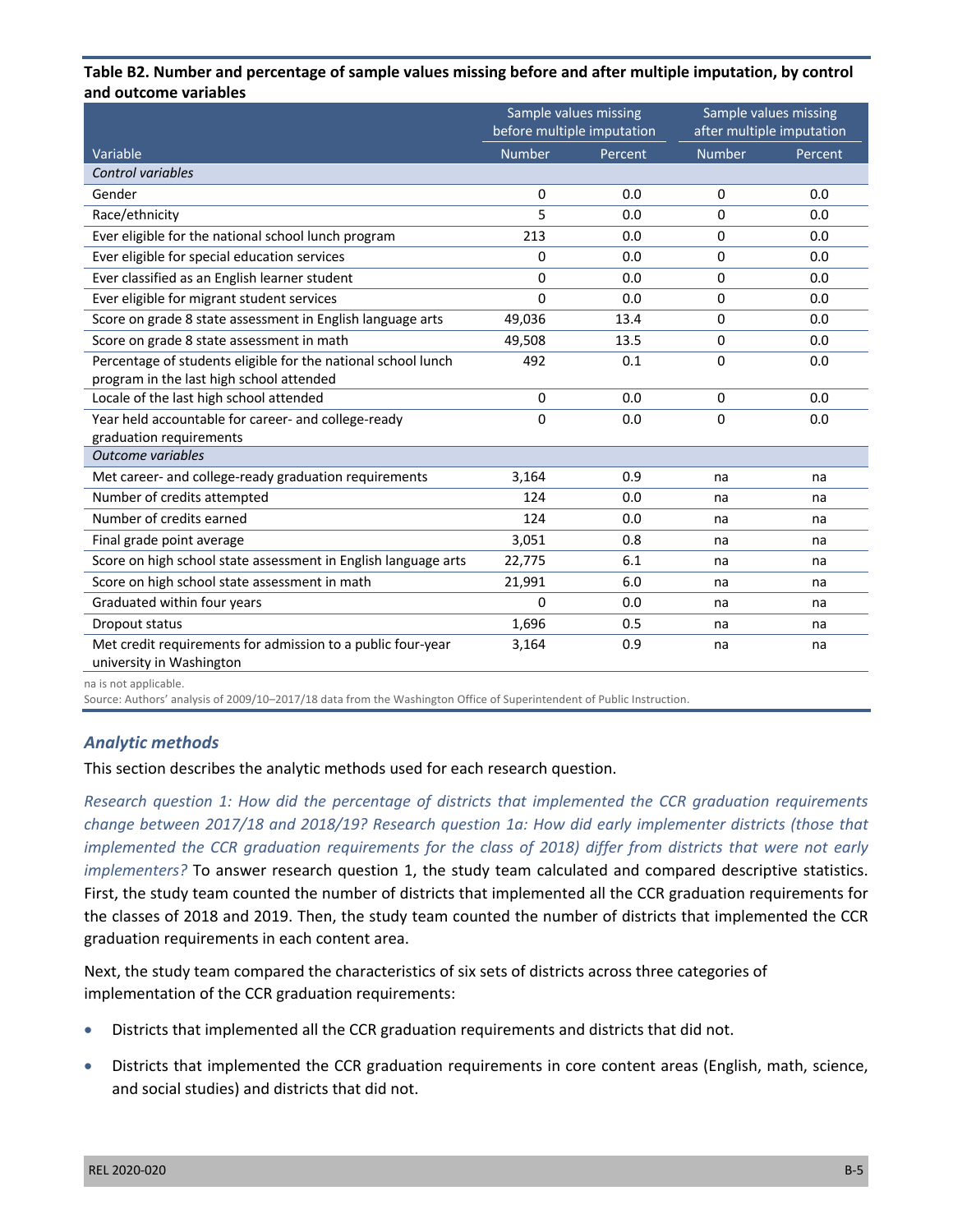• Districts that implemented all the CCR graduation requirements except the fine arts requirement or the world languages requirement, or both and districts that did not.

 Results for the first pair of districts are reported in the main report and in appendix C. Results for the other two pairs are reported only in appendix C.

This analysis focused on the student composition of these districts, including:

- Enrollment in grades 9-12.
- Percentage of students in each racial/ethnic group.
- Percentage of students eligible for the national school lunch program.
- Percentages of current, former, and never English learner students.
- • Percentage of students eligible for special education services.
- • Percentage of students who were ever eligible for migrant student services.
- Percentage of students who were ever eligible for the national school lunch program.
- 2018 four-year cohort graduation rate, dropout rate, and continuing rate.
- Percentage of students whose home language is English, percentage whose home language is Spanish, and percentage whose home language is another language.
- Average English language arts and math assessment scores in grade 8.
- • Average cumulative grade point average.
- Percentage of students suspended or expelled.
- • Average number of full-day excused absences.
- • Average number of full-day unexcused absences.

 In addition, the study team examined the characteristics of districts' educator workforce, course offerings, and physical characteristics to determine whether there were meaningful differences between districts that implemented the CCR graduation requirements and districts that did not.

#### *Educator workforce*

- Teacher race/ethnicity and gender.
- Average base and additional salary for beginning teachers.
- Percentage of teachers with at least a master's degree.
- • Percentage of teachers with 0–1 year of experience.
- Teachers' average number of years of experience.
- Average number of students per teacher by content area.

#### *Course offerings*

• Average number of students per unique course by content area.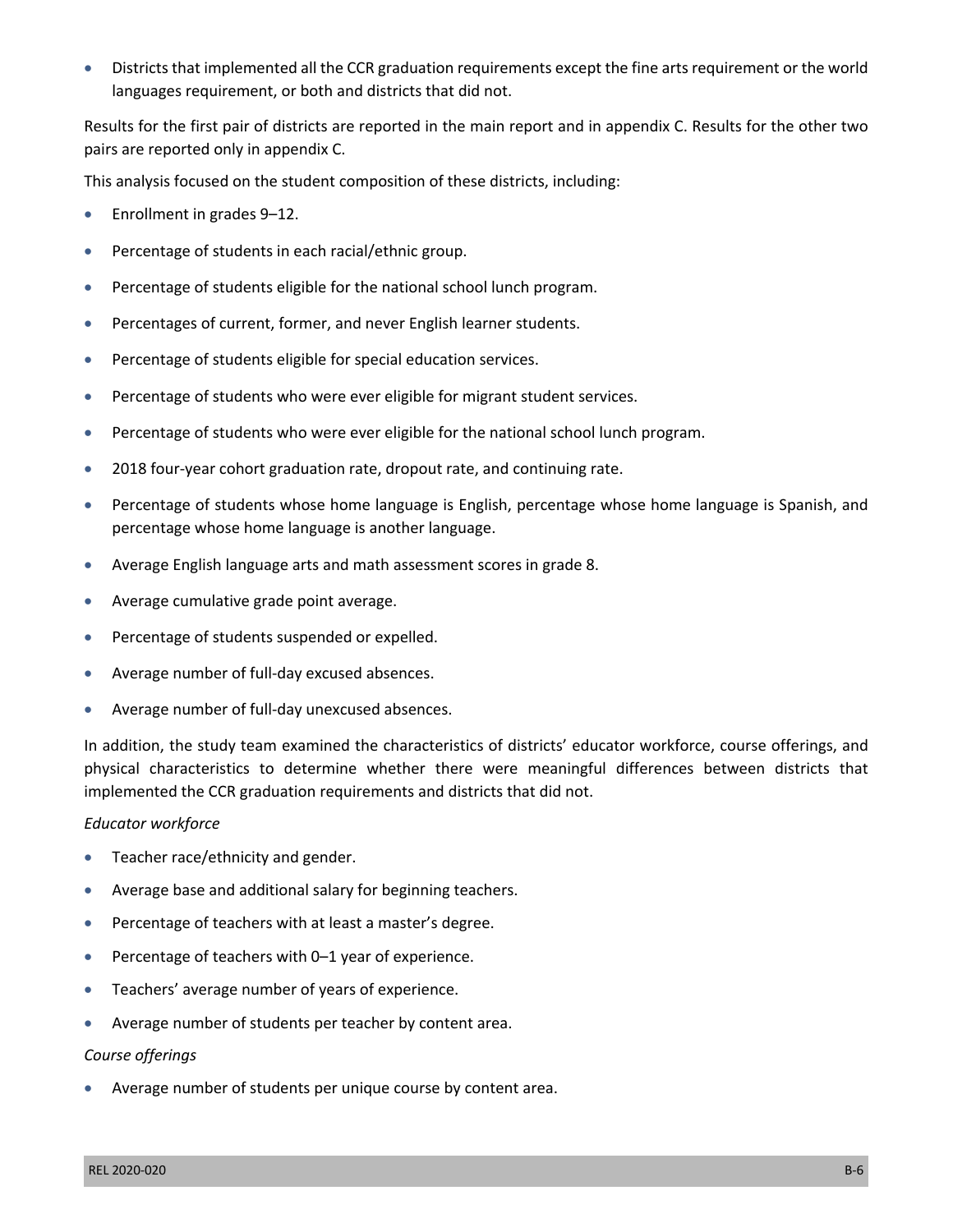#### *Physical characteristics*

- • Number of high schools.
- Percentage of high schools that are large metro, metro suburb, midsize, urban fringe, and distant (based on National Center for Education Statistics locale codes).
- Location (represented on a map of Washington State school districts).
- • Average percentage of students in the school who are eligible for the national school lunch program.

 To simplify reporting of correlations and test for significant differences, a regression framework was used to compare the six sets of districts. The model was:

$$
Y_j = \beta_0 + \beta_1 Implemented2019_j + e_j
$$

 where *Y* is a characteristic of district *j* expressed as a continuous random variable, *Implemented2019* is an indicator for whether a district implemented the CCR graduation requirements (equal to 1 if true and 0 otherwise), and *ej* is an error term clustered by school district (expected to be normally distributed with mean 0 and standard deviation 1). Models were run separately for each of the three pairs of district types.

 *Research question 2: What percentage of students met the CCR graduation requirements between 2013/14 and 2017/18? Research question 2a: How did 2018 graduates who met the CCR graduation requirements differ from those who did not?* To answer research question 2, the study team calculated the percentage of students who met all the CCR graduation requirements and the percentage of students who met all the CCR graduation requirements except the fine arts requirement or the world languages requirement, or both among students in the class of 2018. The study team then calculated the percentage of students in the class of 2018 who met the CCR graduation requirements by content area. The results are disaggregated for students who graduated within four years and for students who did not graduate (see tables C1 and C2 in appendix C).

Research question 3: How were district-level increases in total, science, fine arts, and world languages credit framework to describe the relationship between increases in credit requirements for graduation and outcomes for different student groups. Binary indicators were created to signal whether a district changed a requirement (total or in science, fine arts, or world languages) in a given year. The basic model was: *requirements for graduation between 2012/13 and 2017/18 associated with high school academic performance, high school completion, and postsecondary readiness?* To answer research question 3, the study used a regression

$$
Y_{ij} = \beta_0 + \beta_1 Credit \text{RegChange}_j + \delta_{ij} + \gamma_j + a_j + e_{ij}
$$

 where *Yij* represents an outcome in table B3 for student *i* in cohort *j*, *CreditReqChange* is the increase in credit requirements (total or in a specific content area) in cohort *j*, *δ* is a vector of student characteristics (including gender; race/ethnicity; grade 8 English language arts and math assessment scores; whether the student was ever eligible for the national school lunch program, special education services, or migrant student services between 2009/10 and 2017/18; whether the student was a former English learner student who was reclassified as proficient before high school;<sup>1</sup> and whether the student was an English learner at any point in high school), **γ** is a set of fixed effects for school district, *a* is a set of fixed effects for the year in which students were held accountable for graduation requirements, and *eij* is an error term clustered by school and assumed to be normally distributed with mean 0 and standard deviation 1.

 The student characteristics in *δ* are included in the model because they are typically associated with academic state assessments. Academic outcomes may also vary based on gender, race/ethnicity, socioeconomic status, outcomes. For instance, prior performance on state assessments is associated with subsequent performance on

 1 English learner status is observable for students who were eligible for services between 2004/05 and 2017/18.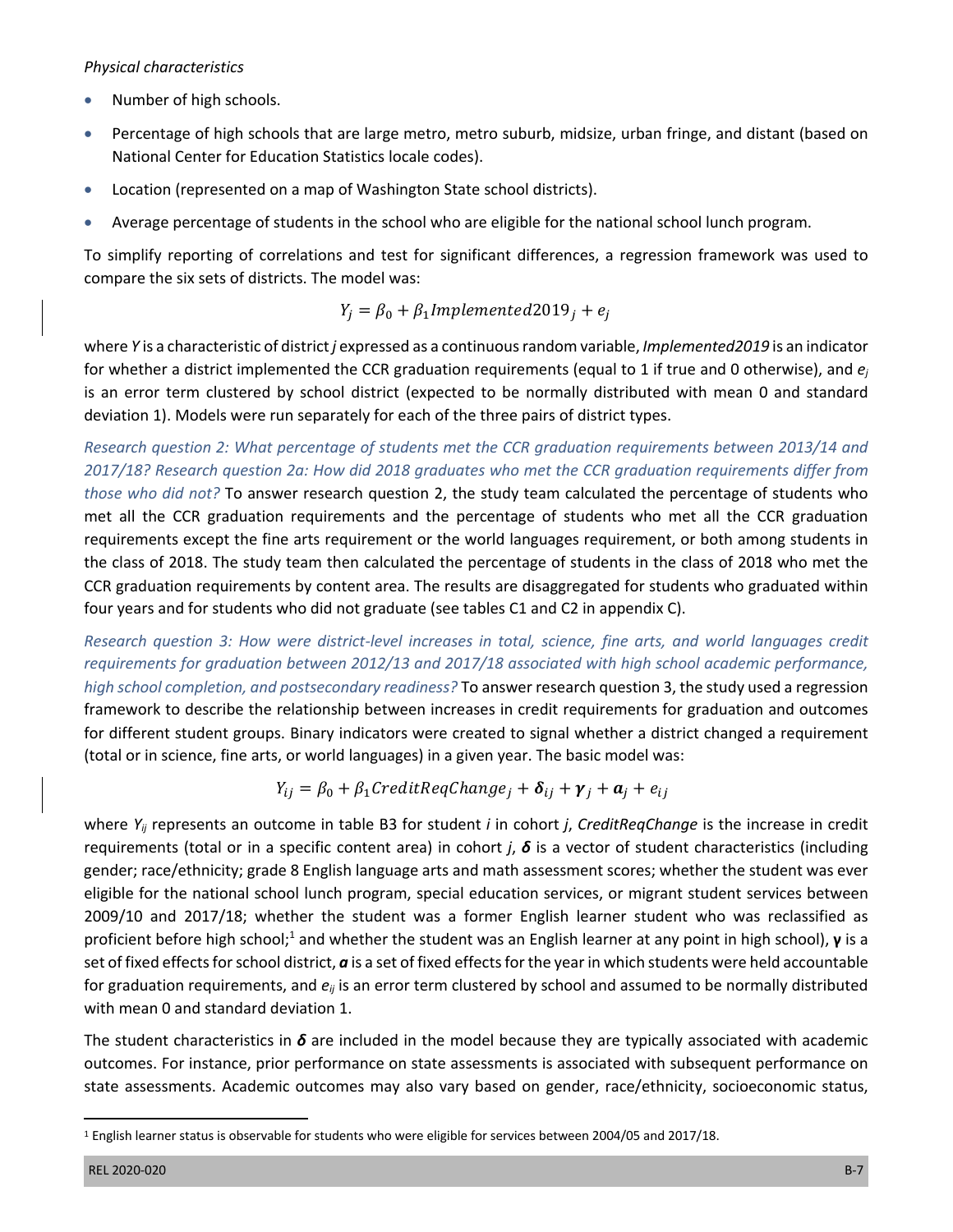eligibility for special education services, English proficiency, and periods of interrupted education or high mobility (migrant status).

(migrant status).<br>The models were run for all students and separately for the following student groups:

- • Students from different racial/ethnic groups.
- • Current, former, and never English learner students.
- Students eligible for the national school lunch program and students not eligible for the national school lunch program.
- • Students in large metro, metro suburb, midsize, urban fringe, and distant schools (based on National Center for Education Statistics locale codes).

|                                                                            | Table B3. High school academic performance, high school completion, and postsecondary readiness outcomes |
|----------------------------------------------------------------------------|----------------------------------------------------------------------------------------------------------|
| Topic                                                                      | <b>Measures</b>                                                                                          |
| High school academic performance                                           | Number of credits attempted                                                                              |
|                                                                            | Number of credits earned                                                                                 |
|                                                                            | English language arts and math state assessment scores                                                   |
| High school completion                                                     | Cumulative grade point average                                                                           |
|                                                                            | Graduation from high school within four years                                                            |
|                                                                            | Dropping out of high school                                                                              |
| Postsecondary readiness                                                    | Meeting credit requirements for admission to a four-year public university in                            |
|                                                                            | Washington <sup>a</sup>                                                                                  |
| a. See Washington Student Achievement Council (2017) for the requirements. |                                                                                                          |

Source: Authors' compilation.

#### *References*

- Geverdt, D. (2015). *Education Demographic and Geographic Estimates program (EDGE): Locale boundaries user's manual*. (NCES 2016-012). U.S. Department of Education. Washington, DC: National Center for Education Statistics. [https://eric.ed.gov/?id=ED577162.](https://eric.ed.gov/?id=ED577162)
- Washington Student Achievement Council. (2017). *Admissions standards policy* (Updated ed.). Olympia, WA: Author. Retrieved May 16, 2019, from <https://www.wsac.wa.gov/sites/default/files/2015.Minimum.College.Admission.Standards.Policy.pdf>.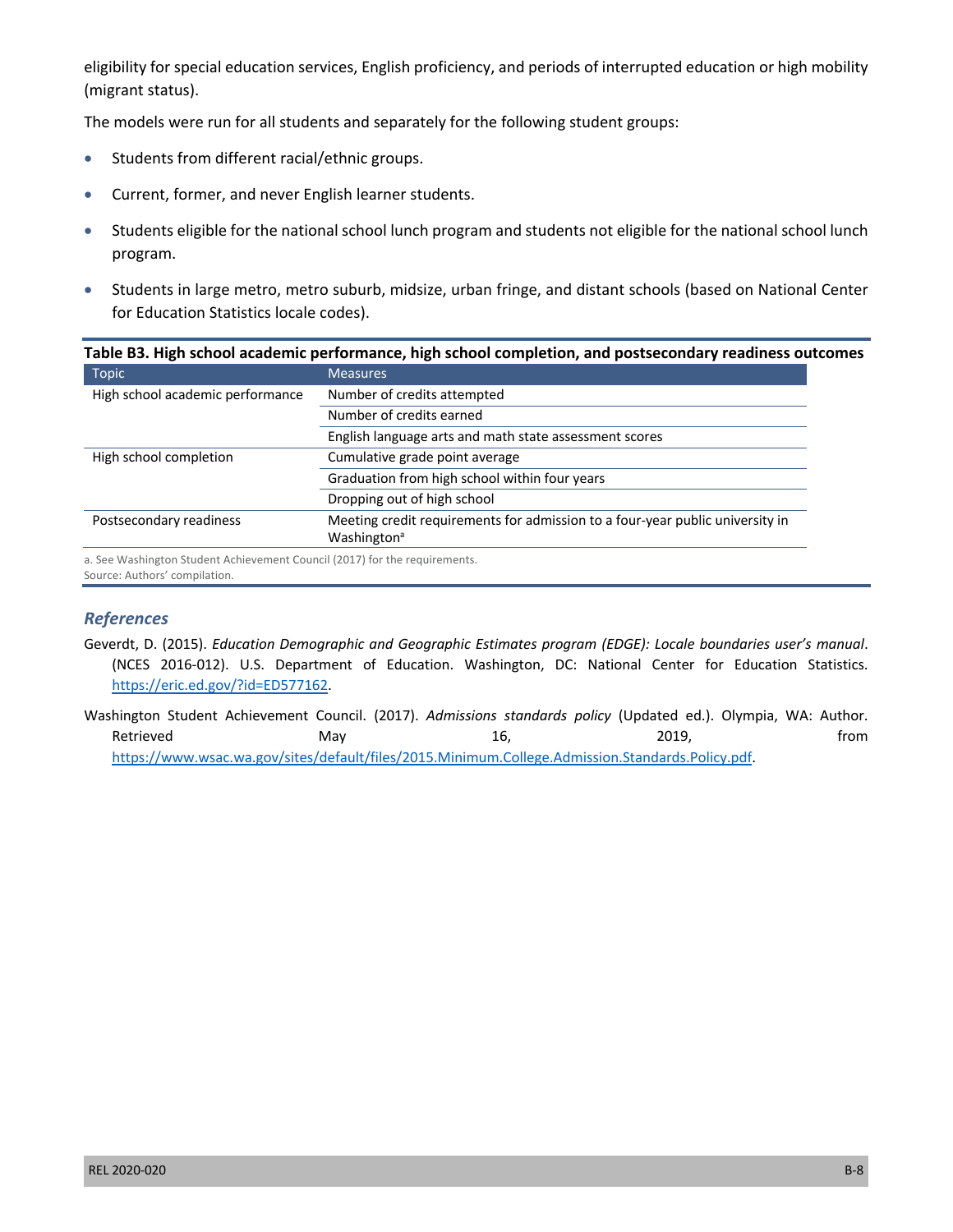#### **Appendix C. Supporting analysis**

 results on the characteristics of districts that implemented all or some of the career- and college-ready (CCR) requirements for high school graduation for the class of 2018, the percentages of 2018 graduates by student group who met the CCR graduation requirements and of 2018 graduates who did not meet the requirements, and the This appendix provides data to supplement the information presented in the main report. This includes additional relationships between increases in graduation requirements and student academic outcomes.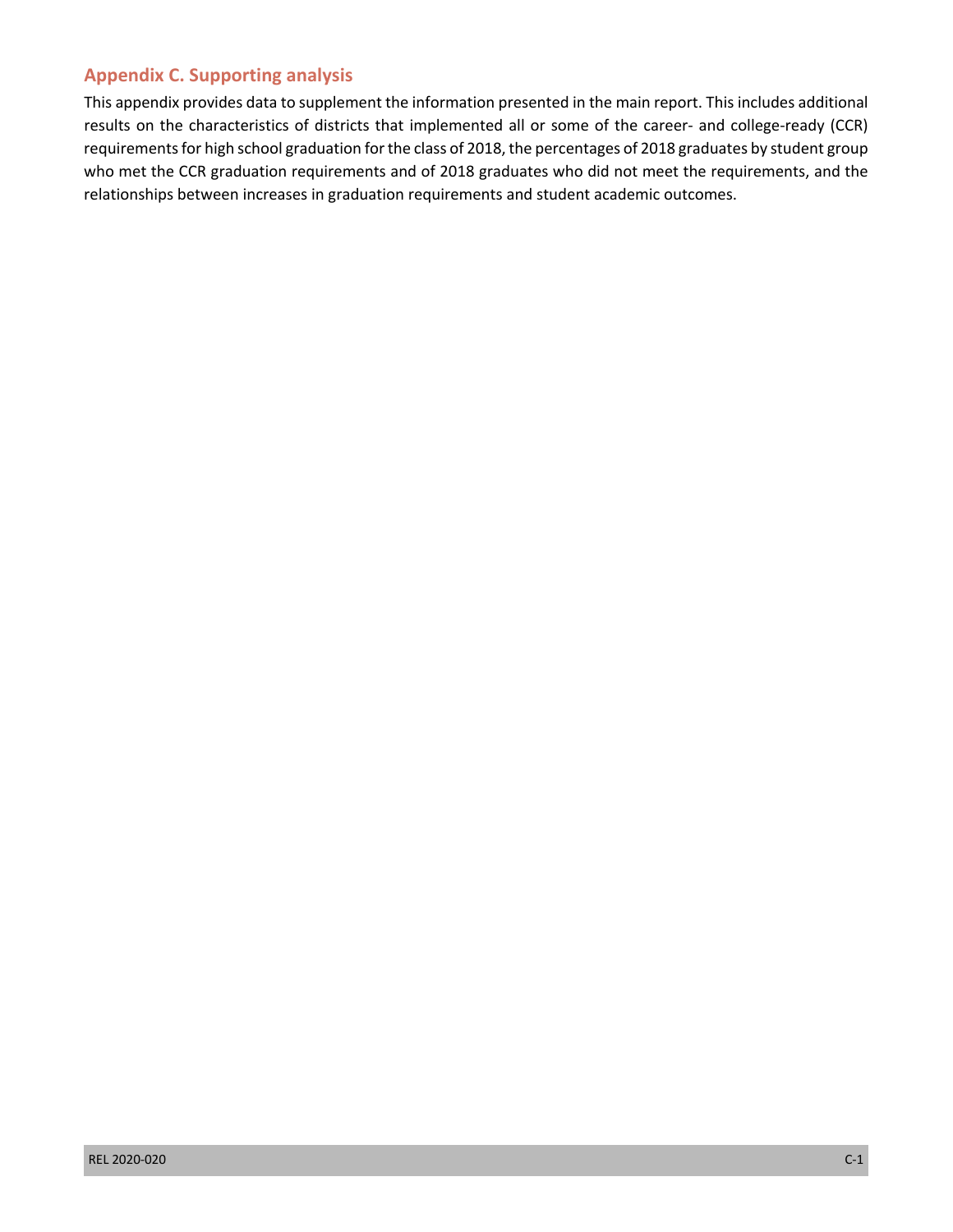**Table C1. Average student, workforce, and school characteristics of districts that implemented all the Washington career- and college-ready that implemented all the requirements except the fine arts requirement or the world languages requirement, or both requirements for high school graduation for the class of 2018, districts that implemented the requirements in core content areas, and districts** 

|                                                        |                                                | Implemented<br>all the career- and college-ready |             |            | Implemented<br>the career-and college-ready<br>graduation requirements |                   | Implemented<br>all the career- and college-ready<br>graduation requirements<br>except the fine arts requirement<br>or the world languages<br>requirement, or both |             |            |  |
|--------------------------------------------------------|------------------------------------------------|--------------------------------------------------|-------------|------------|------------------------------------------------------------------------|-------------------|-------------------------------------------------------------------------------------------------------------------------------------------------------------------|-------------|------------|--|
|                                                        |                                                | graduation requirements                          |             |            | in core content areas <sup>a</sup>                                     |                   |                                                                                                                                                                   |             |            |  |
|                                                        | Yes<br><b>No</b>                               |                                                  |             | Yes        | <b>No</b>                                                              |                   | <b>Yes</b>                                                                                                                                                        | <b>No</b>   |            |  |
| Characteristic                                         | $(n = 22)$<br>$(n = 226)$<br><b>Difference</b> |                                                  |             | $(n = 38)$ | $(n = 210)$                                                            | <b>Difference</b> | $(n = 32)$                                                                                                                                                        | $(n = 216)$ | Difference |  |
| <b>Student characteristics</b>                         |                                                |                                                  |             |            |                                                                        |                   |                                                                                                                                                                   |             |            |  |
| Number of students                                     | 335.9                                          | 688.5                                            | $-352.6***$ | 533.1      | 679.7                                                                  | $-146.6$          | 479.9                                                                                                                                                             | 683.5       | $-203.6*$  |  |
| Race/ethnicity (percent)                               |                                                |                                                  |             |            |                                                                        |                   |                                                                                                                                                                   |             |            |  |
| American Indian/Alaska Native                          | 4.5                                            | 3.6                                              | 0.9         | 3.8        | 3.6                                                                    | 0.2               | 4.4                                                                                                                                                               | 3.6         | 0.9        |  |
| Asian                                                  | 2.3                                            | 3.2                                              | $-0.9$      | 2.7        | 3.2                                                                    | $-0.5$            | 2.3                                                                                                                                                               | 3.2         | $-0.9$     |  |
| <b>Black</b>                                           | 0.7                                            | 2.0                                              | $-1.3**$    | 1.2        | 2.0                                                                    | $-0.8$            | 0.8                                                                                                                                                               | 2.0         | $-1.3***$  |  |
| Hispanic                                               | 14.8                                           | 19.9                                             | $-5.1$      | 20.9       | 19.2                                                                   | 1.6               | 18.9                                                                                                                                                              | 19.6        | $-0.7$     |  |
| Native Hawaiian/Pacific Islander                       | 0.2                                            | 0.5                                              | $-0.3**$    | 0.3        | 0.5                                                                    | $-0.3*$           | 0.2                                                                                                                                                               | 0.6         | $-0.4***$  |  |
| White                                                  | 72.4                                           | 65.9                                             | 6.5         | 66.6       | 66.4                                                                   | 0.1               | 68.8                                                                                                                                                              | 66.1        | 2.7        |  |
| Multiracial                                            | 5.0                                            | 4.9                                              | 0.2         | 4.6        | 5.0                                                                    | $-0.4$            | 4.6                                                                                                                                                               | 4.9         | $-0.4$     |  |
| Primary or home language (percent)                     |                                                |                                                  |             |            |                                                                        |                   |                                                                                                                                                                   |             |            |  |
| English                                                | 89.5                                           | 86.3                                             | 3.2         | 84.8       | 86.9                                                                   | $-2.2$            | 86.4                                                                                                                                                              | 86.6        | $-0.2$     |  |
| Spanish                                                | 10.4                                           | 13.2                                             | $-2.7$      | 14.8       | 12.6                                                                   | 2.2               | 13.3                                                                                                                                                              | 12.9        | 0.4        |  |
| Other                                                  | 2.5                                            | 3.8                                              | $-1.3$      | 3.6        | 3.7                                                                    | $-0.1$            | 3.1                                                                                                                                                               | 3.7         | $-0.7$     |  |
| Average grade 8 assessment scores (standard deviation) |                                                |                                                  |             |            |                                                                        |                   |                                                                                                                                                                   |             |            |  |
| English language arts                                  | $-0.113$                                       | $-0.111$                                         | $-0.002$    | $-0.140$   | $-0.106$                                                               | $-0.034$          | $-0.12$                                                                                                                                                           | $-0.11$     | $-0.02$    |  |
| Math                                                   | $-0.183$                                       | $-0.146$                                         | $-0.037$    | $-0.185$   | $-0.143$                                                               | $-0.042$          | $-0.18$                                                                                                                                                           | $-0.15$     | $-0.03$    |  |
| Other student characteristics                          |                                                |                                                  |             |            |                                                                        |                   |                                                                                                                                                                   |             |            |  |
| Average cumulative grade point average                 | 2.80                                           | 2.78                                             | 0.01        | 2.78       | 2.78                                                                   | 0.0               | 2.80                                                                                                                                                              | 2.78        | 0.01       |  |
| Percentage of students who were ever eligible          |                                                |                                                  |             |            |                                                                        |                   |                                                                                                                                                                   |             |            |  |
| for migrant student services                           | 2.9                                            | 4.6                                              | $-1.7$      | 5.0        | 4.3                                                                    | 0.7               | 3.9                                                                                                                                                               | 4.5         | $-0.6$     |  |
| Percentage of current English learner students         | 6.0                                            | 6.7                                              | $-0.6$      | 7.8        | 6.4                                                                    | 1.4               | 6.2                                                                                                                                                               | 5.9         | 0.4        |  |
| Percentage of former English learner students          | $7.1\,$                                        | 10.3                                             | $-3.1$      | 10.2       | 9.9                                                                    | 0.3               | 10.1                                                                                                                                                              | 10.8        | $-0.6$     |  |
| Percentage of never English learner students           | 86.8                                           | 83.1                                             | 3.8         | 82.0       | 83.7                                                                   | $-1.7$            | 83.7                                                                                                                                                              | 83.4        | 0.3        |  |
| Percentage of students who were ever eligible          |                                                |                                                  |             |            |                                                                        |                   |                                                                                                                                                                   |             |            |  |
| for the national school lunch program                  | 69.8                                           | 65.5                                             | 4.3         | 68.0       | 65.5                                                                   | 2.5               | 67.8                                                                                                                                                              | 65.6        | 2.2        |  |
| Percentage of students who were ever eligible          |                                                |                                                  |             |            |                                                                        |                   |                                                                                                                                                                   |             |            |  |
| for special education services                         | 22.4                                           | 21.2                                             | 1.2         | 21.8       | 21.2                                                                   | 0.5               | 21.7                                                                                                                                                              | 21.2        | 0.5        |  |
| Percentage of students suspended or expelled           | 4.3                                            | 5.1                                              | $-0.8$      | 4.8        | 5.1                                                                    | $-0.2$            | 4.6                                                                                                                                                               | 5.1         | $-0.5$     |  |

REL 2020-020 REL 2020 –020 C-2

 $C-2$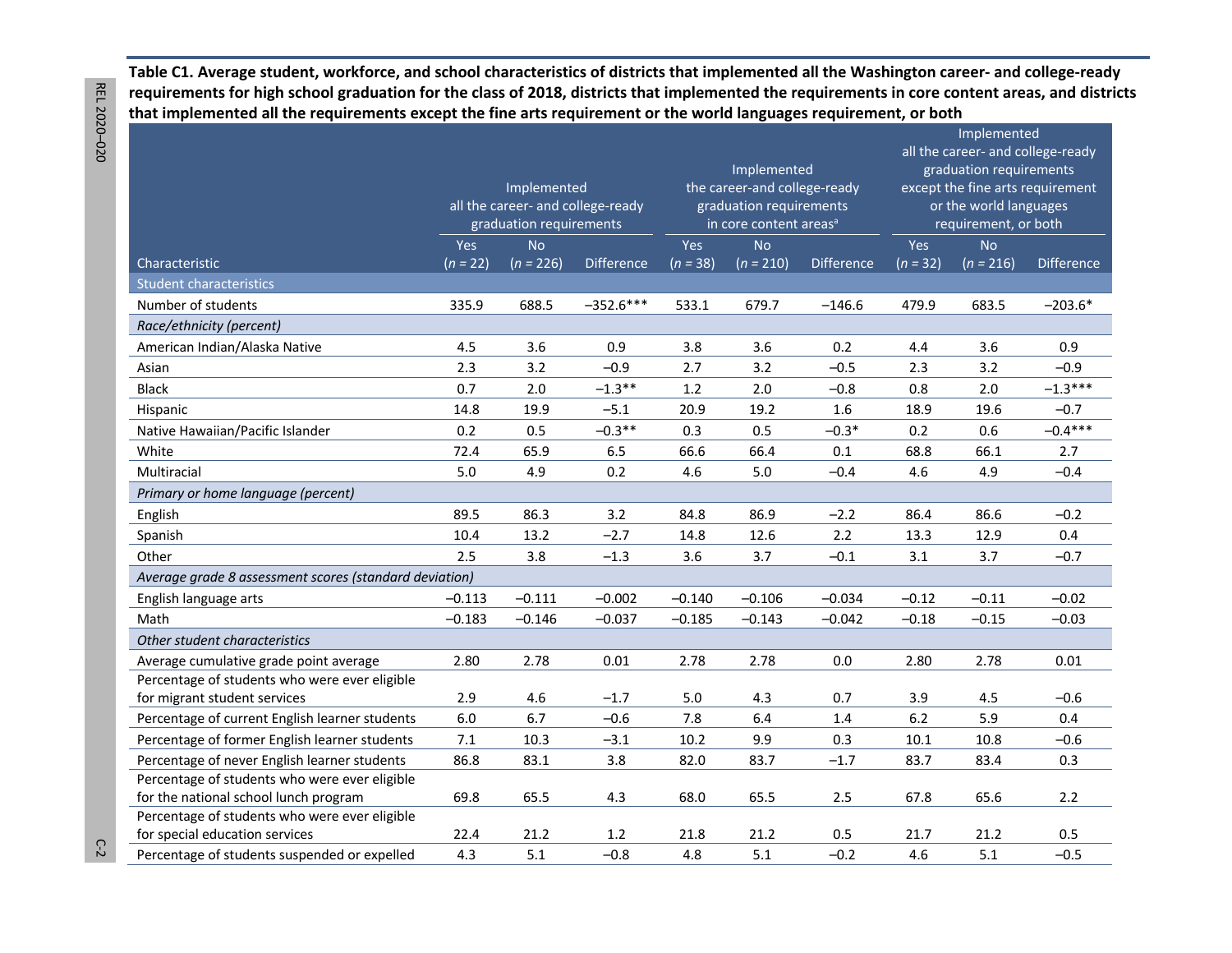|                                                                                     |                   |                                   |                             |                   |                                    |                          | Implemented       |                         |                                  |  |  |  |
|-------------------------------------------------------------------------------------|-------------------|-----------------------------------|-----------------------------|-------------------|------------------------------------|--------------------------|-------------------|-------------------------|----------------------------------|--|--|--|
|                                                                                     |                   |                                   |                             |                   | all the career- and college-ready  |                          |                   |                         |                                  |  |  |  |
|                                                                                     |                   |                                   |                             |                   | Implemented                        |                          |                   | graduation requirements |                                  |  |  |  |
|                                                                                     |                   | Implemented                       |                             |                   | the career-and college-ready       |                          |                   |                         | except the fine arts requirement |  |  |  |
|                                                                                     |                   | all the career- and college-ready |                             |                   | graduation requirements            |                          |                   | or the world languages  |                                  |  |  |  |
|                                                                                     |                   | graduation requirements           |                             |                   | in core content areas <sup>a</sup> |                          |                   | requirement, or both    |                                  |  |  |  |
|                                                                                     | Yes<br>$(n = 22)$ | <b>No</b><br>$(n = 226)$          |                             | Yes<br>$(n = 38)$ | <b>No</b><br>$(n = 210)$           |                          | Yes<br>$(n = 32)$ | <b>No</b>               | <b>Difference</b>                |  |  |  |
| Characteristic                                                                      | 11.2              | 9.6                               | <b>Difference</b><br>$1.6*$ | 10.3              | 9.6                                | <b>Difference</b><br>0.7 | 10.7              | $(n = 216)$<br>9.6      | 1.1                              |  |  |  |
| Average number of full-day excused absences<br>Average number of full-day unexcused |                   |                                   |                             |                   |                                    |                          |                   |                         |                                  |  |  |  |
| absences                                                                            | 3.8               | 4.0                               | $-0.3$                      | 4.4               | 3.9                                | 0.4                      | 4.4               | 3.9                     | 0.5                              |  |  |  |
| 2018 four-year cohort graduation rate                                               | 88.9              | 87.3                              | 0.7                         | 87.1              | 87.4                               | $-0.4$                   | 87.6              | 87.4                    | 0.3                              |  |  |  |
| 2018 four-year cohort dropout rate                                                  | 4.4               | 4.4                               | $-0.1.$                     | 5.1               | 4.3                                | 0.8                      | 7.8               | 8.2                     | $-0.5$                           |  |  |  |
| 2018 four-year cohort continuing rate                                               | 7.6               | 8.2                               | $-0.6$                      | 7.7               | 8.2                                | $-0.5$                   | 4.6               | 4.4                     | 0.2                              |  |  |  |
| <b>Workforce characteristics</b>                                                    |                   |                                   |                             |                   |                                    |                          |                   |                         |                                  |  |  |  |
| Teacher race/ethnicity (percent)                                                    |                   |                                   |                             |                   |                                    |                          |                   |                         |                                  |  |  |  |
| American Indian/Alaska Native                                                       | 1.2               | 1.1                               | 0.1                         | 1.2               | 1.1                                | 0.1                      | 1.3               | 1.1                     | 0.2                              |  |  |  |
| Asian                                                                               | 0.9               | 1.3                               | $-0.4$                      | 1.1               | 1.3                                | $-0.2$                   | 0.8               | 1.3                     | $-0.5*$                          |  |  |  |
| <b>Black</b>                                                                        | 0.6               | 0.6                               | $-0.1$                      | 0.5               | 0.7                                | $-0.2$                   | 0.4               | 0.6                     | $-0.2$                           |  |  |  |
| Hispanic                                                                            | 2.1               | 3.7                               | $-1.7*$                     | 3.6               | 3.6                                | 0.1                      | 2.3               | 3.8                     | $-1.5*$                          |  |  |  |
| White                                                                               | 94.2              | 91.9                              | 2.3                         | 92.2              | 92.1                               | 0.1                      | 93.7              | 91.9                    | 1.8                              |  |  |  |
| Multiracial                                                                         | 0.7               | 1.0                               | $-0.3$                      | 0.8               | 1.0                                | $-0.2$                   | 0.9               | 1.0                     | $-0.1$                           |  |  |  |
| Other workforce characteristics                                                     |                   |                                   |                             |                   |                                    |                          |                   |                         |                                  |  |  |  |
| Percentage of female employees                                                      | 67.5              | 70.0                              | $-2.5$                      | 68.1              | 70.0                               | $-1.9$                   | 67.9              | 70.1                    | $-2.1$                           |  |  |  |
| Average beginning teacher base salary (\$)                                          | 56,793            | 56,775                            | 18                          | 56,841            | 56,766                             | 74                       | 56,913            | 56,750                  | 163                              |  |  |  |
| Average beginning teacher additional salary (\$)                                    | 4,881             | 6,508                             | $-1,627$                    | 5,817             | 6,467                              | $-649$                   | 5,643             | 6,480                   | -838                             |  |  |  |
| Percentage with master's degree or higher                                           | 66.0              | 66.7                              | $-0.7$                      | 65.8              | 66.9                               | $-1.1$                   | 66.3              | 66.6                    | $-0.4$                           |  |  |  |
| Percentage with 0-1 year of experience                                              | 9.1               | 8.6                               | 0.5                         | 9.1               | 8.6                                | 0.5                      | 9.0               | 8.6                     | 0.3                              |  |  |  |
| Average years of experience                                                         | 14.1              | 14.0                              | 0.1                         | 14.2              | 14.0                               | 0.2                      | 14.3              | 13.9                    | 0.4                              |  |  |  |
| Average number of students per teacher by content area                              |                   |                                   |                             |                   |                                    |                          |                   |                         |                                  |  |  |  |
| English                                                                             | 42.5              | 61.2                              | $-18.7*$                    | 47.2              | 61.8                               | $-14.6$                  | 46.7              | 61.4                    | $-14.7$                          |  |  |  |
| Math                                                                                | 45.8              | 59.6                              | $-13.8*$                    | 50.5              | 59.8                               | $-9.3$                   | 49.1              | 59.7                    | $-10.6$                          |  |  |  |
| Science                                                                             | 75.3              | 96.6                              | $-21.3$                     | 84.4              | 96.6                               | $-12.2$                  | 81.7              | 96.6                    | $-15.0$                          |  |  |  |
| Social studies                                                                      | 69.2              | 84.1                              | $-14.9$                     | 78.4              | 83.5                               | $-5.1$                   | 77.6              | 83.5                    | $-5.9$                           |  |  |  |
| Fine arts                                                                           | 94.4              | 119.8                             | $-25.4$                     | 105.1             | 119.8                              | $-14.7$                  | 103.1             | 119.7                   | $-16.6$                          |  |  |  |
| World languages                                                                     | 135.9             | 196.9                             | $-61.0**$                   | 173.2             | 194.8                              | $-21.6$                  | 165.8             | 195.3                   | $-29.4$                          |  |  |  |
| Health and physical education                                                       | 88.5              | 122.5                             | $-34.1$                     | 103.7             | 122.4                              | $-18.7$                  | 100.4             | 122.4                   | $-22.0$                          |  |  |  |
| Religion                                                                            | 460.5             | 893.8                             | $-433.3***$                 | 945.6             | 859.2                              | 86.4                     | 968.0             | 859.8                   | 108.2                            |  |  |  |
| Military science                                                                    | 526.6             | 975.0                             | -448.4***                   | 775.6             | 973.4                              | $-197.8$                 | 526.6             | 975.0                   | $-448.4***$                      |  |  |  |
| Computer science                                                                    | 225.8             | 367.9                             | $-142.1***$                 | 327.8             | 362.3                              | $-34.4$                  | 317.4             | 362.7                   | $-45.4$                          |  |  |  |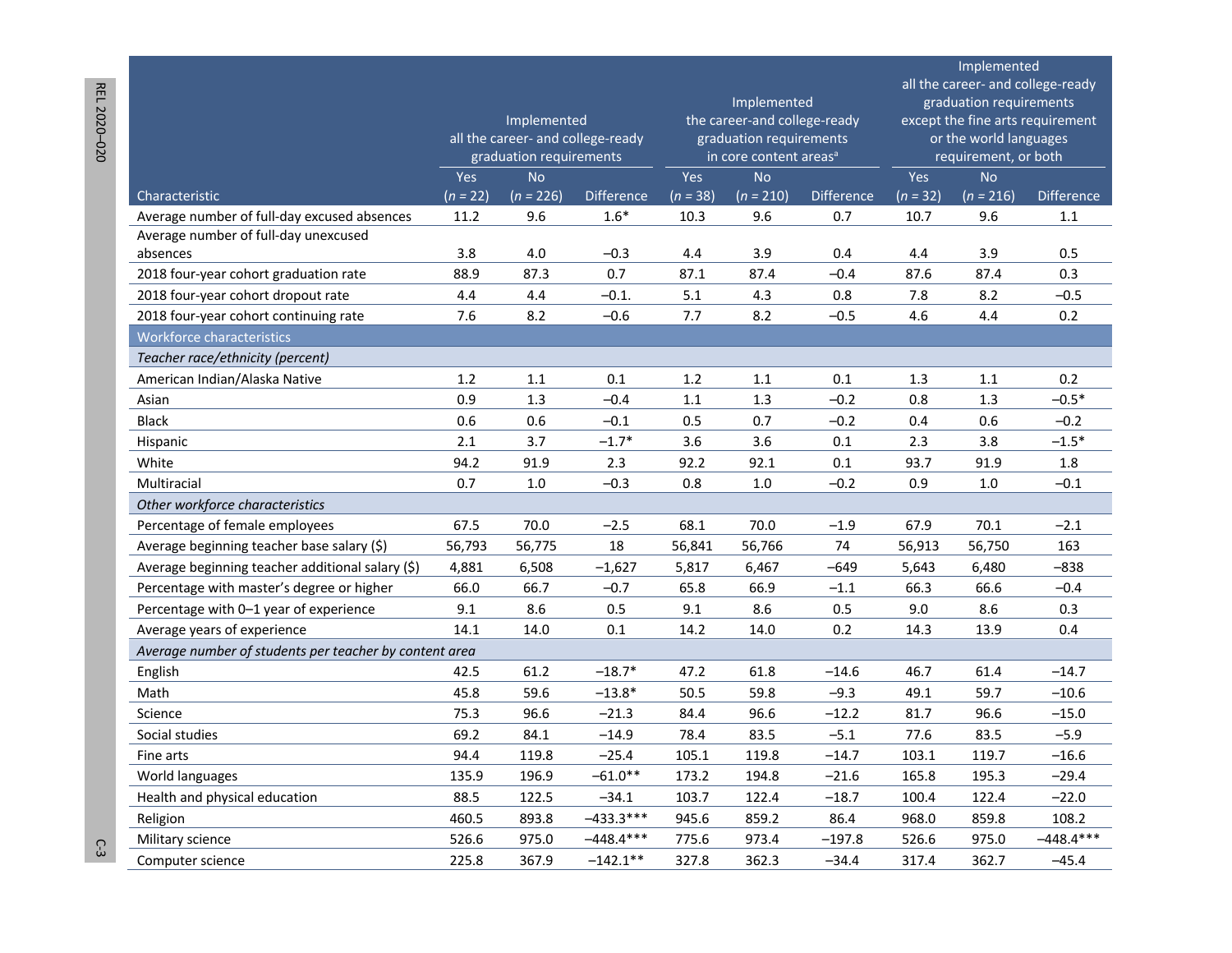|                                                  |            | Implemented<br>all the career- and college-ready<br>graduation requirements |                   |            | Implemented<br>the career-and college-ready<br>graduation requirements<br>in core content areas <sup>a</sup> |                   |            | Implemented<br>all the career- and college-ready<br>graduation requirements<br>except the fine arts requirement<br>or the world languages<br>requirement, or both |                   |
|--------------------------------------------------|------------|-----------------------------------------------------------------------------|-------------------|------------|--------------------------------------------------------------------------------------------------------------|-------------------|------------|-------------------------------------------------------------------------------------------------------------------------------------------------------------------|-------------------|
|                                                  | Yes        | <b>No</b>                                                                   |                   | Yes        | <b>No</b>                                                                                                    |                   | Yes        | <b>No</b>                                                                                                                                                         |                   |
| Characteristic                                   | $(n = 22)$ | $(n = 226)$                                                                 | <b>Difference</b> | $(n = 38)$ | $(n = 210)$                                                                                                  | <b>Difference</b> | $(n = 32)$ | $(n = 216)$                                                                                                                                                       | <b>Difference</b> |
| Audiovisual communications                       | 175.8      | 364.3                                                                       | $-188.6***$       | 264.0      | 362.5                                                                                                        | $-98.5*$          | 234.3      | 365.0                                                                                                                                                             | $-130.6**$        |
| <b>Business and marketing</b>                    | 270.5      | 319.2                                                                       | $-48.7$           | 298.0      | 318.1                                                                                                        | $-20.1$           | 290.2      | 318.7                                                                                                                                                             | $-28.5$           |
| Manufacturing                                    | 420.7      | 712.7                                                                       | $-291.9***$       | 624.6      | 706.8                                                                                                        | $-82.2$           | 554.2      | 711.9                                                                                                                                                             | $-157.7$          |
| Health sciences                                  | 278.2      | 450.6                                                                       | $-172.4**$        | 312.3      | 458.6                                                                                                        | $-146.3**$        | 299.7      | 455.1                                                                                                                                                             | $-155.4**$        |
| Public protective services                       | 337.3      | 834.6                                                                       | $-497.3**$        | 1068.4     | 775.6                                                                                                        | 292.7             | 711.5      | 821.8                                                                                                                                                             | $-110.4$          |
| Hospitality and tourism                          | 286.3      | 521.3                                                                       | $-235.0***$       | 448.7      | 511.9                                                                                                        | $-63.2$           | 380.0      | 519.2                                                                                                                                                             | $-139.1$          |
| Architecture and construction                    | 371.6      | 662.7                                                                       | $-291.1***$       | 564.4      | 653.4                                                                                                        | $-88.9$           | 477.5      | 664.6                                                                                                                                                             | $-187.1$          |
| Agriculture                                      | 241.4      | 471.9                                                                       | $-230.5***$       | 330.0      | 475.6                                                                                                        | $-145.6*$         | 313.5      | 473.0                                                                                                                                                             | $-159.5**$        |
| Human services                                   | 134.8      | 244.2                                                                       | $-109.5***$       | 160.9      | 247.7                                                                                                        | $-86.8***$        | 147.2      | 247.5                                                                                                                                                             | $-100.3***$       |
| <b>Transportation and logistics</b>              | 486.0      | 866.7                                                                       | $-380.8$          | 595.9      | 882.2                                                                                                        | $-286.3$          | 555.9      | 880.6                                                                                                                                                             | $-324.7*$         |
| Engineering and technology                       | 299.9      | 521.9                                                                       | $-222.0*$         | 394.2      | 523.9                                                                                                        | $-129.6$          | 390.6      | 520.6                                                                                                                                                             | $-130.0$          |
| Miscellaneous/other                              | 13.8       | 21.7                                                                        | $-7.8***$         | 16.1       | 21.8                                                                                                         | $-5.7**$          | 15.0       | 21.8                                                                                                                                                              | $-6.8**$          |
| School characteristics                           |            |                                                                             |                   |            |                                                                                                              |                   |            |                                                                                                                                                                   |                   |
| Locale                                           |            |                                                                             |                   |            |                                                                                                              |                   |            |                                                                                                                                                                   |                   |
| Large metro                                      | $0.0\,$    | 17.8                                                                        | $-17.8***$        | 11.1       | 17.7                                                                                                         | $-6.6***$         | 0.0        | 18.4                                                                                                                                                              | $-18.4***$        |
| Metro suburb                                     | 7.8        | 25.6                                                                        | $-17.9***$        | 14.4       | 26.1                                                                                                         | $-11.7***$        | 4.6        | 26.5                                                                                                                                                              | $-21.9***$        |
| Midsize                                          | 19.4       | 24.1                                                                        | $-4.6$            | 16.9       | 24.7                                                                                                         | $-7.8**$          | 23.6       | 23.9                                                                                                                                                              | $-0.3$            |
| Urban fringe                                     | 21.4       | 11.3                                                                        | $10.1*$           | 23.9       | 10.4                                                                                                         | $13.5***$         | 26.4       | 10.6                                                                                                                                                              | 15.9***           |
| <b>Distant</b>                                   | 51.5       | 21.1                                                                        | $30.3***$         | 33.7       | 21.1                                                                                                         | $12.6***$         | 45.4       | 20.6                                                                                                                                                              | 24.8***           |
| Other school characteristics                     |            |                                                                             |                   |            |                                                                                                              |                   |            |                                                                                                                                                                   |                   |
| Number of high schools                           | 1.5        | 3.2                                                                         | $-1.7***$         | 2.1        | 3.2                                                                                                          | $-1.2$ **         | 1.9        | 3.2                                                                                                                                                               | $-1.3***$         |
| Percentage of students eligible for the national |            |                                                                             |                   |            |                                                                                                              |                   |            |                                                                                                                                                                   |                   |
| school lunch program                             | 46.3       | 48.0                                                                        | $-1.7$            | 47.0       | 48.3                                                                                                         | $-1.3$            | 46.2       | 48.1                                                                                                                                                              | $-2.0$            |

\* Significant at  $p = .05$ ; \*\* significant at  $p = .01$ ; \*\*\* significant at  $p = .001$ .

a. Core content areas are English, math, science, and social studies.

Note: Differences may not be exact because of rounding.

Source: Authors' analysis of 2017/18 data from the Washington Office of Superintendent of Public Instruction and Washington State Board of Education.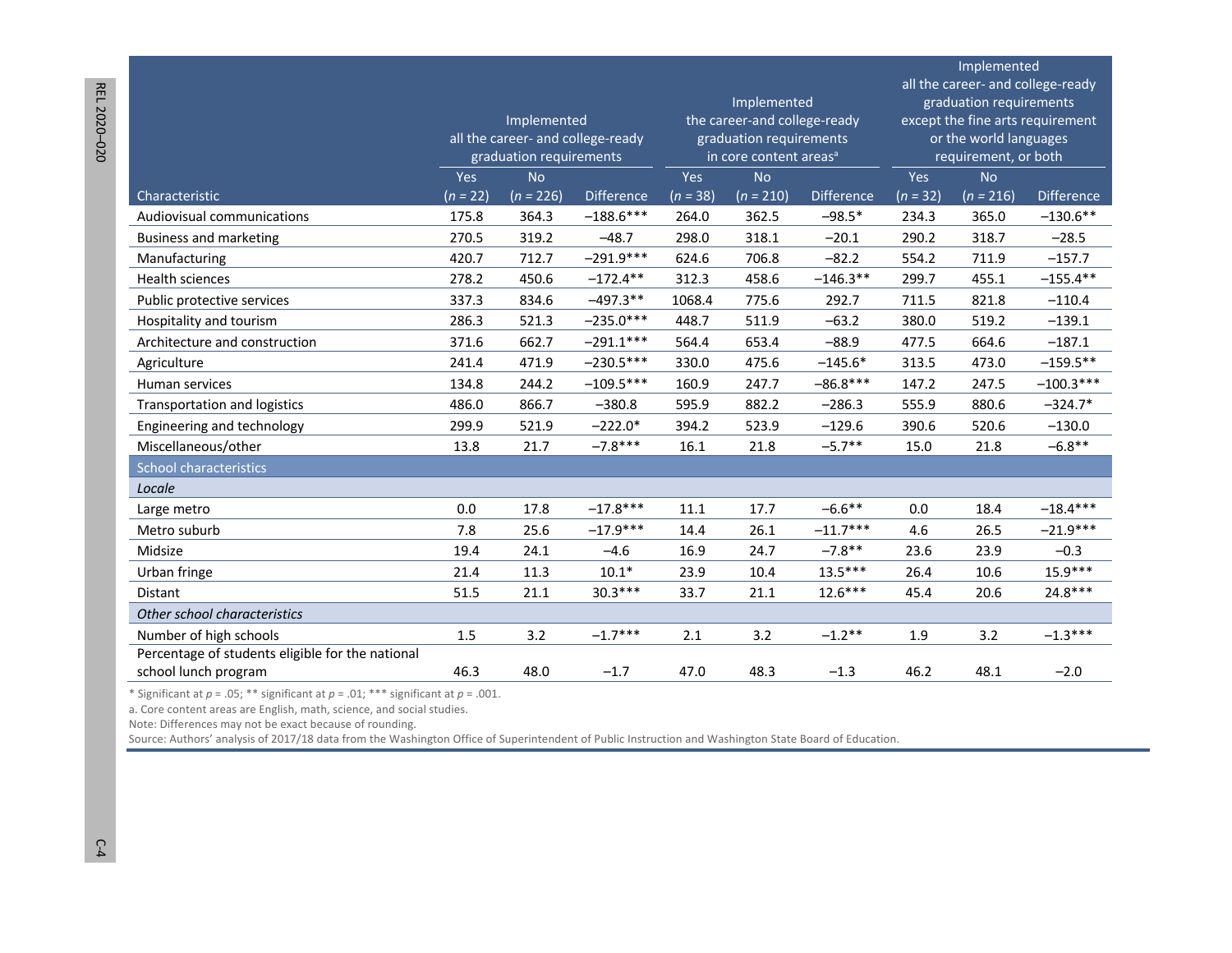**Table C2. Percentage of students in the class of 2018 who graduated within four years and met the Washington career- and college-ready requirements for high school graduation, by student and school characteristic and content area** 

|                                     |                 | All the career-            |              |         |      |         |            |         |           |      |           |           |
|-------------------------------------|-----------------|----------------------------|--------------|---------|------|---------|------------|---------|-----------|------|-----------|-----------|
|                                     |                 | and college-               |              |         |      |         |            |         |           |      |           |           |
|                                     |                 | ready                      |              |         |      |         |            |         |           |      |           |           |
|                                     |                 | graduation                 |              |         |      |         |            |         |           |      |           |           |
|                                     |                 | requirements<br>except the |              |         |      |         |            |         |           |      |           |           |
|                                     |                 | fine arts                  |              |         |      |         |            |         |           |      |           |           |
|                                     | All the career- | requirement                |              |         |      |         |            |         | Health    |      |           | Career    |
|                                     | and college     | or the world               |              |         |      |         |            |         | and       |      |           | and       |
|                                     | ready           | languages                  | <b>Total</b> |         |      |         | Laboratory | Social  | physical  | Fine | World     | technical |
|                                     | graduation      | requirement,               | credits      | English | Math | Science | science    | studies | education | arts | languages | education |
| Characteristic                      | requirements    | or both                    | (24)         | (4)     | (3)  | (3)     | (2)        | (3)     | (2)       | (2)  | (2)       | (1)       |
| All students                        |                 |                            |              |         |      |         |            |         |           |      |           |           |
| $(N = 59,386)$                      | 26.8            | 44.9                       | 93.8         | 92.6    | 95.3 | 90.4    | 63.4       | 92.8    | 83.9      | 70.5 | 76.6      | 88.6      |
| <b>Student characteristics</b>      |                 |                            |              |         |      |         |            |         |           |      |           |           |
| Race/ethnicity                      |                 |                            |              |         |      |         |            |         |           |      |           |           |
| American Indian/                    |                 |                            |              |         |      |         |            |         |           |      |           |           |
| Alaska Native ( $n = 706$ )         | 19.9            | 36.8                       | 90.8         | 89.9    | 93.8 | 85.5    | 50.3       | 92.0    | 85.8      | 66.3 | 65.1      | 91.1      |
| Asian ( $n = 5,781$ )               | 27.1            | 43.6                       | 93.0         | 91.2    | 95.4 | 93.7    | 65.1       | 94.1    | 77.8      | 72.1 | 84.8      | 84.6      |
| Black ( $n = 2,886$ )               | 21.4            | 39.8                       | 88.7         | 88.7    | 92.2 | 86.7    | 58.2       | 90.2    | 80.4      | 63.4 | 70.0      | 87.3      |
| Hispanic ( $n = 11,584$ )           | 21.9            | 38.7                       | 97.5         | 96.4    | 97.6 | 90.6    | 53.7       | 95.2    | 90.4      | 68.2 | 74.7      | 93.6      |
| Native Hawaiian/                    |                 |                            |              |         |      |         |            |         |           |      |           |           |
| Pacific Islander                    |                 |                            |              |         |      |         |            |         |           |      |           |           |
| $(n = 661)$                         | 22.8            | 43.9                       | 87.3         | 89.1    | 91.3 | 87.3    | 61.3       | 90.3    | 80.9      | 62.8 | 66.0      | 86.8      |
| Multiracial ( $n = 4,203$ )         | 26.8            | 45.6                       | 92.5         | 91.4    | 94.2 | 89.7    | 67.5       | 91.7    | 79.6      | 69.1 | 78.4      | 86.2      |
| White ( $n = 39,498$ )              | 28.8            | 47.4                       | 93.6         | 92.2    | 95.1 | 90.4    | 66.2       | 92.3    | 83.6      | 71.9 | 76.7      | 88.1      |
| Socioeconomic status                |                 |                            |              |         |      |         |            |         |           |      |           |           |
| Ever eligible for the               |                 |                            |              |         |      |         |            |         |           |      |           |           |
| national school lunch               |                 |                            |              |         |      |         |            |         |           |      |           |           |
| program ( $n = 33,835$ )            | 23.2            | 41.7                       | 94.2         | 93.6    | 95.4 | 88.9    | 57.4       | 92.6    | 87.2      | 69.1 | 69.6      | 91.0      |
| Never eligible for the              |                 |                            |              |         |      |         |            |         |           |      |           |           |
| national school lunch               |                 |                            |              |         |      |         |            |         |           |      |           |           |
| program ( $n = 31,484$ )            | 30.6            | 48.5                       | 93.5         | 91.5    | 95.2 | 92.1    | 69.9       | 93.0    | 80.2      | 72.2 | 84.3      | 86.0      |
| Special education status            |                 |                            |              |         |      |         |            |         |           |      |           |           |
| Ever eligible for special           |                 |                            |              |         |      |         |            |         |           |      |           |           |
| education services<br>$(n = 8,949)$ | 20.0            | 44.2                       | 95.6         | 94.5    | 95.7 | 85.7    | 60.9       | 92.7    | 87.6      | 70.6 | 52.8      | 91.9      |
| Never eligible for                  |                 |                            |              |         |      |         |            |         |           |      |           |           |
| special education                   |                 |                            |              |         |      |         |            |         |           |      |           |           |
| services ( $n = 56,370$ )           | 27.9            | 45.0                       | 93.6         | 92.3    | 95.3 | 91.2    | 63.8       | 92.8    | 83.3      | 70.5 | 80.4      | 88.1      |

 $\mathbb{C}$  5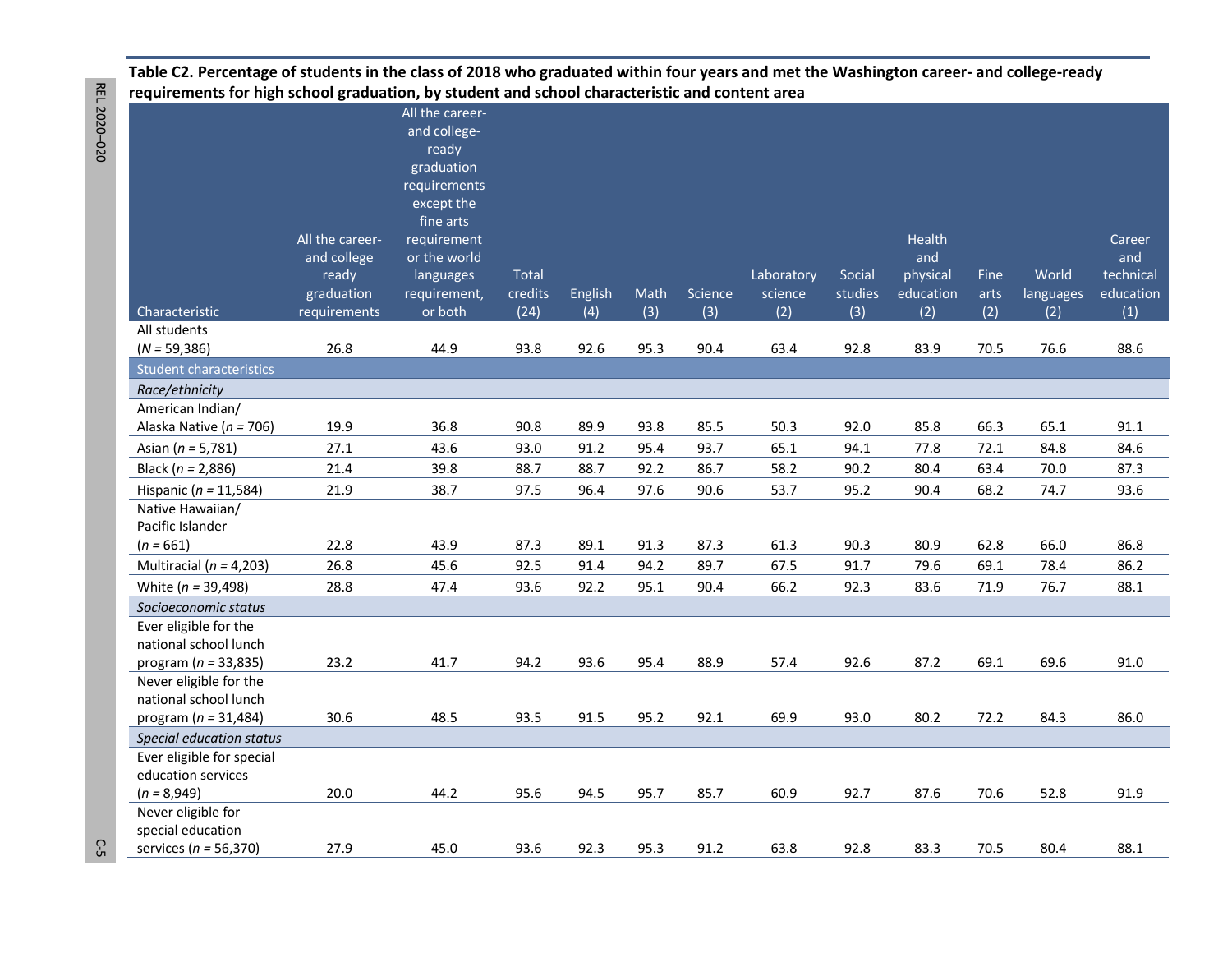|                                  |                 | All the career- |              |         |      |         |            |         |           |      |           |           |
|----------------------------------|-----------------|-----------------|--------------|---------|------|---------|------------|---------|-----------|------|-----------|-----------|
|                                  |                 | and college-    |              |         |      |         |            |         |           |      |           |           |
|                                  |                 | ready           |              |         |      |         |            |         |           |      |           |           |
|                                  |                 | graduation      |              |         |      |         |            |         |           |      |           |           |
|                                  |                 | requirements    |              |         |      |         |            |         |           |      |           |           |
|                                  |                 | except the      |              |         |      |         |            |         |           |      |           |           |
|                                  |                 | fine arts       |              |         |      |         |            |         |           |      |           |           |
|                                  | All the career- | requirement     |              |         |      |         |            |         | Health    |      |           | Career    |
|                                  | and college     | or the world    |              |         |      |         |            |         | and       |      |           | and       |
|                                  | ready           | languages       | <b>Total</b> |         |      |         | Laboratory | Social  | physical  | Fine | World     | technical |
|                                  | graduation      | requirement,    | credits      | English | Math | Science | science    | studies | education | arts | languages | education |
| Characteristic                   | requirements    | or both         | (24)         | (4)     | (3)  | (3)     | (2)        | (3)     | (2)       | (2)  | (2)       | (1)       |
| English learner status           |                 |                 |              |         |      |         |            |         |           |      |           |           |
| Current English learner          |                 |                 |              |         |      |         |            |         |           |      |           |           |
| student ( $n = 3,794$ )          | 15.7            | 34.7            | 87.1         | 90.0    | 89.9 | 78.6    | 50.2       | 87.6    | 84.6      | 61.6 | 53.4      | 87.5      |
| Former English learner           |                 |                 |              |         |      |         |            |         |           |      |           |           |
| student ( $n = 7,884$ )          | 24.3            | 41.5            | 97.8         | 96.6    | 98.4 | 94.2    | 56.5       | 95.7    | 89.9      | 69.5 | 80.8      | 92.5      |
| Never English learner            |                 |                 |              |         |      |         |            |         |           |      |           |           |
| student ( $n = 53,641$ )         | 28.0            | 46.1            | 93.7         | 92.2    | 95.2 | 90.7    | 65.4       | 92.8    | 82.9      | 71.3 | 77.7      | 88.1      |
| High school academic achievement |                 |                 |              |         |      |         |            |         |           |      |           |           |
| Grade point average of           |                 |                 |              |         |      |         |            |         |           |      |           |           |
| 3.0 or higher                    |                 |                 |              |         |      |         |            |         |           |      |           |           |
| $(n = 33,868)$                   | 29.8            | 46.4            | 94.6         | 92.8    | 96.5 | 93.6    | 66.1       | 93.5    | 81.9      | 72.9 | 85.7      | 86.3      |
| Grade point average              |                 |                 |              |         |      |         |            |         |           |      |           |           |
| below 3.0 ( $n = 31,347$ )       | 23.5            | 43.4            | 93.0         | 92.3    | 94.1 | 87.0    | 60.4       | 92.1    | 86.0      | 68.1 | 66.9      | 91.1      |
| Bottom 25 percent of             |                 |                 |              |         |      |         |            |         |           |      |           |           |
| grade 8 English                  |                 |                 |              |         |      |         |            |         |           |      |           |           |
| language arts                    |                 |                 |              |         |      |         |            |         |           |      |           |           |
| assessment scores                |                 |                 |              |         |      |         |            |         |           |      |           |           |
| $(n = 11,705)$                   | 21.2            | 42.9            | 96.8         | 95.8    | 96.8 | 88.0    | 57.3       | 94.7    | 91.0      | 68.2 | 60.7      | 94.1      |
| Middle 50 percent of             |                 |                 |              |         |      |         |            |         |           |      |           |           |
| grade 8 English                  |                 |                 |              |         |      |         |            |         |           |      |           |           |
| language arts                    |                 |                 |              |         |      |         |            |         |           |      |           |           |
| assessment scores                |                 |                 |              |         |      |         |            |         |           |      |           |           |
| $(n = 30, 107)$                  | 30.0            | 48.6            | 97.6         | 96.0    | 98.1 | 94.2    | 65.7       | 95.2    | 87.6      | 73.0 | 81.4      | 91.0      |
| Top 25 percent of                |                 |                 |              |         |      |         |            |         |           |      |           |           |
| grade 8 English                  |                 |                 |              |         |      |         |            |         |           |      |           |           |
| language arts                    |                 |                 |              |         |      |         |            |         |           |      |           |           |
| assessment scores                |                 |                 |              |         |      |         |            |         |           |      |           |           |
| $(n = 16,023)$                   | 30.0            | 47.4            | 97.6         | 95.5    | 98.7 | 96.3    | 68.6       | 95.3    | 82.1      | 75.2 | 88.4      | 86.5      |
| Bottom 25 percent of             |                 |                 |              |         |      |         |            |         |           |      |           |           |
| grade 8 math                     |                 |                 |              |         |      |         |            |         |           |      |           |           |
| assessment scores                |                 |                 |              |         |      |         |            |         |           |      |           |           |
| $(n = 12,707)$                   | 20.6            | 41.9            | 96.7         | 95.7    | 96.6 | 88.3    | 56.3       | 94.5    | 90.5      | 69.0 | 60.5      | 93.7      |

REL 2020-020 REL 2020

– 220 C-620 C-620 C-620 C-620 C-620 C-620 C-620 C-620 C-620 C-620 C-620 C-620 C-620 C-620 C-620 C-620 C-620 C- $C-6$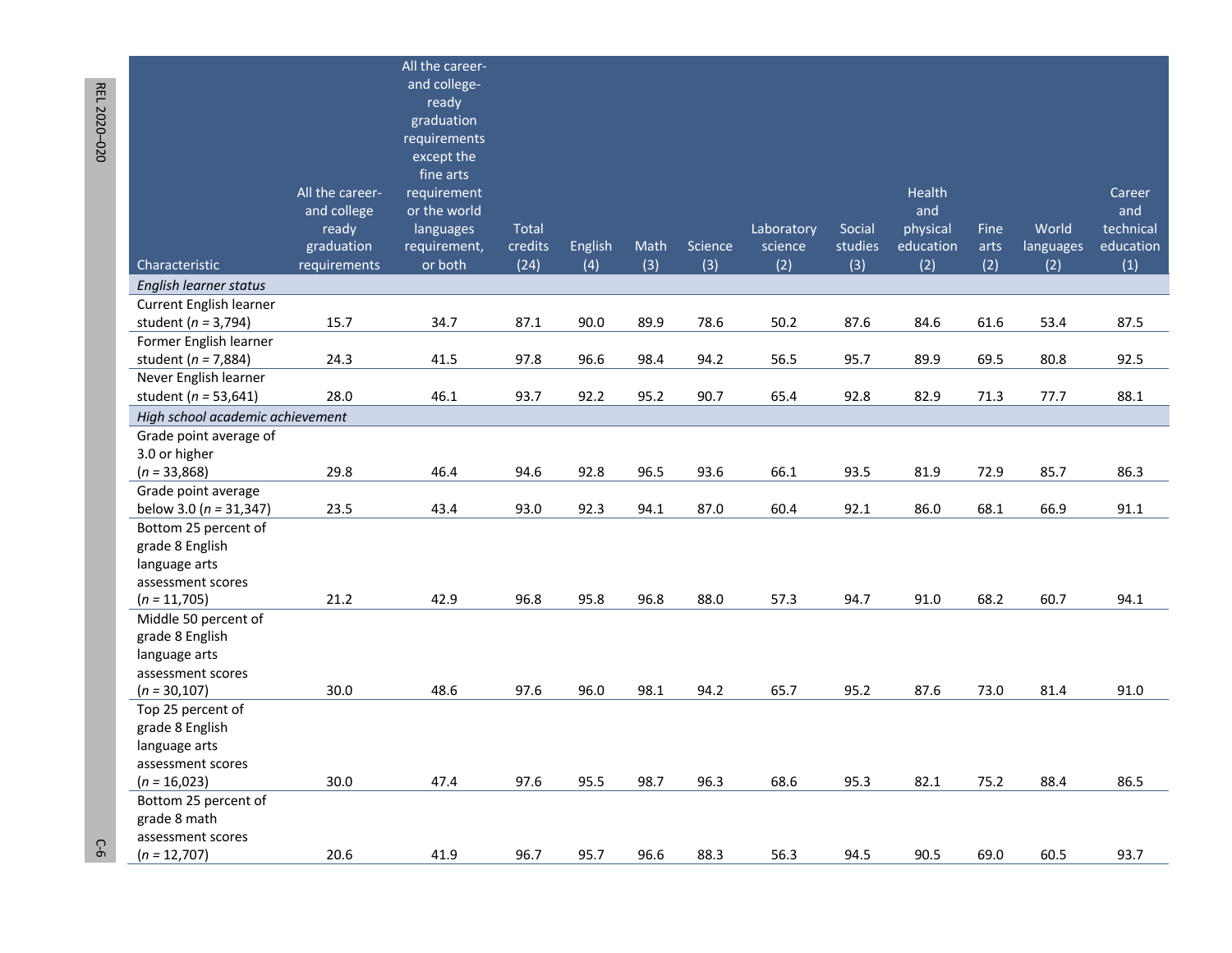|                                                                                                                                                                                                 |                 | All the career-            |         |         |      |         |            |         |           |      |                  |           |
|-------------------------------------------------------------------------------------------------------------------------------------------------------------------------------------------------|-----------------|----------------------------|---------|---------|------|---------|------------|---------|-----------|------|------------------|-----------|
|                                                                                                                                                                                                 |                 | and college-               |         |         |      |         |            |         |           |      |                  |           |
|                                                                                                                                                                                                 |                 | ready                      |         |         |      |         |            |         |           |      |                  |           |
|                                                                                                                                                                                                 |                 | graduation                 |         |         |      |         |            |         |           |      |                  |           |
|                                                                                                                                                                                                 |                 | requirements<br>except the |         |         |      |         |            |         |           |      |                  |           |
|                                                                                                                                                                                                 |                 | fine arts                  |         |         |      |         |            |         |           |      |                  |           |
|                                                                                                                                                                                                 | All the career- | requirement                |         |         |      |         |            |         | Health    |      |                  | Career    |
|                                                                                                                                                                                                 | and college     | or the world               |         |         |      |         |            |         | and       |      |                  | and       |
|                                                                                                                                                                                                 | ready           | languages                  | Total   |         |      |         | Laboratory | Social  | physical  | Fine | World            | technical |
|                                                                                                                                                                                                 | graduation      | requirement,               | credits | English | Math | Science | science    | studies | education | arts | <b>languages</b> | education |
| Characteristic                                                                                                                                                                                  | requirements    | or both                    | (24)    | (4)     | (3)  | (3)     | (2)        | (3)     | (2)       | (2)  | (2)              | (1)       |
| Middle 50 percent of                                                                                                                                                                            |                 |                            |         |         |      |         |            |         |           |      |                  |           |
| grade 8 math                                                                                                                                                                                    |                 |                            |         |         |      |         |            |         |           |      |                  |           |
| assessment scores                                                                                                                                                                               |                 |                            |         |         |      |         |            |         |           |      |                  |           |
| $(n = 29,697)$                                                                                                                                                                                  | 30.4            | 48.7                       | 97.4    | 96.2    | 98.0 | 93.8    | 65.1       | 95.2    | 88.6      | 73.1 | 81.0             | 91.3      |
| Top 25 percent of                                                                                                                                                                               |                 |                            |         |         |      |         |            |         |           |      |                  |           |
| grade 8 math                                                                                                                                                                                    |                 |                            |         |         |      |         |            |         |           |      |                  |           |
| assessment scores                                                                                                                                                                               |                 |                            |         |         |      |         |            |         |           |      |                  |           |
| $(n = 15,520)$                                                                                                                                                                                  | 30.1            | 48.5                       | 98.0    | 95.2    | 99.0 | 97.3    | 71.3       | 95.5    | 80.3      | 74.8 | 90.6             | 85.9      |
| Gender                                                                                                                                                                                          |                 |                            |         |         |      |         |            |         |           |      |                  |           |
| Female ( $n = 33,337$ )                                                                                                                                                                         | 27.8            | 43.8                       | 93.5    | 92.2    | 95.3 | 90.6    | 63.6       | 92.3    | 81.0      | 74.6 | 80.0             | 86.3      |
| Male ( $n = 31,982$ )                                                                                                                                                                           | 25.8            | 46.0                       | 94.2    | 93.0    | 95.4 | 90.2    | 63.2       | 93.3    | 86.9      | 66.4 | 73.1             | 91.0      |
| <b>School characteristics</b>                                                                                                                                                                   |                 |                            |         |         |      |         |            |         |           |      |                  |           |
| High school locale                                                                                                                                                                              |                 |                            |         |         |      |         |            |         |           |      |                  |           |
| Large metro                                                                                                                                                                                     |                 |                            |         |         |      |         |            |         |           |      |                  |           |
| $(n = 12,573)$                                                                                                                                                                                  | 23.3            | 37.0                       | 92.4    | 92.3    | 94.6 | 91.6    | 53.9       | 91.8    | 79.1      | 75.1 | 79.3             | 86.4      |
| Metro suburb                                                                                                                                                                                    |                 |                            |         |         |      |         |            |         |           |      |                  |           |
| $(n = 20,035)$                                                                                                                                                                                  | 30.4            | 49.9                       | 94.1    | 91.2    | 95.8 | 91.8    | 73.2       | 93.2    | 80.1      | 71.5 | 80.7             | 85.8      |
| Midsize ( $n = 16,877$ )                                                                                                                                                                        | 25.7            | 42.8                       | 93.6    | 93.1    | 94.9 | 89.2    | 58.8       | 92.0    | 87.3      | 67.3 | 74.8             | 90.2      |
| Urban fringe                                                                                                                                                                                    |                 |                            |         |         |      |         |            |         |           |      |                  |           |
| $(n = 7,314)$                                                                                                                                                                                   | 25.8            | 46.4                       | 94.9    | 94.1    | 96.0 | 89.5    | 67.4       | 93.4    | 83.9      | 70.7 | 75.4             | 89.1      |
| Distant ( $n = 8,516$ )                                                                                                                                                                         | 26.5            | 47.9                       | 94.9    | 94.0    | 95.5 | 88.7    | 59.9       | 94.7    | 93.0      | 67.9 | 67.9             | 94.9      |
| Percentage of students eligible for the national school lunch program in high school                                                                                                            |                 |                            |         |         |      |         |            |         |           |      |                  |           |
| More than 75 percent                                                                                                                                                                            |                 |                            |         |         |      |         |            |         |           |      |                  |           |
| $(n = 1,851)$                                                                                                                                                                                   | 10.4            | 16.6                       | 95.3    | 94.2    | 96.0 | 88.0    | 21.2       | 92.4    | 91.9      | 71.6 | 66.4             | 92.1      |
| 25-75 percent                                                                                                                                                                                   |                 |                            |         |         |      |         |            |         |           |      |                  |           |
| $(n = 44,085)$<br>Less than 25 percent                                                                                                                                                          | 23.8            | 41.5                       | 93.8    | 93.1    | 95.1 | 90.0    | 58.7       | 92.4    | 84.4      | 68.8 | 74.2             | 89.9      |
| $(n = 18,769)$                                                                                                                                                                                  | 35.5            | 56.1                       | 94.1    | 91.3    | 95.9 | 92.1    | 78.5       | 94.0    | 81.8      | 74.8 | 84.2             | 84.8      |
| Cource: Authors' applicie of 2012/14-2017/18 data from the Washington Office of Superintendent of Bublic Instruction and National Center for Education Statistics locale sodes (Governlt, 2015) |                 |                            |         |         |      |         |            |         |           |      |                  |           |

Source: Authors' analysis of 2013/14–2017/18 data from the Washington Office of Superintendent of Public Instruction and National Center for Education Statistics locale codes (Geverdt, 2015).

REL 2020

REL 2020-020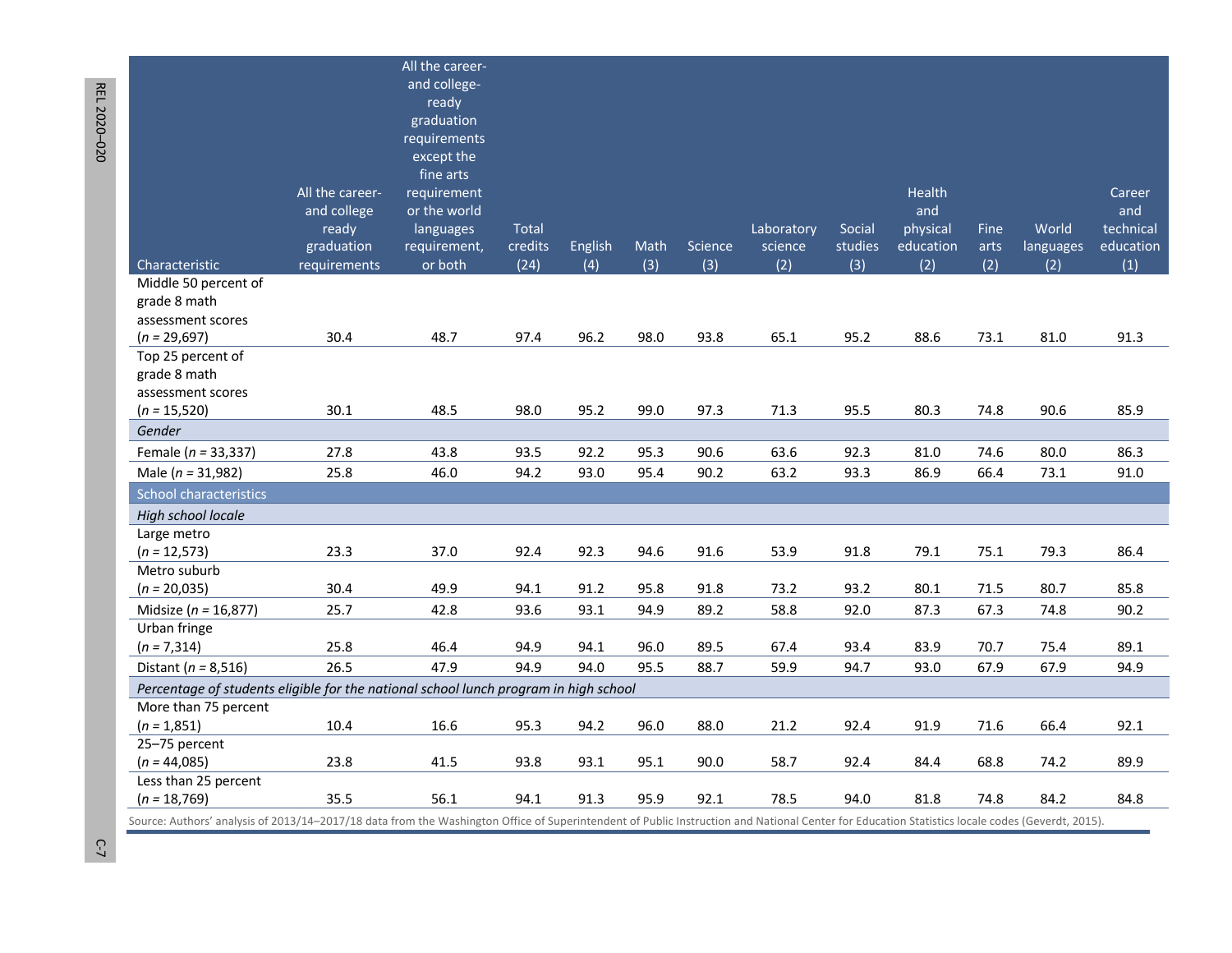#### **Table C3. Percentage of students in the class of 2018 who did not graduate and met the Washington career- and college-ready requirements for high school graduation, by student and school characteristic and content area**

|                                |                 | All the career- |              |         |      |         |            |         |           |      |           |           |
|--------------------------------|-----------------|-----------------|--------------|---------|------|---------|------------|---------|-----------|------|-----------|-----------|
|                                |                 | and college-    |              |         |      |         |            |         |           |      |           |           |
|                                |                 | ready           |              |         |      |         |            |         |           |      |           |           |
|                                |                 | graduation      |              |         |      |         |            |         |           |      |           |           |
|                                |                 | requirements    |              |         |      |         |            |         |           |      |           |           |
|                                |                 | except the      |              |         |      |         |            |         |           |      |           |           |
|                                |                 | fine arts       |              |         |      |         |            |         |           |      |           |           |
|                                | All the career- | requirement     |              |         |      |         |            |         | Health    |      |           | Career    |
|                                | and college     | or the world    |              |         |      |         |            |         | and       |      |           | and       |
|                                | ready           | languages       | <b>Total</b> |         |      |         | Laboratory | Social  | physical  | Fine | World     | technical |
|                                | graduation      | requirement,    | credits      | English | Math | Science | science    | studies | education | arts | languages | education |
| Characteristic                 | requirements    | or both         | (24)         | (4)     | (3)  | (3)     | (2)        | (3)     | (2)       | (2)  | (2)       | (1)       |
| All students ( $N = 5,380$ )   | 3.6             | 9.2             | 45.1         | 47      | 52.8 | 42.6    | 28.8       | 38.3    | 55.5      | 35.3 | 22.3      | 63.9      |
| <b>Student characteristics</b> |                 |                 |              |         |      |         |            |         |           |      |           |           |
| Race/ethnicity                 |                 |                 |              |         |      |         |            |         |           |      |           |           |
| American Indian/               |                 |                 |              |         |      |         |            |         |           |      |           |           |
| Alaska Native ( $n = 197$ )    | $\mathsf a$     | 9.2             | 35.1         | 36.8    | 44.9 | 41.6    | 19.5       | 31.9    | 49.7      | 31.4 | 13.5      | 61.1      |
| Asian ( $n = 173$ )            | 9.6             | 13.4            | 51.5         | 53.3    | 61.7 | 47.9    | 41.3       | 38.3    | 58.1      | 46.1 | 31.7      | 65.3      |
| Black ( $n = 378$ )            | $\mathsf a$     | 6.4             | 37.0         | 43.7    | 48.2 | 30.4    | 24.8       | 32.6    | 49.0      | 27.3 | 15.9      | 57.1      |
| Hispanic ( $n = 1,558$ )       | 2.3             | 6.6             | 44.5         | 49.5    | 50.8 | 39.4    | 22.1       | 38.0    | 57.8      | 30.9 | 24.8      | 64.6      |
| Native Hawaiian/               |                 |                 |              |         |      |         |            |         |           |      |           |           |
| Pacific Islander ( $n = 84$ )  | $\mathsf a$     | a               | 40.2         | 40.2    | 45.1 | 31.7    | 28.0       | 37.8    | 54.9      | 22.0 | 13.4      | 61.0      |
| Multiracial ( $n = 390$ )      | 5.3             | 11.1            | 40.1         | 42.7    | 51.2 | 42.7    | 32.9       | 35.3    | 51.5      | 32.1 | 25.7      | 59.7      |
| White $(n = 2,916)$            | 4.0             | 10.5            | 47.5         | 47.2    | 54.9 | 45.9    | 32.2       | 40.0    | 55.9      | 39.0 | 21.6      | 65.2      |
| Socioeconomic status           |                 |                 |              |         |      |         |            |         |           |      |           |           |
| Ever eligible for the          |                 |                 |              |         |      |         |            |         |           |      |           |           |
| national school lunch          |                 |                 |              |         |      |         |            |         |           |      |           |           |
| program ( $n = 4,799$ )        | 3.1             | 8.5             | 44.1         | 46.5    | 51.9 | 41.1    | 26.6       | 37.0    | 56.2      | 34.2 | 20.6      | 64.1      |
| Never eligible for the         |                 |                 |              |         |      |         |            |         |           |      |           |           |
| national school lunch          |                 |                 |              |         |      |         |            |         |           |      |           |           |
| program ( $n = 897$ )          | 6.3             | 13.7            | 50.8         | 49.9    | 57.9 | 51.4    | 41.7       | 45.9    | 51.6      | 41.2 | 32.3      | 63.0      |
| Special education status       |                 |                 |              |         |      |         |            |         |           |      |           |           |
| Ever eligible for special      |                 |                 |              |         |      |         |            |         |           |      |           |           |
| education services             |                 |                 |              |         |      |         |            |         |           |      |           |           |
| $(n = 1,522)$                  | 2.3             | 10.2            | 50.8         | 52.2    | 58.8 | 40.2    | 29.7       | 38.8    | 58.2      | 34.9 | 12.2      | 67.3      |
| Never eligible for             |                 |                 |              |         |      |         |            |         |           |      |           |           |
| special education              |                 |                 |              |         |      |         |            |         |           |      |           |           |
| services ( $n = 4,174$ )       | 4.1             | 8.8             | 42.9         | 45.1    | 50.6 | 43.5    | 28.4       | 38.1    | 54.5      | 35.4 | 26.1      | 62.7      |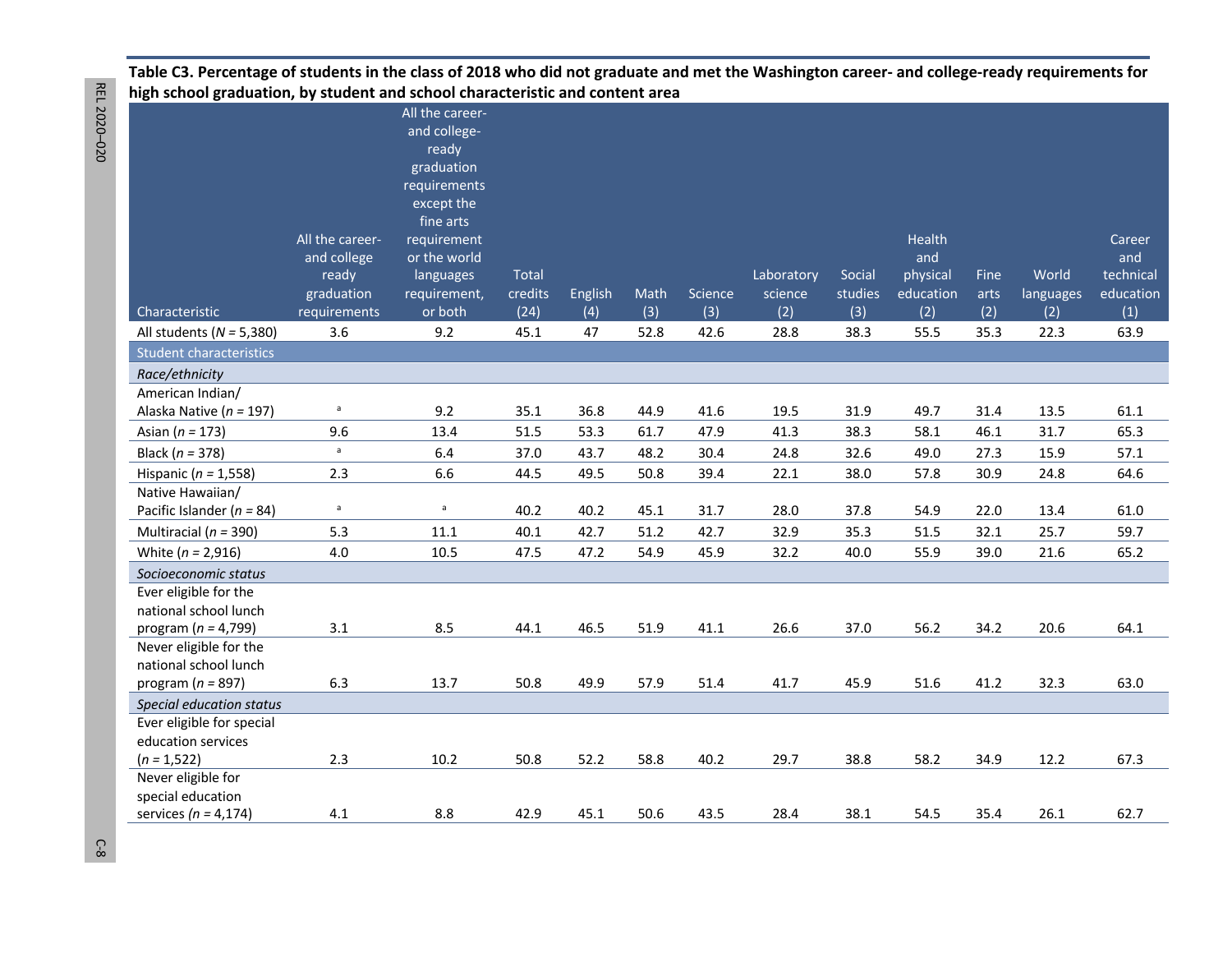| ready<br>graduation<br>requirements<br>except the<br>fine arts<br>All the career-<br>Health<br>requirement<br>Career<br>and college<br>or the world<br>and<br>and                                    |  | All the career-<br>and college- |  |  |  |  |           |
|------------------------------------------------------------------------------------------------------------------------------------------------------------------------------------------------------|--|---------------------------------|--|--|--|--|-----------|
|                                                                                                                                                                                                      |  |                                 |  |  |  |  |           |
|                                                                                                                                                                                                      |  |                                 |  |  |  |  |           |
|                                                                                                                                                                                                      |  |                                 |  |  |  |  |           |
|                                                                                                                                                                                                      |  |                                 |  |  |  |  |           |
|                                                                                                                                                                                                      |  |                                 |  |  |  |  |           |
|                                                                                                                                                                                                      |  |                                 |  |  |  |  |           |
|                                                                                                                                                                                                      |  |                                 |  |  |  |  |           |
| Social<br>physical<br>World<br>technical<br>ready<br>languages<br>Total<br>Laboratory<br>Fine<br>graduation<br>studies<br>education<br>requirement,<br>credits<br>Math<br>Science<br>science<br>arts |  |                                 |  |  |  |  | education |
| English<br>languages<br>(4)<br>(3)<br>(2)<br>(2)<br>(2)<br>Characteristic<br>or both<br>(24)<br>(3)<br>(3)<br>(2)<br>(1)<br>requirements                                                             |  |                                 |  |  |  |  |           |
| English learner status                                                                                                                                                                               |  |                                 |  |  |  |  |           |
| <b>Current English learner</b>                                                                                                                                                                       |  |                                 |  |  |  |  |           |
| $1.9\,$<br>5.8<br>40.3<br>55.0<br>47.1<br>30.7<br>18.4<br>31.8<br>56.6<br>27.5<br>17.3<br>57.7<br>student ( $n = 764$ )                                                                              |  |                                 |  |  |  |  |           |
| Former English learner                                                                                                                                                                               |  |                                 |  |  |  |  |           |
| 3.8<br>8.7<br>52.3<br>50.7<br>56.8<br>47.4<br>28.5<br>45.1<br>64.2<br>35.8<br>32.5<br>72.4<br>student ( $n = 587$ )                                                                                  |  |                                 |  |  |  |  |           |
| Never English learner                                                                                                                                                                                |  |                                 |  |  |  |  |           |
| 3.9<br>9.9<br>45.0<br>45.1<br>30.7<br>38.5<br>36.6<br>21.8<br>63.9<br>53.3<br>44.1<br>54.1<br>student ( $n = 4,345$ )                                                                                |  |                                 |  |  |  |  |           |
| High school academic achievement                                                                                                                                                                     |  |                                 |  |  |  |  |           |
| Grade point average of                                                                                                                                                                               |  |                                 |  |  |  |  |           |
| 9.3<br>49.8<br>47.5<br>50.5<br>36.2<br>38.3<br>20.6<br>66.1<br>3.0 or higher ( $n = 453$ )<br>4.4<br>24.8<br>34.6<br>51.4                                                                            |  |                                 |  |  |  |  |           |
| Grade point average                                                                                                                                                                                  |  |                                 |  |  |  |  |           |
| 3.6<br>9.3<br>45.0<br>29.3<br>38.9<br>47.3<br>53.3<br>43.4<br>56.1<br>35.2<br>22.6<br>64.0<br>below 3.0 ( $n = 5,072$ )                                                                              |  |                                 |  |  |  |  |           |
| Bottom 25 percent of<br>grade 8 English                                                                                                                                                              |  |                                 |  |  |  |  |           |
| language arts                                                                                                                                                                                        |  |                                 |  |  |  |  |           |
| assessment scores                                                                                                                                                                                    |  |                                 |  |  |  |  |           |
| 2.3<br>7.6<br>43.6<br>45.8<br>51.6<br>40.0<br>36.7<br>16.5<br>65.1<br>$(n = 2, 335)$<br>24.7<br>57.2<br>31.4                                                                                         |  |                                 |  |  |  |  |           |
| Middle 50 percent of                                                                                                                                                                                 |  |                                 |  |  |  |  |           |
| grade 8 English                                                                                                                                                                                      |  |                                 |  |  |  |  |           |
| language arts                                                                                                                                                                                        |  |                                 |  |  |  |  |           |
| assessment scores                                                                                                                                                                                    |  |                                 |  |  |  |  |           |
| 5.0<br>11.5<br>52.7<br>52.0<br>34.6<br>44.3<br>28.8<br>69.8<br>$(n = 1,958)$<br>51.1<br>61.1<br>60.4<br>41.4                                                                                         |  |                                 |  |  |  |  |           |
| Top 25 percent of                                                                                                                                                                                    |  |                                 |  |  |  |  |           |
| grade 8 English                                                                                                                                                                                      |  |                                 |  |  |  |  |           |
| language arts                                                                                                                                                                                        |  |                                 |  |  |  |  |           |
| assessment scores<br>8.0<br>57.2<br>56.5<br>65.2<br>42.1<br>48.3<br>59.3<br>39.8<br>68.4<br>$(n = 439)$<br>15.8<br>57.0<br>48.3                                                                      |  |                                 |  |  |  |  |           |
| Bottom 25 percent of                                                                                                                                                                                 |  |                                 |  |  |  |  |           |
| grade 8 math                                                                                                                                                                                         |  |                                 |  |  |  |  |           |
| assessment scores                                                                                                                                                                                    |  |                                 |  |  |  |  |           |
| $(n = 2,602)$<br>2.3<br>7.6<br>42.5<br>45.1<br>49.8<br>39.2<br>37.1<br>55.9<br>31.6<br>17.1<br>63.5<br>24.0                                                                                          |  |                                 |  |  |  |  |           |

REL 2020-020 REL 2020 –1200 C-920 C-920 C-920 C-920 C-920 C-920 C-920 C-920 C-920 C-920 C-920 C-920 C-920 C-920 C-920 C-920 C-920 C-

 $C-9$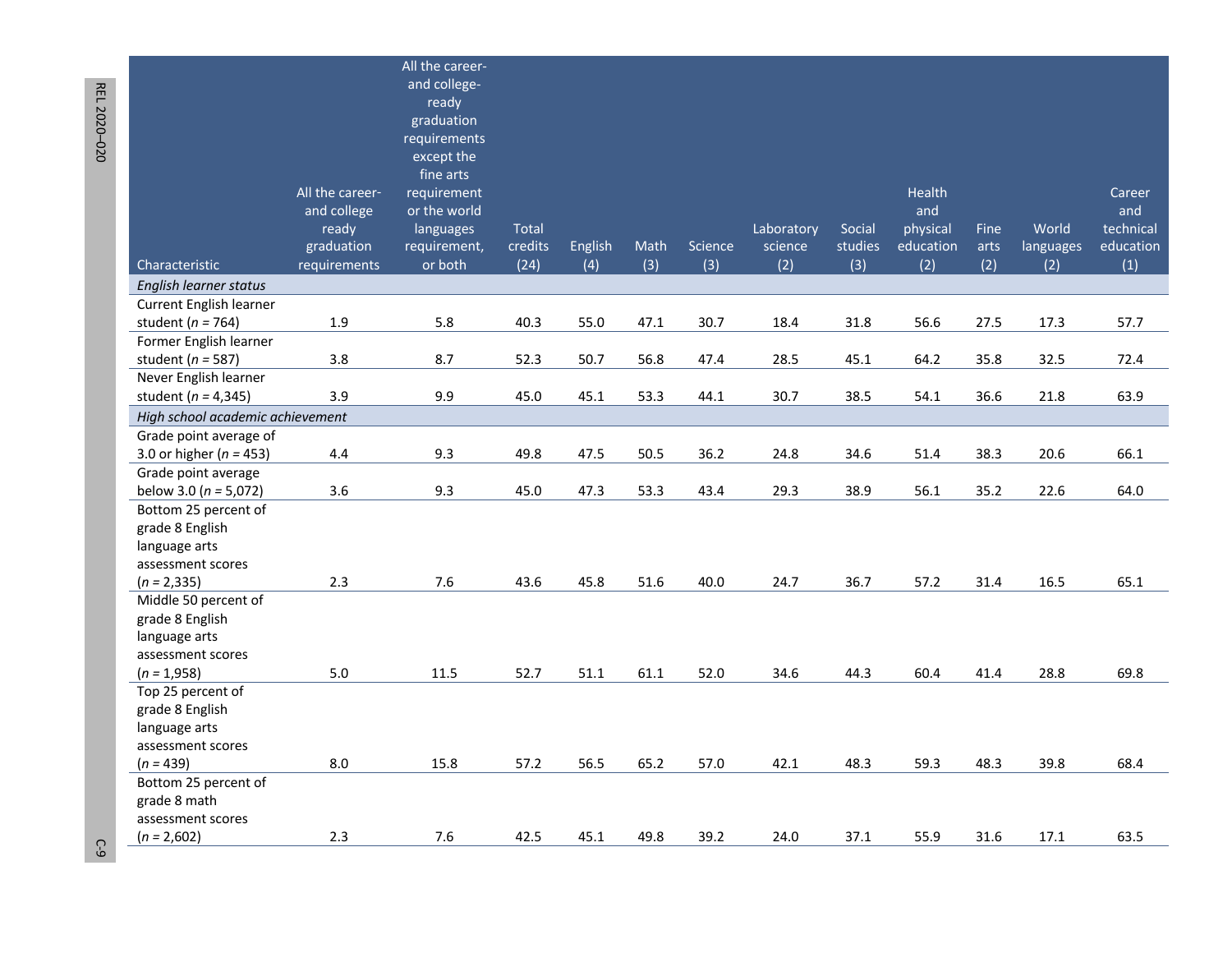|                                                                                      |                 | All the career-            |         |         |      |         |            |         |           |      |           |           |
|--------------------------------------------------------------------------------------|-----------------|----------------------------|---------|---------|------|---------|------------|---------|-----------|------|-----------|-----------|
|                                                                                      |                 | and college-               |         |         |      |         |            |         |           |      |           |           |
|                                                                                      |                 | ready                      |         |         |      |         |            |         |           |      |           |           |
|                                                                                      |                 | graduation                 |         |         |      |         |            |         |           |      |           |           |
|                                                                                      |                 | requirements<br>except the |         |         |      |         |            |         |           |      |           |           |
|                                                                                      |                 | fine arts                  |         |         |      |         |            |         |           |      |           |           |
|                                                                                      | All the career- | requirement                |         |         |      |         |            |         | Health    |      |           | Career    |
|                                                                                      | and college     | or the world               |         |         |      |         |            |         | and       |      |           | and       |
|                                                                                      | ready           | languages                  | Total   |         |      |         | Laboratory | Social  | physical  | Fine | World     | technical |
|                                                                                      | graduation      | requirement,               | credits | English | Math | Science | science    | studies | education | arts | languages | education |
| Characteristic                                                                       | requirements    | or both                    | (24)    | (4)     | (3)  | (3)     | (2)        | (3)     | (2)       | (2)  | (2)       | (1)       |
| Middle 50 percent of                                                                 |                 |                            |         |         |      |         |            |         |           |      |           |           |
| grade 8 math                                                                         |                 |                            |         |         |      |         |            |         |           |      |           |           |
| assessment scores                                                                    |                 |                            |         |         |      |         |            |         |           |      |           |           |
| $(n = 1,856)$<br>Top 25 percent of                                                   | 5.4             | 12.3                       | 54.8    | 52.8    | 64.0 | 54.0    | 35.8       | 44.7    | 62.2      | 43.1 | 30.3      | 72.1      |
| grade 8 math                                                                         |                 |                            |         |         |      |         |            |         |           |      |           |           |
| assessment scores                                                                    |                 |                            |         |         |      |         |            |         |           |      |           |           |
| $(n = 282)$                                                                          | 8.6             | 17.6                       | 65.5    | 61.5    | 73.7 | 65.8    | 54.7       | 52.2    | 64.0      | 50.0 | 42.4      | 72.3      |
| Gender                                                                               |                 |                            |         |         |      |         |            |         |           |      |           |           |
| Female ( $n = 2,275$ )                                                               | 4.3             | $10.1\,$                   | 45.7    | 47.7    | 54.2 | 43.8    | 30.5       | 38.5    | 50.2      | 40.8 | 26.7      | 61.7      |
| Male ( $n = 3,421$ )                                                                 | 3.1             | 8.6                        | 44.7    | 46.6    | 51.9 | 41.8    | 27.6       | 38.1    | 59.0      | 31.6 | 19.4      | 65.4      |
| <b>School characteristics</b>                                                        |                 |                            |         |         |      |         |            |         |           |      |           |           |
| High school locale                                                                   |                 |                            |         |         |      |         |            |         |           |      |           |           |
| Large metro ( $n = 1,083$ )                                                          | 3.4             | 8.0                        | 42.2    | 45.3    | 50.4 | 37.7    | 27.7       | 32.5    | 49.8      | 34.1 | 22.7      | 60.1      |
| Metro suburb                                                                         |                 |                            |         |         |      |         |            |         |           |      |           |           |
| $(n = 1148)$                                                                         | 4.9             | 11.7                       | 47.5    | 48.2    | 55.2 | 46.1    | 38.6       | 43.6    | 51.9      | 38.2 | 26.0      | 61.7      |
| Midsize ( $n = 1,931$ )                                                              | 2.6             | 7.3                        | 44.5    | 46.4    | 52.0 | 43.1    | 24.0       | 37.7    | 58.4      | 32.6 | 22.4      | 63.8      |
| Urban fringe ( $n = 535$ )                                                           | 4.6             | 12.3                       | 46.9    | 48.7    | 54.4 | 43.1    | 30.9       | 40.6    | 58.0      | 41.2 | 19.3      | 65.8      |
| Distant ( $n = 999$ )                                                                | 3.6             | 9.8                        | 45.6    | 47.7    | 53.4 | 42.7    | 26.6       | 38.0    | 59.0      | 34.9 | 19.0      | 69.9      |
| Percentage of students eligible for the national school lunch program in high school |                 |                            |         |         |      |         |            |         |           |      |           |           |
| More than 75 percent                                                                 |                 |                            |         |         |      |         |            |         |           |      |           |           |
| $(n = 413)$                                                                          | $\mathsf a$     | 2.6                        | 38.4    | 42.3    | 48.5 | 37.6    | 10.8       | 29.6    | 52.1      | 29.4 | 14.2      | 60.8      |
| 25-75 percent                                                                        |                 |                            |         |         |      |         |            |         |           |      |           |           |
| $(n = 4, 457)$                                                                       | 3.5             | 9.5                        | 45.9    | 47.6    | 53.5 | 43.0    | 28.8       | 38.6    | 56.5      | 35.3 | 22.3      | 65.0      |
| Less than 25 percent<br>$(n = 686)$                                                  | $6.2$           | 12.9                       | 48.8    | 49.8    | 55.3 | 47.2    | 43.2       | 44.9    | 52.8      | 41.5 | 29.5      | 59.0      |
|                                                                                      |                 |                            |         |         |      |         |            |         |           |      |           |           |

a. Suppressed to protect student privacy because of small sample size.

Source: Authors' analysis of 2013/14–2017/18 data from the Washington Office of Superintendent of Public Instruction and National Center for Education Statistics locale codes (Geverdt, 2015).

# REL 2020-020 REL 2020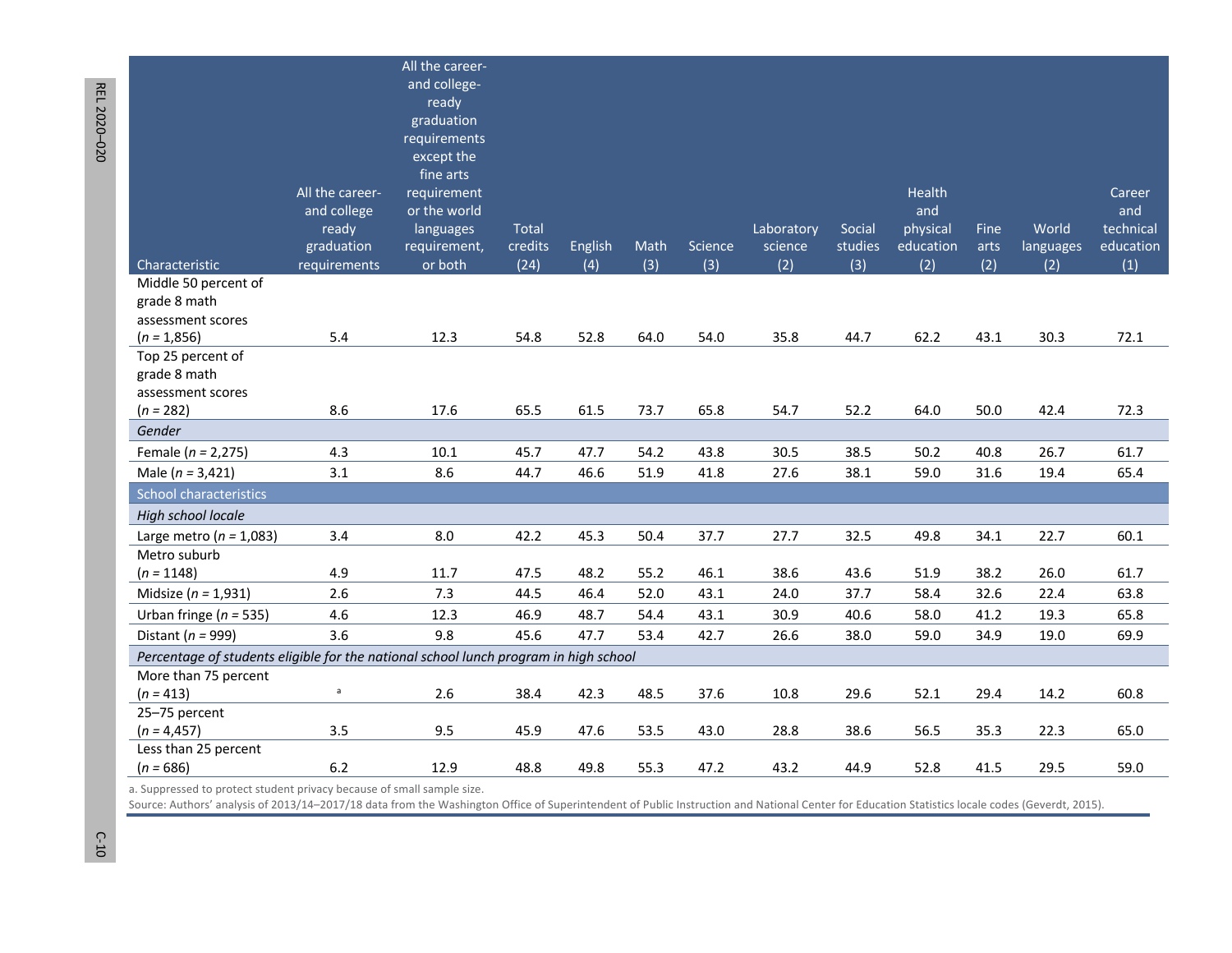**Table C4. Association between increases in requirements for high school graduation and student academic outcomes, by student characteristic and content area** 

|                                               |           |            |             |            |           | Health and |             |           | Career and |
|-----------------------------------------------|-----------|------------|-------------|------------|-----------|------------|-------------|-----------|------------|
|                                               | Total     |            |             |            | Social    | physical   | <b>Fine</b> | World     | technical  |
| Outcome                                       | credits   | English    | Math        | Science    | studies   | education  | arts        | languages | education  |
| All students                                  |           |            |             |            |           |            |             |           |            |
| Credits attempted ( $n = 364,869$ )           | 0.435     | $-1.113**$ | $-5.746***$ | $-0.077$   | 0.076     | 0.124      | $-0.023$    | $-0.436*$ | 0.399      |
|                                               | (0.278)   | (0.545)    | (1.288)     | (0.403)    | (0.145)   | (0.437)    | (0.266)     | (0.237)   | (0.311)    |
| Credits earned ( $n = 364,869$ )              | 0.328     | $-0.941*$  | $-5.624***$ | $-0.060$   | 0.080     | $-0.0006$  | $-0.014$    | $-0.415*$ | 0.489      |
|                                               | (0.273)   | (0.534)    | (1.224)     | (0.385)    | (0.155)   | (0.431)    | (0.257)     | (0.242)   | (0.299)    |
| Grade point average ( $n = 364,993$ )         | $-0.004$  | $-0.041*$  | $-0.100**$  | $0.039***$ | 0.013     | 0.005      | $-0.0007$   | $-0.012$  | 0.019      |
|                                               | (0.010)   | (0.024)    | (0.040)     | (0.015)    | (0.011)   | (0.031)    | (0.017)     | (0.012)   | (0.023)    |
| Scores on high school state assessment in     | $0.034**$ | $0.047**$  | $-0.016$    | $0.041*$   | 0.013     | 0.023      | $0.043*$    | 0.032     | 0.014      |
| English language arts ( $n = 342,295$ )       | (0.015)   | (0.019)    | (0.024)     | (0.024)    | (0.016)   | (0.048)    | (0.025)     | (0.023)   | (0.025)    |
| Scores on high school state assessment in     | 0.003     | 0.022      | $-0.026$    | 0.015      | 0.017     | 0.010      | $-0.005$    | $-0.031$  | 0.008      |
| math ( $n = 343,051$ )                        | (0.014)   | (0.015)    | (0.024)     | (0.022)    | (0.013)   | (0.034)    | (0.030)     | (0.027)   | (0.025)    |
| Probability of graduating ( $n = 364,993$ )   | $-0.006$  | 0.0001     | 0.006       | 0.010      | 0.002     | $-0.039**$ | 0.002       | 0.004     | $-0.001$   |
|                                               | (0.006)   | (0.004)    | (0.013)     | (0.007)    | (0.006)   | (0.019)    | (0.007)     | (0.006)   | (0.009)    |
| Probability of dropping out ( $n = 363,837$ ) | $-0.002$  | $-0.002$   | $-0.008$    | $-0.002$   | 0.0008    | 0.009      | 0.003       | 0.005     | $-0.002$   |
|                                               | (0.004)   | (0.003)    | (0.009)     | (0.005)    | (0.004)   | (0.011)    | (0.006)     | (0.005)   | (0.006)    |
| Probability of meeting credit requirements    |           |            |             |            |           |            |             |           |            |
| for admission to a public four-year           | $-0.018$  | 0.011      | 0.0007      | $-0.011$   | $0.016**$ | $-0.019$   | $-0.045$    | $-0.037$  | 0.005      |
| university in Washington ( $n = 361,853$ )    | (0.014)   | (0.010)    | (0.024)     | (0.026)    | (0.008)   | (0.021)    | (0.034)     | (0.025)   | (0.011)    |
| Race/ethnicity                                |           |            |             |            |           |            |             |           |            |
| American Indian/Alaska Native                 |           |            |             |            |           |            |             |           |            |
| Credits attempted ( $n = 5,018$ )             | $1.120**$ | $-0.200$   | $-3.295**$  | 0.496      | 0.445     | $-1.327$   | 1.203       | 0.678     | $-0.781$   |
|                                               | (0.551)   | (0.764)    | (1.325)     | (0.944)    | (0.558)   | (1.296)    | (1.083)     | (0.962)   | (1.535)    |
| Credits earned ( $n = 5,018$ )                | $1.113*$  | $-0.493$   | $-2.815**$  | 0.575      | 0.578     | 0.634      | 1.470       | 1.059     | $-1.308$   |
|                                               | (0.619)   | (0.784)    | (1.291)     | (1.083)    | (0.529)   | (1.172)    | (1.134)     | (1.123)   | (1.703)    |
| Grade point average ( $n = 5,021$ )           | 0.042     | $-0.054$   | 0.034       | 0.100      | $0.101**$ | 0.150      | 0.025       | 0.159     | $-0.147$   |
|                                               | (0.053)   | (0.070)    | (0.109)     | (0.087)    | (0.050)   | (0.115)    | (0.104)     | (0.102)   | (0.181)    |
| Scores on high school state assessment in     | 0.070     | 0.018      | 0.015       | 0.012      | $-0.042$  | 0.100      | $0.123*$    | $0.145*$  | $-0.058$   |
| English language arts ( $n = 4,492$ )         | (0.068)   | (0.068)    | (0.105)     | (0.070)    | (0.066)   | (0.147)    | (0.070)     | (0.075)   | (0.157)    |
| Scores on high school state assessment in     | 0.039     | $-0.056$   | $-0.151$    | $-0.041$   | 0.021     | 0.047      | 0.060       | 0.200     | 0.071      |
| math ( $n = 4,538$ )                          | (0.074)   | (0.068)    | (0.115)     | (0.094)    | (0.067)   | (0.146)    | (0.116)     | (0.137)   | (0.212)    |
| Probability of graduating on time             | 0.010     | $-0.026$   | 0.035       | 0.085      | 0.041     | 0.010      | 0.053       | 0.057     | $-0.048$   |
| $(n = 5,021)$                                 | (0.034)   | (0.034)    | (0.049)     | (0.052)    | (0.030)   | (0.052)    | (0.064)     | (0.056)   | (0.067)    |
| Probability of dropping out ( $n = 4,994$ )   | $-0.029$  | 0.0003     | 0.003       | $-0.023$   | $-0.005$  | $-0.029$   | 0.016       | $-0.048$  | $-0.033$   |
|                                               | (0.029)   | (0.025)    | (0.050)     | (0.043)    | (0.023)   | (0.046)    | (0.030)     | (0.042)   | (0.071)    |
| Probability of meeting credit requirements    |           |            |             |            |           |            |             |           |            |
| for admission to a public four-year           | 0.013     | 0.016      | $-0.033$    | 0.019      | 0.0004    | $0.154**$  | 0.093       | 0.001     | $-0.031$   |
| university in Washington ( $n = 4,946$ )      | (0.026)   | (0.033)    | (0.042)     | (0.033)    | (0.023)   | (0.060)    | (0.064)     | (0.047)   | (0.045)    |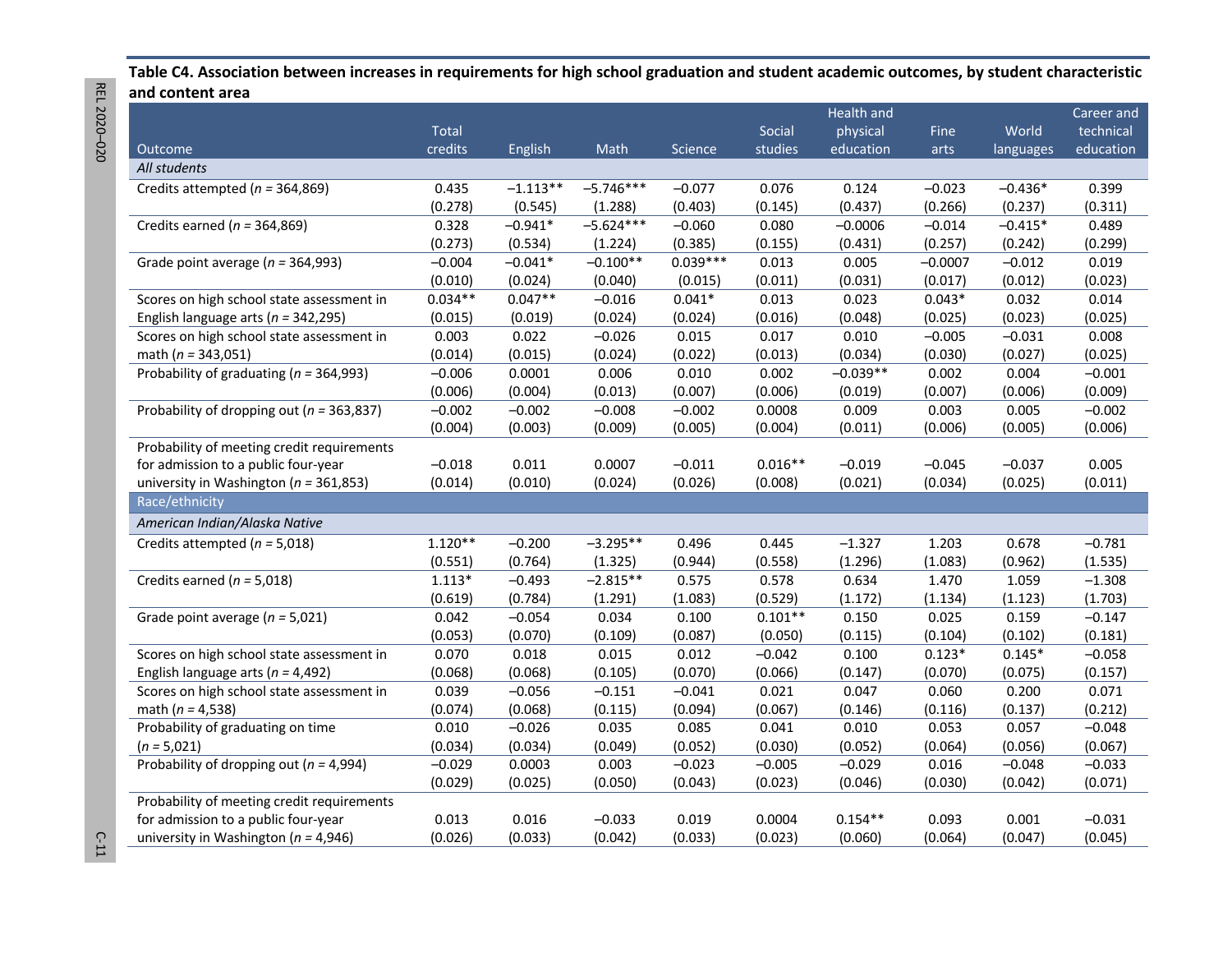|                                              |            |            |             |           |            | Health and |            |            | Career and |
|----------------------------------------------|------------|------------|-------------|-----------|------------|------------|------------|------------|------------|
|                                              | Total      |            |             |           | Social     | physical   | Fine       | World      | technical  |
| Outcome                                      | credits    | English    | Math        | Science   | studies    | education  | arts       | languages  | education  |
| Asian                                        |            |            |             |           |            |            |            |            |            |
| Credits attempted ( $N = 29,398$ )           | $0.997**$  | $-2.129**$ | $-10.39***$ | $-0.106$  | $-0.386$   | $2.572***$ | $-0.534$   | $-0.518*$  | 2.197      |
|                                              | (0.425)    | (0.921)    | (1.619)     | (0.400)   | (0.417)    | (0.983)    | (0.405)    | (0.279)    | (1.362)    |
| Credits earned ( $n = 29,398$ )              | $1.013**$  | $-1.387$   | $-10.29***$ | $-0.009$  | $-0.135$   | $1.775*$   | $-0.329$   | $-0.353$   | $2.440**$  |
|                                              | (0.433)    | (0.986)    | (1.556)     | (0.420)   | (0.448)    | (0.969)    | (0.461)    | (0.328)    | (1.234)    |
| Grade point average ( $n = 29,404$ )         | 0.003      | $-0.089*$  | $-0.228**$  | $0.060**$ | 0.039      | 0.072      | 0.034      | 0.011      | 0.135      |
|                                              | (0.021)    | (0.054)    | (0.089)     | (0.027)   | (0.033)    | (0.094)    | (0.033)    | (0.024)    | (0.110)    |
| Scores on high school state assessment in    | 0.037      | $-0.007$   | $0.071**$   | 0.019     | 0.008      | 0.014      | 0.038      | 0.040      | $0.237**$  |
| English language arts ( $n = 28,111$ )       | (0.032)    | (0.039)    | (0.030)     | (0.046)   | (0.031)    | (0.059)    | (0.034)    | (0.034)    | (0.116)    |
| Scores on high school state assessment in    | $-0.0006$  | $0.065*$   | $-0.047$    | 0.055     | 0.042      | 0.057      | 0.034      | 0.010      | 0.030      |
| math ( $n = 27,905$ )                        | (0.030)    | (0.033)    | (0.039)     | (0.041)   | (0.030)    | (0.053)    | (0.040)    | (0.032)    | (0.113)    |
| Probability of graduating on time            | $-0.015$   | $-0.010$   | 0.009       | $-0.004$  | $0.022*$   | $-0.064$   | $-0.001$   | $-0.005$   | $-0.002$   |
| $(n = 29,404)$                               | (0.011)    | (0.008)    | (0.017)     | (0.009)   | (0.012)    | (0.044)    | (0.010)    | (0.007)    | (0.051)    |
| Probability of dropping out ( $n = 29,304$ ) | $-0.001$   | $-0.002$   | $-0.003$    | 0.0009    | $-0.009$   | 0.036      | $-0.00007$ | 0.0005     | 0.021      |
|                                              | (0.005)    | (0.005)    | (0.011)     | (0.007)   | (0.007)    | (0.031)    | (0.005)    | (0.005)    | (0.021)    |
| Probability of meeting credit requirements   |            |            |             |           |            |            |            |            |            |
| for admission to a public four-year          | $-0.070**$ | $-0.0004$  | $-0.038$    | $-0.094$  | 0.023      | $-0.038$   | $-0.109$   | $-0.088*$  | $-0.018$   |
| university in Washington ( $n = 29,282$ )    | (0.031)    | (0.024)    | (0.045)     | (0.067)   | (0.025)    | (0.043)    | (0.067)    | (0.051)    | (0.061)    |
| <b>Black</b>                                 |            |            |             |           |            |            |            |            |            |
| Credits attempted ( $n = 17,051$ )           | $1.644***$ | $-0.295$   | $-8.310***$ | $-0.537$  | $-1.061**$ | $2.108**$  | $-1.163**$ | $-1.135**$ | $-0.883$   |
|                                              | (0.388)    | (0.431)    | (1.523)     | (0.611)   | (0.463)    | (0.830)    | (0.552)    | (0.534)    | (1.306)    |
| Credits earned ( $n = 17,051$ )              | $1.409***$ | $-0.190$   | $-7.583***$ | $-0.295$  | $-0.674$   | $2.048**$  | $-1.186**$ | $-0.761$   | $-0.597$   |
|                                              | (0.414)    | (0.421)    | (1.394)     | (0.614)   | (0.458)    | (0.805)    | (0.513)    | (0.541)    | (1.118)    |
| Grade point average ( $n = 17,065$ )         | $-0.028$   | $-0.053$   | $-0.078$    | 0.051     | 0.021      | $0.123*$   | $-0.013$   | 0.052      | $-0.052$   |
|                                              | (0.032)    | (0.037)    | (0.048)     | (0.052)   | (0.039)    | (0.070)    | (0.061)    | (0.052)    | (0.180)    |
| Scores on high school state assessment in    | $0.094**$  | $-0.035$   | 0.082       | 0.042     | $-0.096**$ | $-0.024$   | 0.049      | 0.017      | $-0.228**$ |
| English language arts ( $n = 15,579$ )       | (0.043)    | (0.050)    | (0.050)     | (0.090)   | (0.037)    | (0.101)    | (0.100)    | (0.091)    | (0.113)    |
| Scores on high school state assessment in    | 0.023      | 0.047      | 0.030       | 0.069     | $-0.077$   | 0.087      | 0.024      | $-0.009$   | 0.021      |
| math ( $n = 15,663$ )                        | (0.030)    | (0.032)    | (0.046)     | (0.059)   | (0.050)    | (0.057)    | (0.075)    | (0.070)    | (0.151)    |
| Probability of graduating on time            | $-0.023$   | 0.004      | $-0.015$    | 0.022     | 0.028      | $-0.006$   | $-0.007$   | 0.046      | $0.131**$  |
| $(n = 17,065)$                               | (0.017)    | (0.016)    | (0.026)     | (0.037)   | (0.022)    | (0.023)    | (0.030)    | (0.038)    | (0.052)    |
| Probability of dropping out ( $n = 16,980$ ) | 0.0005     | 0.005      | $-0.006$    | $-0.010$  | $-0.006$   | $-0.002$   | 0.024      | $-0.0001$  | 0.0004     |
|                                              | (0.011)    | (0.010)    | (0.018)     | (0.023)   | (0.015)    | (0.017)    | (0.019)    | (0.025)    | (0.055)    |
| Probability of meeting credit requirements   |            |            |             |           |            |            |            |            |            |
| for admission to a public four-year          | $-0.022$   | $-0.007$   | 0.044       | 0.046     | 0.032      | $-0.005$   | $-0.042$   | 0.045      | 0.023      |
| university in Washington ( $n = 16,904$ )    | (0.015)    | (0.016)    | (0.028)     | (0.034)   | (0.020)    | (0.031)    | (0.039)    | (0.036)    | (0.047)    |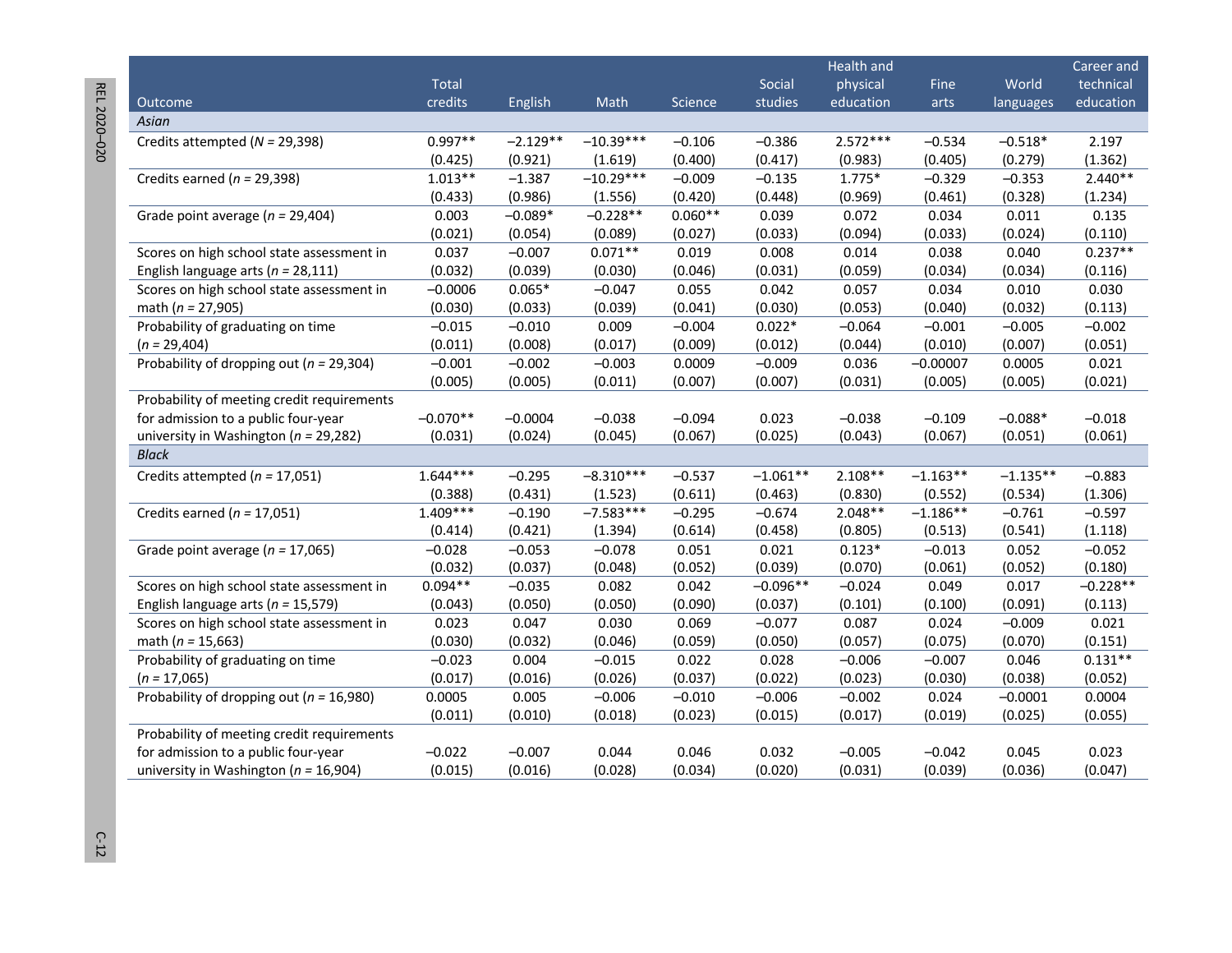REL 2020-020 REL 2020 –020 C-13

|                                              |              |            |             |           |           | Health and |          |            | Career and |
|----------------------------------------------|--------------|------------|-------------|-----------|-----------|------------|----------|------------|------------|
|                                              | <b>Total</b> |            |             |           | Social    | physical   | Fine     | World      | technical  |
| Outcome                                      | credits      | English    | Math        | Science   | studies   | education  | arts     | languages  | education  |
| Hispanic                                     |              |            |             |           |           |            |          |            |            |
| Credits attempted ( $n = 65,298$ )           | 0.007        | $-0.949**$ | $-3.400***$ | $-1.145$  | $-0.240$  | 0.477      | $-0.412$ | $-0.496*$  | 0.555      |
|                                              | (0.649)      | (0.442)    | (1.146)     | (1.300)   | (0.253)   | (0.530)    | (0.330)  | (0.269)    | (0.356)    |
| Credits earned ( $n = 65,298$ )              | $-0.057$     | $-0.611$   | $-3.378***$ | $-1.067$  | $-0.263$  | 0.139      | $-0.297$ | $-0.482$   | $0.918**$  |
|                                              | (0.641)      | (0.423)    | (1.061)     | (1.276)   | (0.307)   | (0.611)    | (0.357)  | $(-.306)$  | (0.373)    |
| Grade point average ( $n = 65,324$ )         | 0.008        | $-0.010$   | $-0.035$    | 0.037     | $-0.016$  | $-0.010$   | 0.024    | $-0.014$   | $0.068**$  |
|                                              | (0.018)      | (0.024)    | (0.035)     | (0.025)   | (0.020)   | (0.063)    | (0.022)  | (0.023)    | (0.028)    |
| Scores on high school state assessment in    | 0.031        | $-0.003$   | 0.002       | $0.081*$  | $0.038*$  | $0.106*$   | $0.071*$ | $0.073***$ | 0.008      |
| English language arts ( $n = 61,062$ )       | (0.028)      | (0.027)    | (0.033)     | (0.042)   | (0.020)   | (0.062)    | (0.039)  | (0.025)    | (0.027)    |
| Scores on high school state assessment in    | $-0.006$     | $-0.015$   | $-0.027$    | 0.027     | 0.014     | 0.048      | $-0.002$ | 0.0009     | 0.006      |
| math ( $n = 61,364$ )                        | (0.019)      | (0.020)    | (0.043)     | (0.021)   | (0.016)   | (0.046)    | (0.054)  | (0.045)    | (0.033)    |
| Probability of graduating on time            | $-0.002$     | 0.009      | 0.009       | 0.005     | $-0.004$  | $-0.050$   | $-0.002$ | $-0.005$   | $0.035*$   |
| $(n = 65, 324)$                              | (0.010)      | (0.010)    | (0.018)     | (0.013)   | (0.012)   | (0.042)    | (0.015)  | (0.016)    | (0.018)    |
| Probability of dropping out ( $n = 65,097$ ) | 0.0009       | $-0.007$   | 0.002       | $-0.004$  | $-0.002$  | $-0.002$   | 0.003    | 0.020      | $-0.016$   |
|                                              | (0.006)      | (0.007)    | (0.012)     | (0.008)   | (0.007)   | (0.022)    | (0.014)  | (0.016)    | (0.012)    |
| Probability of meeting credit requirements   |              |            |             |           |           |            |          |            |            |
| for admission to a public four-year          | 0.003        | 0.004      | 0.003       | $0.029**$ | $0.024*$  | $-0.026$   | $-0.006$ | 0.0006     | 0.020      |
| university in Washington ( $n = 64,879$ )    | (0.012)      | (0.009)    | (0.026)     | (0.014)   | (0.013)   | (0.024)    | (0.024)  | (0.019)    | (0.013)    |
| <b>Multiracial</b>                           |              |            |             |           |           |            |          |            |            |
| Credits attempted ( $n = 21,087$ )           | $0.692*$     | $-1.330**$ | $-4.566***$ | $0.852**$ | $-0.149$  | 1.173      | 0.200    | 0.096      | 0.593      |
|                                              | (0.375)      | (0.668)    | (1.401)     | (0.383)   | (0.204)   | (0.903)    | (0.314)  | (0.288)    | (0.675)    |
| Credits earned ( $n = 21,087$ )              | 0.537        | $-1.185*$  | $-4.562***$ | $0.920**$ | $-0.127$  | 1.138      | 0.264    | 0.105      | 0.666      |
|                                              | (0.344)      | (0.662)    | (1.376)     | (0.373)   | (0.211)   | (0.872)    | (0.328)  | (0.284)    | (0.639)    |
| Grade point average ( $n = 21,094$ )         | $-0.040$     | $-0.030$   | $-0.141**$  | $0.058**$ | 0.028     | 0.084      | 0.039    | 0.00006    | $-0.002$   |
|                                              | (0.025)      | (0.032)    | (0.068)     | (0.027)   | (0.023)   | (0.077)    | (0.033)  | (0.029)    | (0.069)    |
| Scores on high school state assessment in    | $-0.011$     | 0.048      | 0.004       | 0.021     | 0.005     | 0.036      | 0.007    | 0.014      | 0.074      |
| English language arts ( $n = 19,722$ )       | (0.031)      | (0.032)    | (0.058)     | (0.042)   | (0.031)   | (0.102)    | (0.044)  | (0.037)    | (0.063)    |
| Scores on high school state assessment in    | $-0.030$     | 0.038      | $-0.019$    | $-0.006$  | 0.034     | $-0.037$   | 0.010    | $-0.061$   | $0.179**$  |
| math ( $n = 19,839$ )                        | (0.033)      | (0.029)    | (0.062)     | (0.055)   | (0.025)   | (0.090)    | (0.068)  | (0.056)    | (0.076)    |
| Probability of graduating on time            | $-0.004$     | 0.002      | 0.029       | 0.021     | $-0.0005$ | $-0.023$   | 0.021    | 0.021      | $-0.039$   |
| $(n = 21,094)$                               | (0.014)      | (0.011)    | (0.024)     | (0.015)   | (0.013)   | (0.034)    | (0.019)  | (0.015)    | (0.028)    |
| Probability of dropping out ( $n = 21,052$ ) | $-0.010$     | $-0.011$   | $-0.008$    | $-0.002$  | 0.010     | $-0.027$   | $-0.005$ | $-0.001$   | $-0.021$   |
|                                              | (0.010)      | (0.008)    | (0.021)     | (0.017)   | (0.008)   | (0.032)    | (0.012)  | (0.011)    | (0.019)    |
| Probability of meeting credit requirements   |              |            |             |           |           |            |          |            |            |
| for admission to a public four-year          | $-0.006$     | $0.043***$ | $-0.006$    | 0.010     | 0.018     | $-0.0005$  | $-0.021$ | $-0.046$   | $-0.014$   |
| university in Washington ( $n = 20,964$ )    | (0.018)      | (0.016)    | (0.045)     | (0.026)   | (0.016)   | (0.047)    | (0.047)  | (0.029)    | (0.022)    |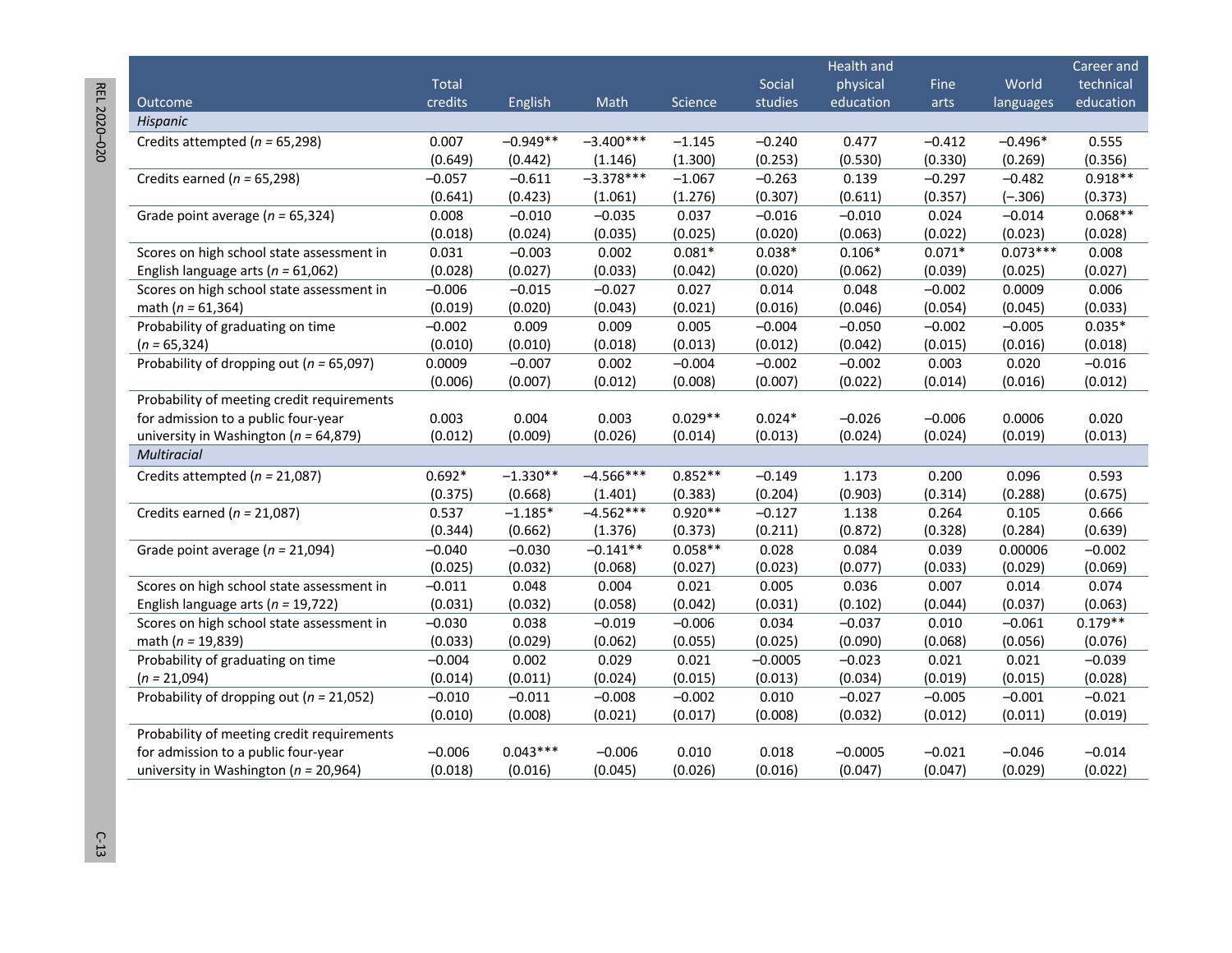|                                               |            |            |             |           |          | Health and |            |           | Career and |
|-----------------------------------------------|------------|------------|-------------|-----------|----------|------------|------------|-----------|------------|
|                                               | Total      |            |             |           | Social   | physical   | Fine       | World     | technical  |
| Outcome                                       | credits    | English    | Math        | Science   | studies  | education  | arts       | languages | education  |
| White                                         |            |            |             |           |          |            |            |           |            |
| Credits attempted ( $n = 223,730$ )           | 0.358      | $-1.127**$ | $-4.861***$ | 0.125     | 0.192    | $-0.385$   | 0.180      | $-0.423$  | 0.240      |
|                                               | (0.281)    | (0.570)    | (1.407)     | (0.286)   | (0.159)  | (0.420)    | (0.307)    | (0.278)   | (0.315)    |
| Credits earned ( $n = 223,730$ )              | 0.240      | $-1.015*$  | $-4.892***$ | 0.096     | 0.149    | $-0.411$   | 0.138      | $-0.423$  | 0.261      |
|                                               | (0.271)    | (0.555)    | (1.360)     | (0.272)   | (0.160)  | (0.412)    | (0.293)    | (0.275)   | (0.297)    |
| Grade point average ( $n = 223,797$ )         | $-0.004$   | $-0.043*$  | $-0.103**$  | $0.030*$  | 0.014    | $-0.013$   | $-0.014$   | $-0.018$  | 0.002      |
|                                               | (0.011)    | (0.025)    | (0.045)     | (0.016)   | (0.011)  | (0.034)    | (0.019)    | (0.014)   | (0.023)    |
| Scores on high school state assessment in     | $0.028*$   | $0.066***$ | $-0.051*$   | 0.033     | 0.020    | 0.0002     | 0.034      | 0.022     | 0.014      |
| English language arts ( $n = 210,344$ )       | (0.015)    | (0.018)    | (0.027)     | (0.024)   | (0.017)  | (0.047)    | (0.026)    | (0.024)   | (0.030)    |
| Scores on high school state assessment in     | 0.009      | 0.025      | $-0.036$    | 0.009     | 0.024    | $-0.013$   | $-0.020$   | $-0.043$  | 0.003      |
| math ( $n = 210,700$ )                        | (0.017)    | (0.017)    | (0.027)     | (0.024)   | (0.015)  | (0.042)    | (0.033)    | (0.027)   | (0.029)    |
| Probability of graduating on time             | $-0.005$   | $-0.002$   | 0.006       | 0.009     | $-0.001$ | $-0.037**$ | 0.003      | 0.004     | $-0.013$   |
| $(n = 223,797)$                               | (0.005)    | (0.005)    | (0.012)     | (0.007)   | (0.005)  | (0.015)    | (0.008)    | (0.006)   | (0.010)    |
| Probability of dropping out ( $n = 223,133$ ) | $-0.003$   | $-0.0006$  | $-0.013$    | $-0.002$  | 0.003    | 0.011      | 0.001      | 0.004     | 0.004      |
|                                               | (0.004)    | (0.003)    | (0.008)     | (0.005)   | (0.004)  | (0.009)    | (0.007)    | (0.005)   | (0.006)    |
| Probability of meeting credit requirements    |            |            |             |           |          |            |            |           |            |
| for admission to a public four-year           | $-0.021$   | 0.011      | $-0.001$    | $-0.017$  | 0.011    | $-0.017$   | $-0.050$   | $-0.038$  | 0.006      |
| university in Washington ( $n = 221,619$ )    | (0.016)    | (0.012)    | (0.030)     | (0.027)   | (0.008)  | (0.025)    | (0.034)    | (0.025)   | (0.011)    |
| English learner status                        |            |            |             |           |          |            |            |           |            |
| Current English learner students              |            |            |             |           |          |            |            |           |            |
| Credits attempted ( $n = 20,473$ )            | 0.923      | 0.010      | $-8.617***$ | $-0.591$  | $-0.467$ | 0.612      | 0.649      | 0.188     | 0.778      |
|                                               | (0.610)    | (0.529)    | (1.603)     | (1.355)   | (0.409)  | (0.879)    | (0.531)    | (0.456)   | (0.485)    |
| Credits earned ( $n = 20,473$ )               | 0.824      | 0.193      | $-7.899***$ | $-0.418$  | $-0.272$ | $-0.276$   | 0.674      | 0.252     | $1.053**$  |
|                                               | (0.04)     | (0.479)    | (1.438)     | (1.340)   | (0.486)  | (0.887)    | (0.430)    | (0.435)   | (0.533)    |
| Grade point average ( $n = 20,476$ )          | $0.060**$  | 0.030      | $-0.043$    | $0.099**$ | 0.014    | $-0.092$   | $0.082*$   | 0.022     | 0.051      |
|                                               | (0.026)    | (0.027)    | (0.060)     | (0.045)   | (0.036)  | (0.087)    | (0.046)    | (0.044)   | (0.041)    |
| Scores on high school state assessment in     | $-0.017$   | $-0.023$   | $-0.052$    | $-0.013$  | 0.028    | 0.109      | 0.073      | $-0.031$  | $-0.022$   |
| English language arts ( $n = 18,744$ )        | (0.034)    | (0.044)    | (0.050)     | (0.049)   | (0.038)  | (0.097)    | (0.055)    | (0.053)   | (0.068)    |
| Scores on high school state assessment in     | $-0.057**$ | $-0.039$   | 0.032       | $-0.018$  | $-0.017$ | 0.010      | $0.161**$  | 0.078     | 0.011      |
| math ( $n = 18,639$ )                         | (0.027)    | (0.037)    | (0.053)     | (0.040)   | (0.032)  | (0.113)    | (0.064)    | (0.080)   | (0.053)    |
| Probability of graduating on time             | $-0.014$   | 0.0009     | 0.018       | 0.025     | $-0.007$ | $-0.080$   | 0.020      | 0.017     | 0.049      |
| $(n = 20,476)$                                | (0.016)    | (0.016)    | (0.033)     | (0.022)   | (0.022)  | (0.064)    | (0.024)    | (0.022)   | (0.032)    |
| Probability of dropping out ( $n = 20,309$ )  | $-0.008$   | $-0.008$   | $-0.014$    | $-0.016$  | $-0.003$ | 0.010      | $-0.034**$ | 0.013     | $-0.011$   |
|                                               | (0.011)    | (0.011)    | (0.025)     | (0.017)   | (0.016)  | (0.038)    | (0.016)    | (0.019)   | (0.023)    |
| Probability of meeting credit requirements    |            |            |             |           |          |            |            |           |            |
| for admission to a public four-year           | $-0.008$   | $-0.0006$  | 0.027       | 0.003     | 0.012    | $-0.044*$  | 0.009      | 0.038     | 0.015      |
| university in Washington ( $n = 20,381$ )     | (0.009)    | (0.011)    | (0.018)     | (0.016)   | (0.011)  | (0.026)    | (0.029)    | (0.028)   | (0.014)    |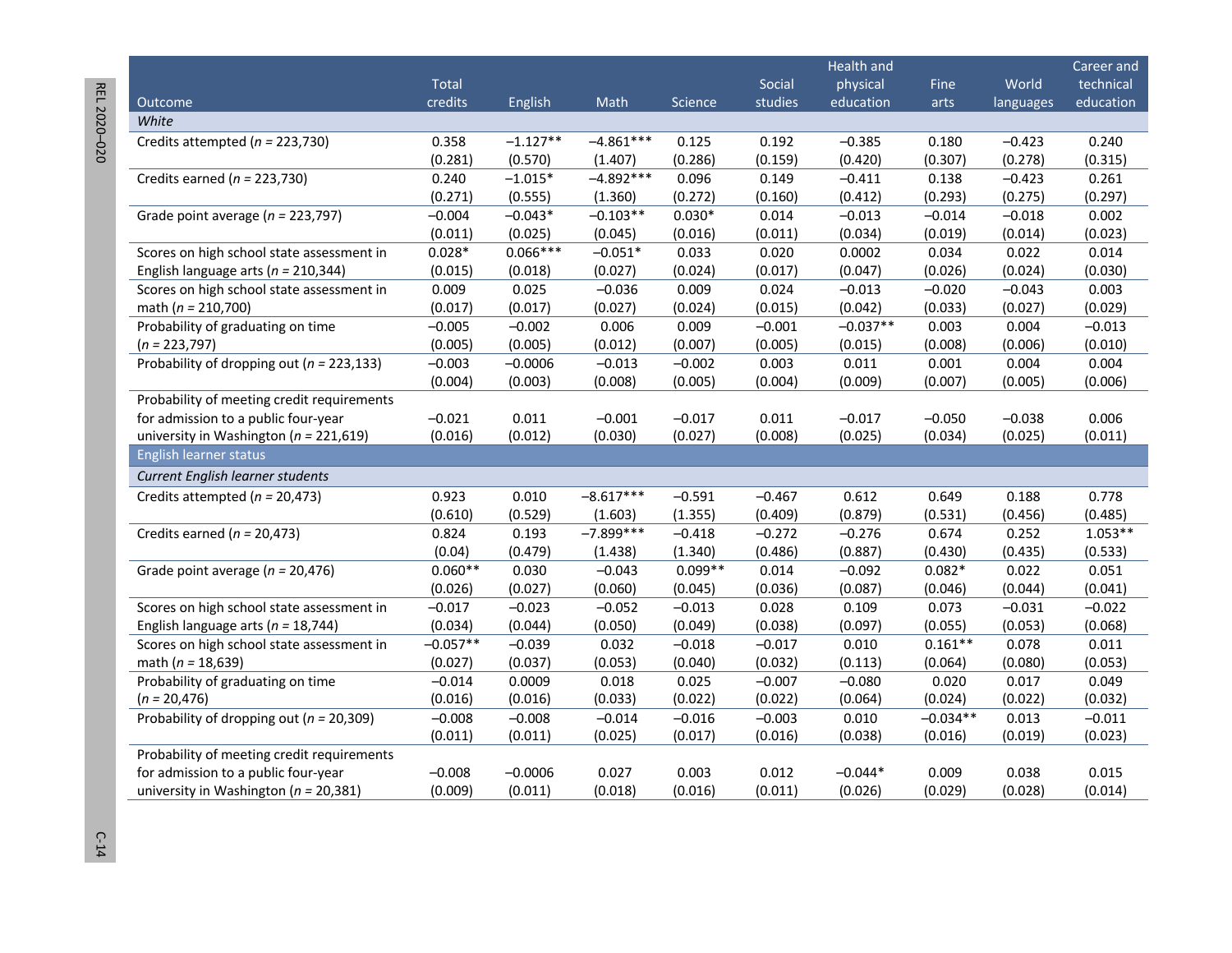REL 2020-020 REL 2020 –020 C-15

|                                               |              |            |             |            |           | Health and |          |           | Career and |
|-----------------------------------------------|--------------|------------|-------------|------------|-----------|------------|----------|-----------|------------|
|                                               | <b>Total</b> |            |             |            | Social    | physical   | Fine     | World     | technical  |
| Outcome                                       | credits      | English    | Math        | Science    | studies   | education  | arts     | languages | education  |
| Former English learner students               |              |            |             |            |           |            |          |           |            |
| Credits attempted ( $n = 36,481$ )            | $-0.255$     | $-1.253**$ | $-6.744***$ | $-1.101$   | $-0.102$  | $1.192**$  | 0.108    | $-0.263$  | 0.461      |
|                                               | (0.629)      | (0.525)    | (1.923)     | (1.495)    | (0.281)   | (0.535)    | (0.312)  | (0.242)   | (0.508)    |
| Credits earned ( $n = 36,481$ )               | $-0.312$     | $-0.900*$  | $-6.631***$ | $-0.952$   | $-0.094$  | 0.778      | 0.366    | $-0.072$  | $0.839*$   |
|                                               | (0.616)      | (0.513)    | (1.780)     | (1.461)    | (0.324)   | (0.568)    | (0.347)  | (0.283)   | (0.445)    |
| Grade point average ( $n = 36,486$ )          | 0.005        | $-0.006$   | $-0.054$    | $0.076**$  | $-0.015$  | 0.020      | $0.057*$ | $0.059*$  | $0.062**$  |
|                                               | (0.020)      | (0.025)    | (0.050)     | (0.036)    | (0.028)   | (0.066)    | (0.032)  | (0.032)   | (0.031)    |
| Scores on high school state assessment in     | 0.035        | $-0.005$   | 0.010       | $0.122***$ | $0.052**$ | $0.144**$  | 0.037    | $0.111**$ | 0.047      |
| English language arts ( $n = 35,284$ )        | (0.029)      | (0.033)    | (0.034)     | (0.043)    | (0.023)   | (0.064)    | (0.038)  | (0.044)   | (0.035)    |
| Scores on high school state assessment in     | $-0.009$     | $-0.022$   | $-0.038$    | $0.043*$   | $0.034*$  | 0.079      | $-0.048$ | 0.011     | $-0.017$   |
| math ( $n = 35,538$ )                         | (0.027)      | (0.027)    | (0.057)     | (0.023)    | (0.020)   | (0.063)    | (0.063)  | (0.039)   | (0.053)    |
| Probability of graduating on time             | $-0.006$     | 0.010      | 0.015       | 0.002      | $-0.001$  | $-0.095*$  | 0.012    | 0.011     | $0.032*$   |
| $(n = 36,486)$                                | (0.011)      | (0.010)    | (0.022)     | (0.013)    | (0.012)   | (0.054)    | (0.018)  | (0.019)   | (0.019)    |
| Probability of dropping out ( $n = 36,478$ )  | 0.003        | $-0.003$   | $-0.006$    | $-0.013$   | 0.001     | 0.020      | 0.001    | 0.002     | $-0.008$   |
|                                               | (0.007)      | (0.007)    | (0.017)     | (0.008)    | (0.008)   | (0.031)    | (0.010)  | (0.012)   | (0.017)    |
| Probability of meeting credit requirements    |              |            |             |            |           |            |          |           |            |
| for admission to a public four-year           | $-0.007$     | 0.006      | $-0.024$    | 0.040      | $0.032*$  | $-0.020$   | $-0.016$ | 0.004     | 0.013      |
| university in Washington ( $n = 36,350$ )     | (0.015)      | (0.013)    | (0.033)     | (0.027)    | (0.017)   | (0.029)    | (0.028)  | (0.033)   | (0.018)    |
| Never English learner students                |              |            |             |            |           |            |          |           |            |
| Credits attempted ( $n = 307,915$ )           | $0.467*$     | $-1.156**$ | $-5.458***$ | 0.063      | 0.098     | $-0.002$   | $-0.040$ | $-0.465*$ | 0.331      |
|                                               | (0.265)      | (0.571)    | (1.289)     | (0.292)    | (0.148)   | (0.439)    | (0.285)  | (0.257)   | (0.326)    |
| Credits earned ( $n = 307,915$ )              | 0.358        | $-1.001*$  | $-5.373***$ | 0.056      | 0.091     | $-0.059$   | $-0.053$ | $-0.458*$ | 0.375      |
|                                               | (0.259)      | (0.558)    | (1.236)     | (0.277)    | (0.151)   | (0.437)    | (0.273)  | (0.258)   | (0.314)    |
| Grade point average ( $n = 308,031$ )         | $-0.009$     | $-0.047*$  | $-0.107**$  | $0.033**$  | 0.016     | 0.008      | $-0.012$ | $-0.019$  | 0.011      |
|                                               | (0.011)      | (0.026)    | (0.044)     | (0.016)    | (0.010)   | (0.031)    | (0.018)  | (0.013)   | (0.025)    |
| Scores on high school state assessment in     | $0.037**$    | $0.057***$ | $-0.024$    | 0.035      | 0.008     | 0.003      | 0.039    | 0.027     | 0.015      |
| English language arts ( $n = 288,267$ )       | (0.015)      | (0.019)    | (0.026)     | (0.025)    | (0.017)   | (0.047)    | (0.027)  | (0.024)   | (0.027)    |
| Scores on high school state assessment in     | 0.009        | $0.030*$   | $-0.035$    | 0.013      | 0.018     | $-0.002$   | $-0.014$ | $-0.040$  | 0.011      |
| math ( $n = 288,874$ )                        | (0.015)      | (0.016)    | (0.025)     | (0.024)    | (0.014)   | (0.037)    | (0.032)  | (0.027)   | (0.026)    |
| Probability of graduating on time             | $-0.006$     | $-0.0009$  | 0.005       | 0.009      | 0.003     | $-0.031**$ | 0.0006   | 0.003     | $-0.009$   |
| $(n = 308,031)$                               | (0.005)      | (0.004)    | (0.012)     | (0.007)    | (0.006)   | (0.016)    | (0.007)  | (0.006)   | (0.009)    |
| Probability of dropping out ( $n = 307,050$ ) | $-0.003$     | $-0.002$   | $-0.009$    | $-0.0003$  | 0.001     | 0.007      | 0.004    | 0.005     | $-0.0009$  |
|                                               | (0.004)      | (0.003)    | (0.008)     | (0.005)    | (0.004)   | (0.010)    | (0.006)  | (0.005)   | (0.005)    |
| Probability of meeting credit requirements    |              |            |             |            |           |            |          |           |            |
| for admission to a public four-year           | $-0.020$     | 0.013      | 0.0004      | $-0.017$   | $0.015*$  | $-0.017$   | $-0.051$ | $-0.043*$ | 0.005      |
| university in Washington ( $n = 305,122$ )    | (0.016)      | (0.011)    | (0.027)     | (0.028)    | (0.008)   | (0.023)    | (0.036)  | (0.026)   | (0.011)    |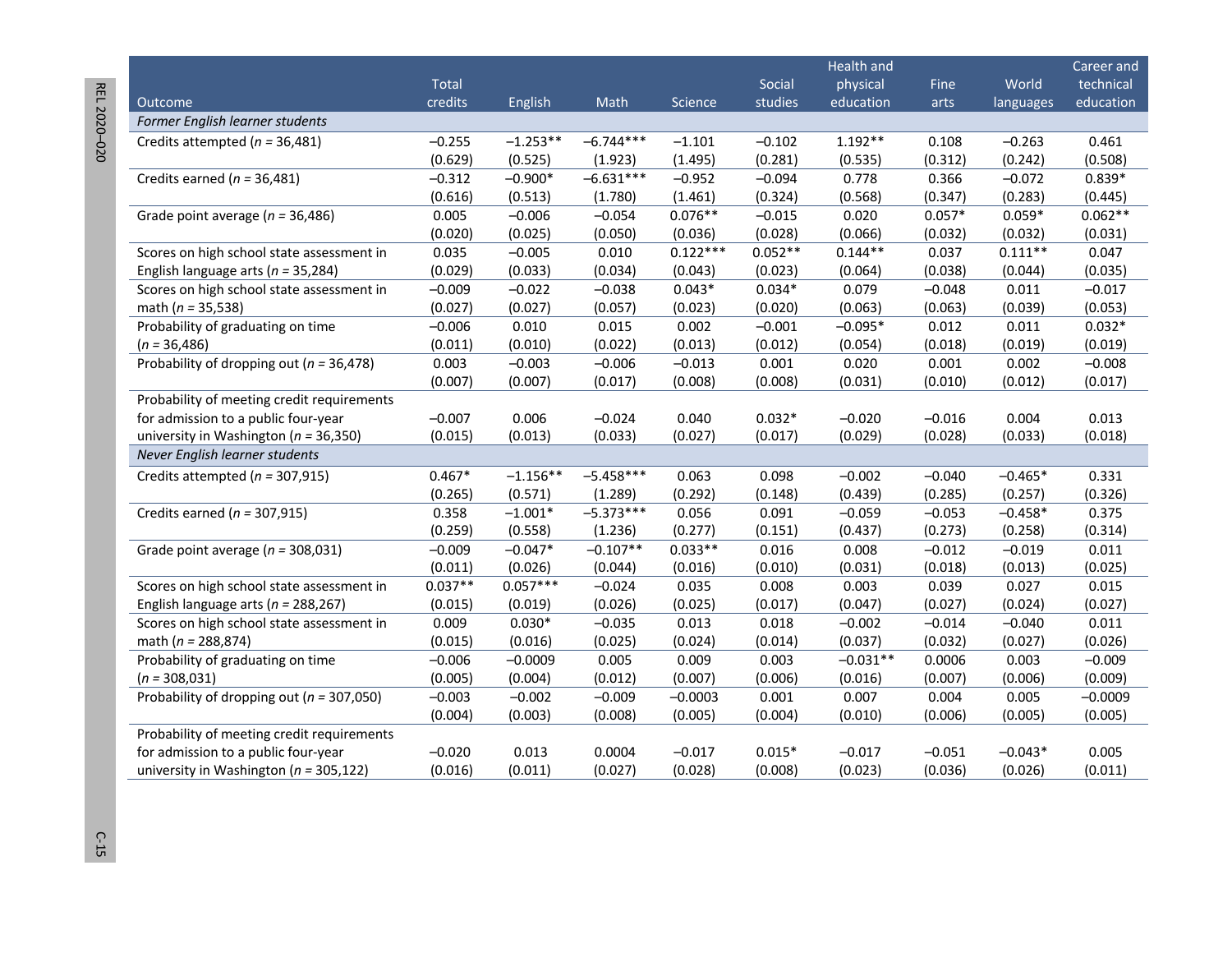| REL 2020-020 |  |
|--------------|--|
|              |  |
|              |  |
|              |  |
|              |  |
|              |  |
|              |  |
|              |  |
|              |  |
|              |  |
|              |  |
|              |  |
|              |  |
|              |  |
|              |  |
|              |  |
|              |  |
|              |  |
|              |  |
|              |  |
|              |  |
| ļ            |  |
|              |  |

**College** 

|                                                      |            |            |             |           |           | <b>Health and</b> |          |           | Career and |
|------------------------------------------------------|------------|------------|-------------|-----------|-----------|-------------------|----------|-----------|------------|
|                                                      | Total      |            |             |           | Social    | physical          | Fine     | World     | technical  |
| Outcome                                              | credits    | English    | Math        | Science   | studies   | education         | arts     | languages | education  |
| Eligibility for the national school lunch program    |            |            |             |           |           |                   |          |           |            |
| Ever eligible for the national school lunch program  |            |            |             |           |           |                   |          |           |            |
| Credits attempted ( $n = 192,674$ )                  | 0.383      | $-0.577**$ | $-5.083***$ | $-0.280$  | $-0.026$  | 0.219             | 0.042    | $-0.350$  | 0.381      |
|                                                      | (0.334)    | (0.284)    | (1.243)     | (0.635)   | (0.164)   | (0.447)           | (0.279)  | (0.253)   | (0.286)    |
| Credits earned ( $n = 192,674$ )                     | 0.263      | $-0.420$   | $-4.780***$ | $-0.220$  | $-0.006$  | 0.008             | 0.062    | $-0.357$  | $0.501*$   |
|                                                      | (0.332)    | (0.274)    | (1.139)     | (0.611)   | (0.186)   | (0.454)           | (0.271)  | (0.253)   | (0.283)    |
| Grade point average ( $n = 192,717$ )                | $-0.005$   | $-0.012$   | $-0.037$    | $0.041**$ | 0.004     | $-0.005$          | 0.005    | $-0.020$  | 0.006      |
|                                                      | (0.013)    | (0.015)    | (0.029)     | (0.019)   | (0.013)   | (0.035)           | (0.017)  | (0.016)   | (0.023)    |
| Scores on high school state assessment in            | 0.018      | 0.030      | 0.013       | $0.046*$  | 0.021     | 0.016             | 0.030    | 0.025     | 0.010      |
| English language arts ( $n = 179,767$ )              | (0.018)    | (0.021)    | (0.025)     | (0.024)   | (0.017)   | (0.048)           | (0.025)  | (0.020)   | (0.027)    |
| Scores on high school state assessment in            | 0.004      | $-0.0004$  | 0.010       | 0.011     | 0.014     | 0.008             | $-0.027$ | $-0.029$  | 0.008      |
| math ( $n = 180,878$ )                               | (0.015)    | (0.016)    | (0.031)     | (0.022)   | (0.014)   | (0.035)           | (0.034)  | (0.030)   | (0.023)    |
| Probability of graduating on time                    | $-0.008$   | 0.003      | 0.006       | 0.014     | 0.007     | $-0.050**$        | 0.006    | 0.012     | 0.002      |
| $(n = 192, 717)$                                     | (0.008)    | (0.006)    | (0.017)     | (0.012)   | (0.009)   | (0.025)           | (0.010)  | (0.011)   | (0.012)    |
| Probability of dropping out ( $n = 192,350$ )        | $-0.003$   | $-0.002$   | $-0.009$    | $-0.005$  | 0.002     | 0.012             | $-0.003$ | 0.008     | $-0.004$   |
|                                                      | (0.005)    | (0.004)    | (0.013)     | (0.008)   | (0.006)   | (0.015)           | (0.008)  | (0.009)   | (0.008)    |
| Probability of meeting credit requirements           |            |            |             |           |           |                   |          |           |            |
| for admission to a public four-year                  | $-0.004$   | 0.002      | 0.016       | $0.026**$ | $0.019**$ | $-0.024$          | $-0.003$ | $-0.005$  | 0.007      |
| university in Washington ( $n = 191,587$ )           | (0.008)    | (0.007)    | (0.020)     | (0.011)   | (0.009)   | (0.020)           | (0.012)  | (0.012)   | (0.011)    |
| Never eligible for the national school lunch program |            |            |             |           |           |                   |          |           |            |
| Credits attempted ( $n = 171,993$ )                  | 0.467      | $-1.627**$ | $-6.523***$ | 0.041     | 0.200     | $-0.164$          | $-0.226$ | $-0.526*$ | 0.312      |
|                                                      | (0.312)    | (0.809)    | (1.572)     | (0.284)   | (0.175)   | (0.552)           | (0.326)  | (0.271)   | (0.406)    |
| Credits earned ( $n = 171,993$ )                     | 0.372      | $-1.429*$  | $-6.612***$ | 0.011     | 0.194     | $-0.133$          | $-0.220$ | $-0.484*$ | 0.315      |
|                                                      | (0.303)    | (0.792)    | (1.527)     | (0.281)   | (0.173)   | (0.528)           | (0.325)  | (0.285)   | (0.394)    |
| Grade point average ( $n = 172,063$ )                | 0.001      | $-0.069*$  | $-0.168***$ | $0.034*$  | $0.025*$  | 0.021             | $-0.005$ | $-0.005$  | 0.031      |
|                                                      | (0.011)    | (0.036)    | (0.062)     | (0.018)   | (0.013)   | (0.043)           | (0.022)  | (0.014)   | (0.028)    |
| Scores on high school state assessment in            | $0.046***$ | $0.062***$ | $-0.055**$  | 0.023     | 0.005     | 0.006             | 0.038    | 0.029     | 0.020      |
| English language arts ( $n = 162,448$ )              | (0.017)    | (0.021)    | (0.026)     | (0.031)   | (0.018)   | (0.053)           | (0.031)  | (0.027)   | (0.030)    |
| Scores on high school state assessment in            | 0.0008     | $0.047***$ | $-0.067**$  | 0.017     | 0.023     | 0.008             | 0.002    | $-0.035$  | 0.011      |
| math ( $n = 162,025$ )                               | (0.018)    | (0.017)    | (0.027)     | (0.025)   | (0.018)   | (0.041)           | (0.032)  | (0.028)   | (0.037)    |
| Probability of graduating on time                    | $-0.002$   | $-0.005$   | 0.008       | 0.005     | $-0.005$  | $-0.018$          | 0.002    | $-0.001$  | $-0.009$   |
| $(n = 172,063)$                                      | (0.004)    | (0.004)    | (0.010)     | (0.005)   | (0.004)   | (0.012)           | (0.005)  | (0.004)   | (0.009)    |
| Probability of dropping out ( $n = 171,396$ )        | $-0.001$   | $-0.002$   | $-0.007$    | 0.001     | $-0.0004$ | 0.003             | 0.006    | 0.004     | 0.001      |
|                                                      | (0.003)    | (0.002)    | (0.006)     | (0.003)   | (0.002)   | (0.009)           | (0.004)  | (0.003)   | (0.004)    |
| Probability of meeting credit requirements           |            |            |             |           |           |                   |          |           |            |
| for admission to a public four-year                  | $-0.036$   | 0.018      | $-0.018$    | $-0.049$  | 0.013     | $-0.008$          | $-0.077$ | $-0.056$  | 0.006      |
| university in Washington ( $n = 170,084$ )           | (0.025)    | (0.016)    | (0.033)     | (0.042)   | (0.011)   | (0.025)           | (0.050)  | (0.036)   | (0.015)    |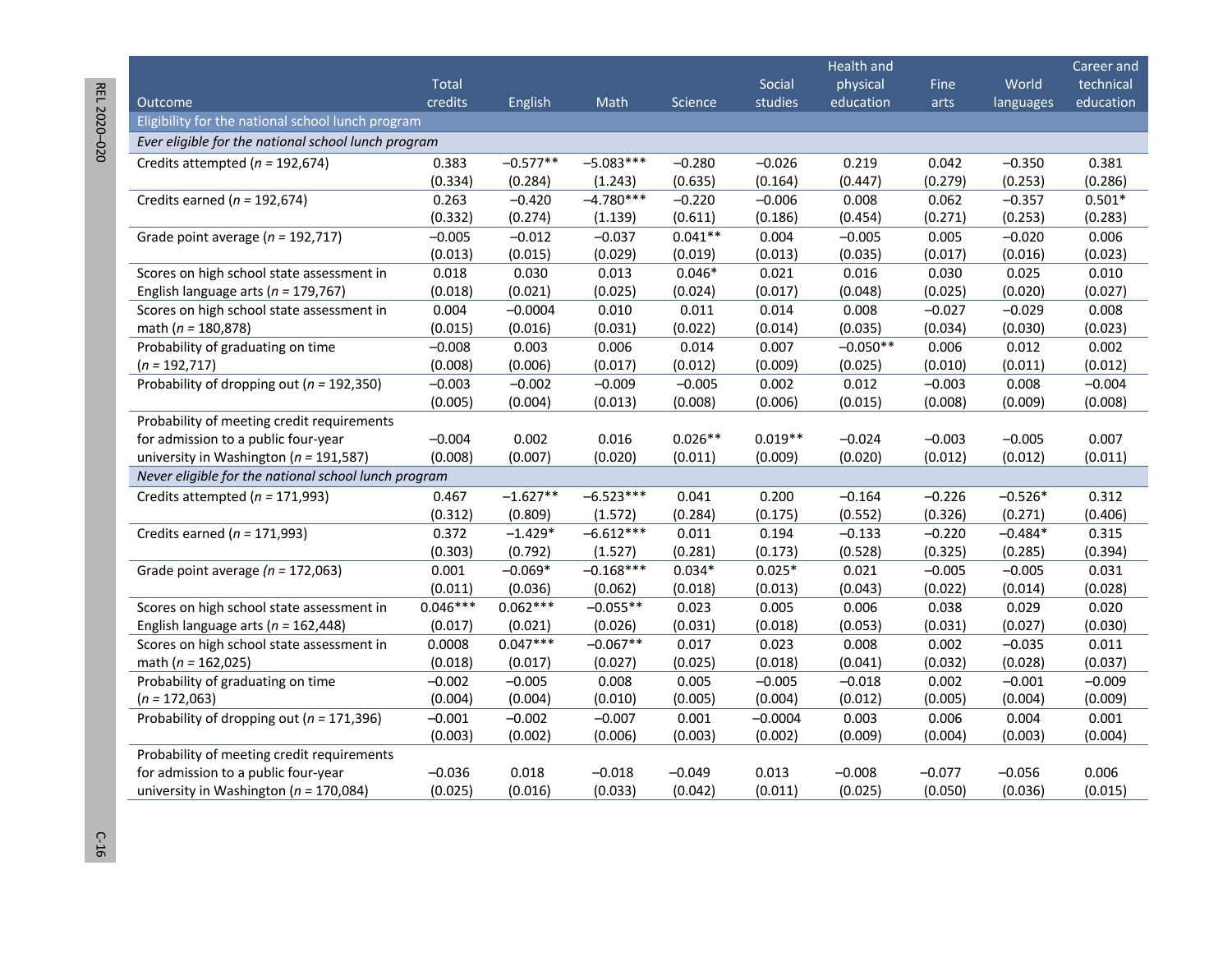REL 2020-020 REL 2020

|                                               |            |             |             |            |            | Health and   |             |              | Career and   |
|-----------------------------------------------|------------|-------------|-------------|------------|------------|--------------|-------------|--------------|--------------|
|                                               | Total      |             |             |            | Social     | physical     | Fine        | World        | technical    |
| Outcome                                       | credits    | English     | Math        | Science    | studies    | education    | arts        | languages    | education    |
| High school locale                            |            |             |             |            |            |              |             |              |              |
| Large metro school                            |            |             |             |            |            |              |             |              |              |
| Credits attempted ( $n = 64,849$ )            | $1.533***$ | 0.517       | $-10.02***$ | $1.563**$  | $-0.871$   | 0.348        | $-0.421$    | $\mathsf{a}$ | $\mathsf{a}$ |
|                                               | (0.534)    | (0.380)     | (1.668)     | (0.724)    | (0.740)    | (0.832)      | (1.183)     |              |              |
| Credits earned ( $n = 64,849$ )               | $1.688***$ | $1.621***$  | $-10.06***$ | $1.471**$  | $-0.336$   | 0.061        | 0.060       | $\mathsf a$  | $\mathsf a$  |
|                                               | (0.588)    | (0.601)     | (1.590)     | (0.743)    | (0.785)    | (0.843)      | (1.294)     |              |              |
| Grade point average ( $n = 64,918$ )          | 0.002      | $-0.014$    | $-0.043$    | $0.080**$  | 0.019      | $-0.042$     | $-0.195***$ | a            | $\mathsf{a}$ |
|                                               | (0.024)    | (0.021)     | (0.032)     | (0.033)    | (0.029)    | (0.036)      | (0.025)     |              |              |
| Scores on high school state assessment in     | $0.070**$  | 0.075       | $-0.028$    | $0.122***$ | $-0.076*$  | 0.0228       | $-0.006$    | $\mathsf a$  | $\mathsf a$  |
| English language arts ( $n = 60,300$ )        | (0.034)    | (0.047)     | (0.040)     | (0.038)    | (0.042)    | (0.071)      | (0.040)     |              |              |
| Scores on high school state assessment in     | 0.024      | 0.057       | $-0.049$    | $0.080*$   | $-0.020$   | 0.037        | $-0.045$    | $\mathsf a$  | $\mathsf{a}$ |
| math ( $n = 60,551$ )                         | (0.031)    | (0.041)     | (0.038)     | (0.044)    | (0.054)    | (0.040)      | (0.068)     |              |              |
| Probability of graduating on time             | $-0.032*$  | $-0.022$    | $-0.0002$   | $0.036*$   | 0.041      | $-0.036$     | $-0.019$    | $\mathsf a$  | $\mathsf a$  |
| $(n = 64,918)$                                | (0.017)    | (0.013)     | (0.022)     | (0.012)    | (0.029)    | (0.032)      | (0.029)     |              |              |
| Probability of dropping out ( $n = 64,662$ )  | 0.0049     | 0.001       | 0.005       | $-0.010$   | $-0.007$   | 0.001        | 0.012       | a            | $\mathsf{a}$ |
|                                               | (0.011)    | (0.0076)    | (0.015)     | (0.016)    | (0.015)    | (0.019)      | (0.019)     |              |              |
| Probability of meeting credit requirements    | $-0.051**$ | 0.005       | $-0.128**$  | $0.079***$ | $0.093***$ | $-0.029$     | 0.0045      | $\mathsf a$  | $\mathsf a$  |
| for admission to a public four-year           | (0.025)    | (0.014)     | (0.049)     | (0.030)    | (0.035)    | (0.028)      | (0.0095)    |              |              |
| university in Washington ( $n = 64,370$ )     |            |             |             |            |            |              |             |              |              |
| Metro suburb                                  |            |             |             |            |            |              |             |              |              |
| Credits attempted ( $n = 108,582$ )           | 1.209      | $-3.878***$ | $-0.493$    | 0.431      | 0.367      | $\mathsf{a}$ | 0.316       | 0.016        | $2.513**$    |
|                                               | (0.910)    | (1.456)     | (0.434)     | (0.527)    | (0.368)    |              | (0.456)     | (0.414)      | (1.045)      |
| Credits earned ( $n = 108,582$ )              | 1.145      | $-3.686**$  | $-0.039$    | 0.433      | 0.421      | a            | 0.298       | 0.055        | $2.299**$    |
|                                               | (0.892)    | (1.436)     | (0.429)     | (0.514)    | (0.369)    |              | (0.431)     | (0.431)      | (1.033)      |
| Grade point average ( $n = 108,620$ )         | $0.094**$  | $-0.159**$  | $-0.096$    | 0.034      | $0.052*$   | a            | 0.020       | 0.043        | 0.129        |
|                                               | (0.042)    | (0.071)     | (0.110)     | (0.039)    | (0.031)    |              | (0.040)     | (0.035)      | (0.086)      |
| Scores on high school state assessment in     | 0.041      | 0.052       | $0.078***$  | 0.020      | 0.040      | a            | 0.051       | 0.041        | $-0.092***$  |
| English language arts ( $n = 103,316$ )       | (0.036)    | (0.040)     | (0.016)     | (0.063)    | (0.027)    |              | (0.048)     | (0.042)      | (0.025)      |
| Scores on high school state assessment in     | $-0.004$   | $0.061**$   | $-0.070***$ | 0.005      | $-0.015$   | a            | 0.002       | $-0.054$     | $-0.143***$  |
| math ( $n = 103,363$ )                        | (0.030)    | (0.028)     | (0.016)     | (0.038)    | (0.023)    |              | (0.034)     | (0.038)      | (0.027)      |
| Probability of graduating on time             | $-0.009$   | 0.004       | $0.026***$  | 0.009      | 0.001      | a            | $-0.005$    | $0.0164*$    | $-0.029$     |
| $(n = 108,620)$                               | (0.011)    | (0.008)     | (0.007)     | (0.011)    | (0.009)    |              | (0.005)     | (0.009)      | (0.034)      |
| Probability of dropping out ( $n = 108,402$ ) | 0.003      | $-0.005$    | $-0.030***$ | $-0.005$   | 0.002      | $\mathsf a$  | 0.004       | $-0.006$     | 0.027        |
|                                               | (0.005)    | (0.006)     | (0.006)     | (0.011)    | (0.008)    |              | (0.004)     | (0.007)      | (0.025)      |
| Probability of meeting credit requirements    | $-0.086*$  | 0.023       | $0.170***$  | $-0.129*$  | $-0.001$   | $\mathsf a$  | $-0.129**$  | $-0.090*$    | $-0.030**$   |
| for admission to a public four-year           | (0.047)    | (0.025)     | (0.019)     | (0.070)    | (0.015)    |              | (0.064)     | (0.052)      | (0.014)      |
| university in Washington ( $n = 107,849$ )    |            |             |             |            |            |              |             |              |              |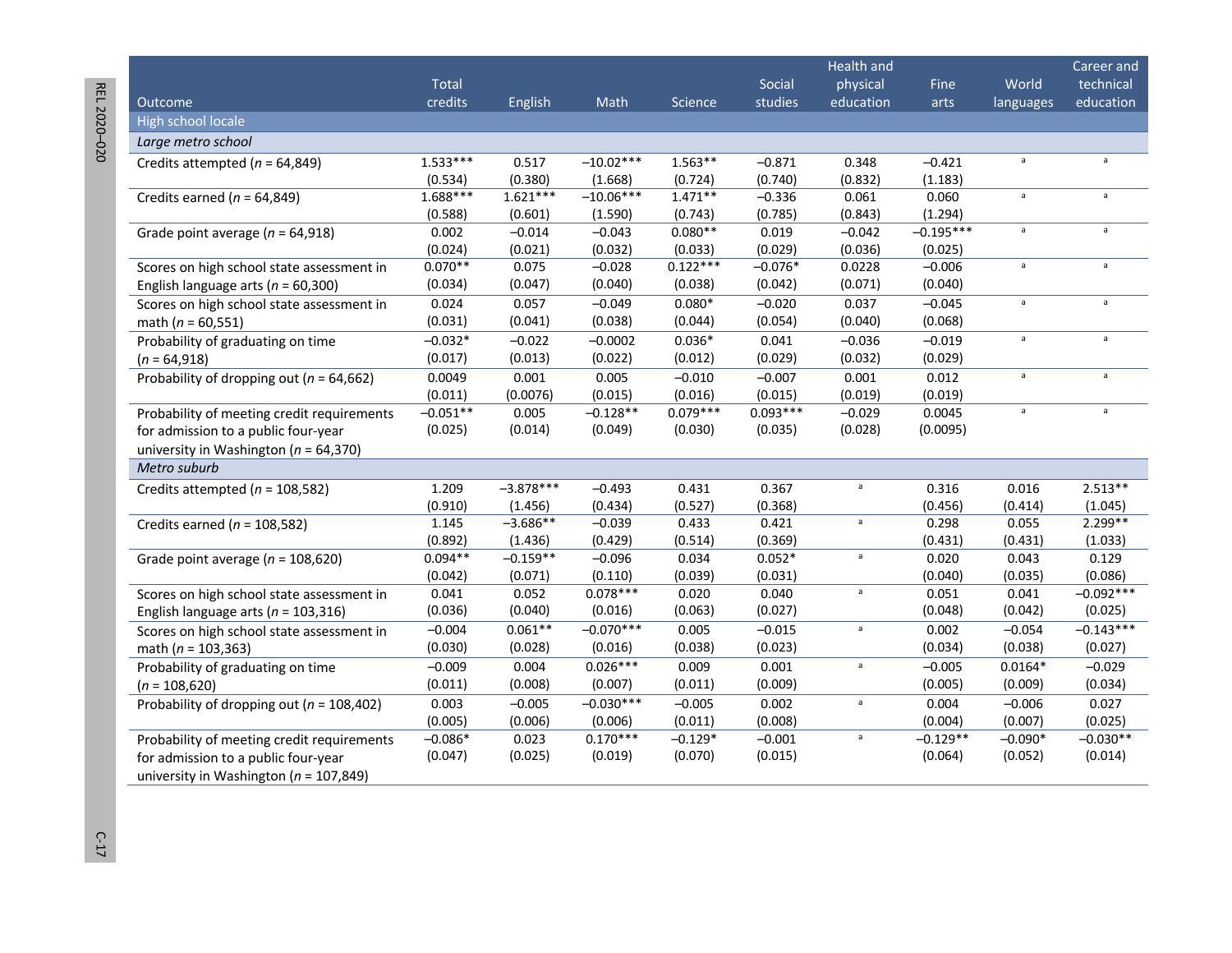REL 2020-020 REL 2020 –020 C-18

|                                              |              |           |            |            |           | Health and  |           |            | Career and |
|----------------------------------------------|--------------|-----------|------------|------------|-----------|-------------|-----------|------------|------------|
|                                              | <b>Total</b> |           |            |            | Social    | physical    | Fine      | World      | technical  |
| Outcome                                      | credits      | English   | Math       | Science    | studies   | education   | arts      | languages  | education  |
| Midsize                                      |              |           |            |            |           |             |           |            |            |
| Credits attempted ( $n = 98,947$ )           | $0.790***$   | 0.209     | $-0.0001$  | $1.085**$  | 0.071     | $-0.101$    | $1.033*$  | 0.013      | $-0.304$   |
|                                              | (0.270)      | (0.226)   | (0.308)    | (0.421)    | (0.270)   | (0.391)     | (0.570)   | (0.449)    | (0.359)    |
| Credits earned ( $n = 98,947$ )              | $0.621**$    | 0.281     | $-0.245$   | $0.883**$  | $-0.258$  | $-0.659$    | $0.804*$  | $-0.115$   | $-0.139$   |
|                                              | (0.299)      | (0.180)   | (0.289)    | (0.360)    | (0.217)   | (0.742)     | (0.454)   | (0.399)    | (0.273)    |
| Grade point average ( $n = 98,964$ )         | $0.0312*$    | $0.040**$ | $-0.057**$ | $0.044**$  | $-0.014$  | $-0.026$    | $0.044**$ | $-0.005$   | 0.019      |
|                                              | (0.019)      | (0.018)   | (0.027)    | (0.018)    | (0.018)   | (0.070)     | (0.019)   | (0.019)    | (0.026)    |
| Scores on high school state assessment in    | 0.031        | 0.034     | $-0.025$   | 0.033      | 0.030     | $-0.088$    | $0.051*$  | 0.021      | 0.024      |
| English language arts ( $n = 92,173$ )       | (0.026)      | (0.031)   | (0.030)    | (0.025)    | (0.032)   | (0.101)     | (0.027)   | (0.034)    | (0.078)    |
| Scores on high school state assessment in    | 0.010        | 0.028     | $-0.016$   | 0.080      | $0.077**$ | $-0.282***$ | 0.117     | 0.0426     | $0.086**$  |
| math ( $n = 92,506$ )                        | (0.037)      | (0.023)   | (0.024)    | (0.086)    | (0.019)   | (0.093)     | (0.111)   | (0.064)    | (0.037)    |
| Probability of graduating on time            | 0.013        | $0.016**$ | $-0.005$   | 0.0236     | $-0.013$  | $-0.066$    | $0.029*$  | 0.004      | 0.001      |
| $(n = 98,964)$                               | (0.011)      | (0.007)   | (0.010)    | (0.017)    | (0.011)   | (0.048)     | (0.017)   | (0.011)    | (0.015)    |
| Probability of dropping out ( $n = 98,645$ ) | $-0.013$     | $-0.007$  | $-0.013$   | 0.0007     | 0.003     | 0.013       | $-0.008$  | 0.013      | $-0.015$   |
|                                              | (0.009)      | (0.005)   | (0.015)    | (0.015)    | (0.009)   | (0.010)     | (0.021)   | (0.014)    | (0.009)    |
| Probability of meeting credit requirements   | 0.020        | $-0.011$  | 0.081      | $0.039*$   | 0.004     | $0.167***$  | 0.034     | 0.006      | $-0.020*$  |
| for admission to a public four-year          | (0.018)      | (0.016)   | (0.076)    | (0.021)    | (0.010)   | (0.053)     | (0.029)   | (0.032)    | (0.010)    |
| university in Washington ( $n = 98,181$ )    |              |           |            |            |           |             |           |            |            |
| Urban fringe                                 |              |           |            |            |           |             |           |            |            |
| Credits attempted ( $n = 40,717$ )           | $0.569*$     | 1.604     | 0.698      | $-0.076$   | $-0.001$  | $-1.562***$ | $-0.001$  | $-0.190$   | 1.343      |
|                                              | (0.302)      | (1.116)   | (0.461)    | (1.182)    | (0.336)   | (0.217)     | (0.734)   | (0.606)    | (1.484)    |
| Credits earned ( $n = 40,717$ )              | $0.535*$     | 1.613     | 0.592      | 0.007      | 0.033     | $-2.142***$ | $-0.190$  | $-0.409$   | 1.444      |
|                                              | (0.283)      | (1.031)   | (0.473)    | (1.063)    | (0.318)   | (0.217)     | (0.736)   | (0.611)    | (1.370)    |
| Grade point average ( $n = 40,717$ )         | $-0.002$     | 0.034     | $-0.006$   | $0.053**$  | 0.020     | $-0.207***$ | $-0.053$  | $-0.062$   | $-0.014$   |
|                                              | (0.027)      | (0.028)   | (0.026)    | (0.021)    | (0.014)   | (0.017)     | (0.044)   | (0.038)    | (0.039)    |
| Scores on high school state assessment in    | $-0.022$     | $0.060*$  | $-0.048$   | $-0.088**$ | 0.011     | $-0.086*$   | $-0.071*$ | $-0.024$   | 0.075      |
| English language arts ( $n = 38,569$ )       | (0.046)      | (0.035)   | (0.118)    | (0.035)    | (0.047)   | (0.046)     | (0.040)   | (0.056)    | (0.068)    |
| Scores on high school state assessment in    | 0.049        | 0.042     | 0.047      | $-0.052$   | $-0.013$  | $-0.039$    | $-0.052$  | $-0.013$   | 0.023      |
| math ( $n = 38,562$ )                        | (0.037)      | (0.055)   | (0.043)    | (0.035)    | (0.050)   | (0.036)     | (0.080)   | (0.073)    | (0.043)    |
| Probability of graduating on time            | $-0.009$     | 0.014     | 0.010      | 0.024      | $-0.011$  | $-0.121***$ | $-0.042*$ | $-0.054**$ | $-0.013$   |
| $(n = 40, 717)$                              | (0.015)      | (0.017)   | (0.009)    | (0.015)    | (0.011)   | (0.009)     | (0.024)   | (0.021)    | (0.022)    |
| Probability of dropping out ( $n = 40,592$ ) | 0.010        | $-0.009$  | $-0.004$   | $-0.013$   | 0.006     | $0.033***$  | $0.039*$  | $0.048***$ | 0.010      |
|                                              | (0.011)      | (0.006)   | (0.006)    | (0.015)    | (0.006)   | (0.008)     | (0.020)   | (0.017)    | (0.013)    |
| Probability of meeting credit requirements   | 0.003        | $0.077**$ | 0.0155     | $-0.002$   | 0.001     | $-0.006$    | $-0.027*$ | $-0.022*$  | 0.008      |
| for admission to a public four-year          | (0.012)      | (0.037)   | (0.067)    | (0.027)    | (0.025)   | (0.015)     | (0.015)   | (0.012)    | (0.026)    |
| university in Washington ( $n = 40,299$ )    |              |           |            |            |           |             |           |            |            |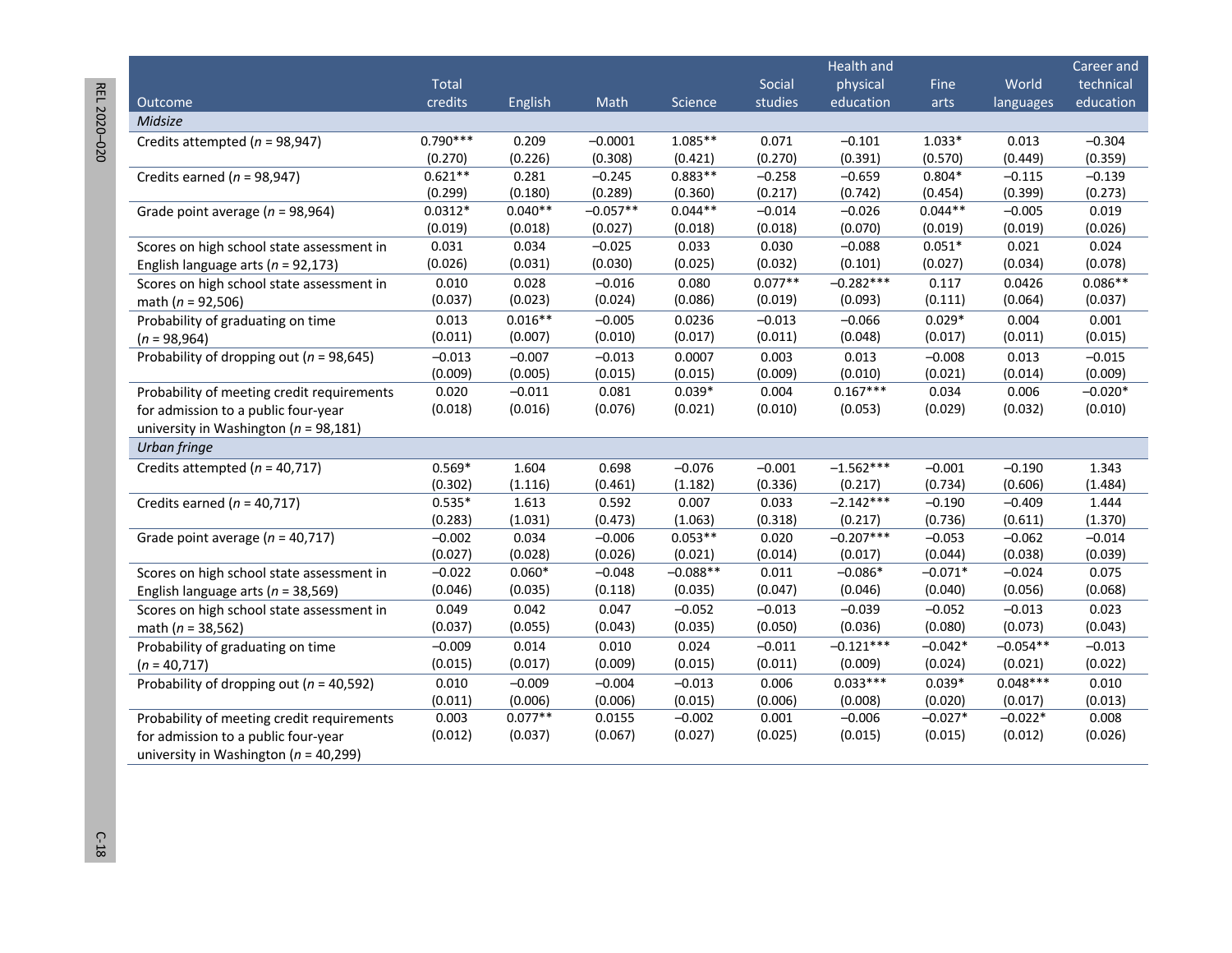|                                              | <b>Total</b> |                |            |                | Social    | Health and<br>physical | <b>Fine</b> | World     | Career and<br>technical |
|----------------------------------------------|--------------|----------------|------------|----------------|-----------|------------------------|-------------|-----------|-------------------------|
|                                              | credits      |                | Math       | <b>Science</b> | studies   | education              |             |           |                         |
| Outcome                                      |              | <b>English</b> |            |                |           |                        | arts        | languages | education               |
| Distant                                      |              |                |            |                |           |                        |             |           |                         |
| Credits attempted ( $n = 51,774$ )           | $-1.052$     | $-0.479$       | 0.400      | $-1.887$       | $0.927**$ | 0.365                  | $-0.494$    | $-1.153*$ | 0.367                   |
|                                              | (0.792)      | (0.378)        | (0.666)    | (1.189)        | (0.454)   | (0.484)                | (0.845)     | (0.623)   | (0.331)                 |
| Credits earned ( $n = 51,774$ )              | $-1.022$     | $-0.590$       | 0.255      | $-1.698$       | $0.757*$  | 0.553                  | $-0.267$    | $-0.973$  | 0.446                   |
|                                              | (0.751)      | (0.370)        | (0.534)    | (1.130)        | (0.448)   | (0.486)                | (0.814)     | (0.603)   | (0.336)                 |
| Grade point average ( $n = 51,774$ )         | $-0.018$     | $-0.041*$      | $0.090***$ | 0.0023         | 0.0017    | 0.032                  | 0.003       | $-0.021$  | 0.009                   |
|                                              | (0.019)      | (0.021)        | (0.034)    | (0.022)        | (0.023)   | (0.035)                | (0.027)     | (0.024)   | (0.020)                 |
| Scores on high school state assessment in    | 0.025        | 0.042          | $0.043*$   | 0.057          | 0.006     | $0.119*$               | 0.053       | 0.036     | $-0.007$                |
| English language arts ( $n = 47,937$ )       | (0.033)      | (0.036)        | (0.026)    | (0.039)        | (0.044)   | (0.072)                | (0.033)     | (0.023)   | (0.023)                 |
| Scores on high school state assessment in    | 0.014        | $-0.109**$     | 0.124      | $-0.007$       | 0.008     | 0.083                  | $-0.066$    | $-0.054*$ | $-0.015$                |
| math ( $n = 48,069$ )                        | (0.022)      | (0.042)        | (0.141)    | (0.036)        | (0.034)   | (0.056)                | (0.040)     | (0.032)   | (0.027)                 |
| Probability of graduating on time            | 0.004        | $-0.008$       | 0.003      | 0.005          | 0.012     | 0.0007                 | 0.007       | 0.006     | 0.011                   |
| $(n = 51,774)$                               | (0.012)      | (0.013)        | (0.040)    | (0.016)        | (0.014)   | (0.012)                | (0.018)     | (0.014)   | (0.012)                 |
| Probability of dropping out ( $n = 51,536$ ) | $-0.004$     | 0.009          | $-0.025$   | $-0.005$       | $-0.004$  | $-0.009$               | $-0.003$    | $-0.004$  | $-0.007$                |
|                                              | (0.005)      | (0.009)        | (0.015)    | (0.008)        | (0.008)   | (0.007)                | (0.008)     | (0.007)   | (0.007)                 |
| Probability of meeting credit requirements   | 0.021        | $-0.010$       | $0.048**$  | 0.017          | 0.028     | $-0.037***$            | 0.001       | $-0.009$  | 0.012                   |
| for admission to a public four-year          | (0.015)      | (0.014)        | (0.023)    | (0.014)        | (0.019)   | (0.014)                | (0.020)     | (0.015)   | (0.013)                 |
| university in Washington ( $n = 51,154$ )    |              |                |            |                |           |                        |             |           |                         |

\* Significant at  $p = .05$ ; \*\* significant at  $p = .01$ ; \*\*\* significant at  $p = .001$ .

a. No graduation credit increases occurred between 2012/13 and 2017/18 among districts in sample.

Note: Numbers in parentheses are standard errors. Each cell represents a separate regression model that controlled for the school year in which students were held accountable for graduation student services, the percentage of students eligible for the national school lunch program in the last high school students attended, and the locale of the last high school students attended (based on National Center for Education Statistics locale codes). Fixed effects are included for each school district. requirements, gender, race/ethnicity, grade 8 English language arts and math state assessment scores, whether students were ever eligible for the national school lunch program, whether students received special education services, whether students were a current or former English learner student (compared with a never English learner student), whether students were ever eligible for migrant

Source: Authors' analysis of 2009/10–2017/18 data from the Washington Office of Superintendent of Public Instruction.